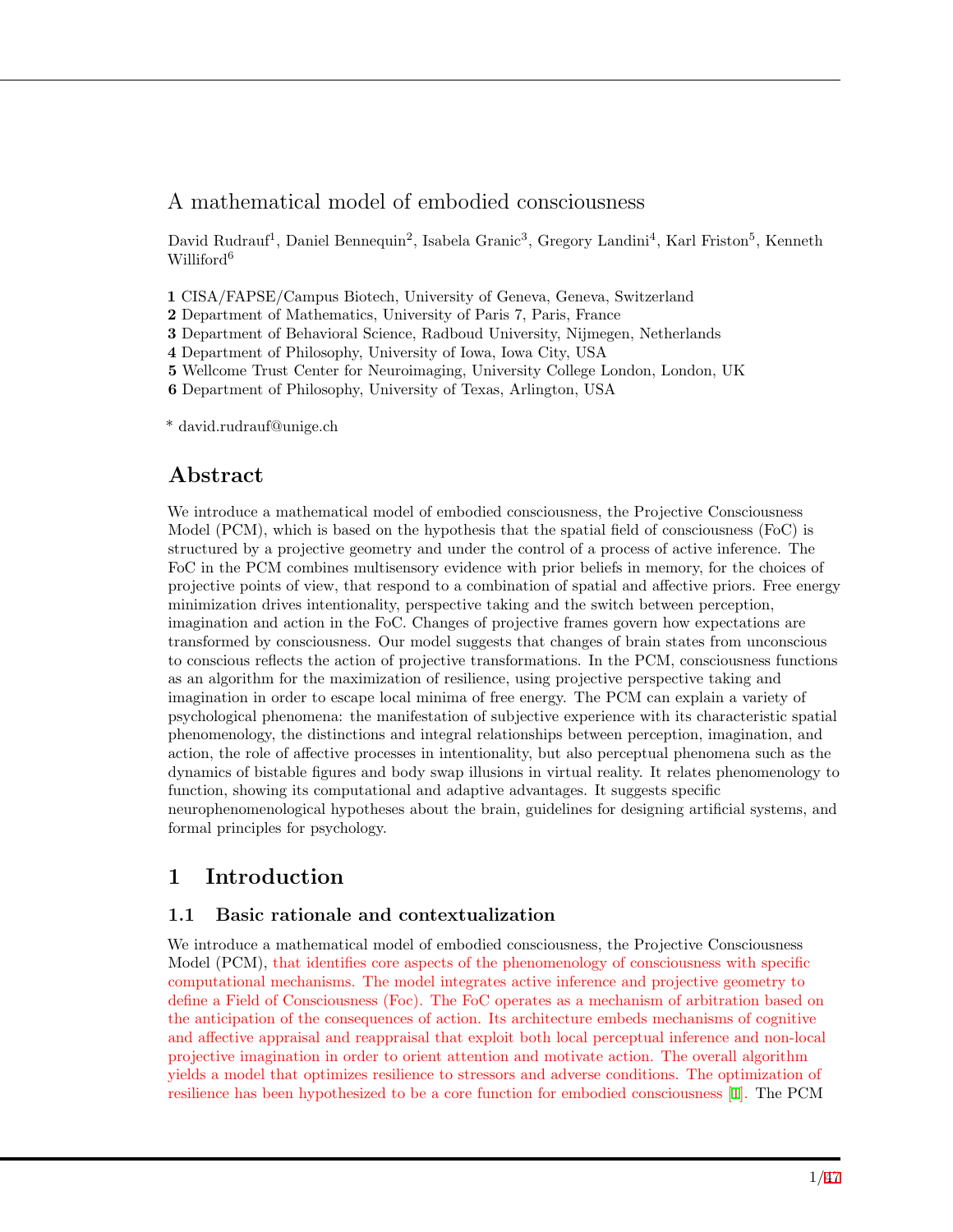explains a broad range of perceptual, cognitive, and affective phenomena and leads to straightforward neurocomputational hypotheses with a broad application potential.

The PCM is based on an interdisciplinary synthesis at the crossroads of multiple traditions and concepts: Phenomenology [[2–](#page-38-1)[5\]](#page-38-2), Francisco Varela's neurophenomenology program and reflection on embodiment and autonomy [[6–](#page-38-3)[9\]](#page-39-0), Karl Friston's theory of active inference based on free energy minimization as a model of embodied autonomous agents [\[10](#page-39-1)], Alain Berthoz's emphasis on the sense of space as a multisensory, supramodal phenomenon [[11](#page-39-2)]; projective geometry, from the geometry of art and architecture during the Renaissance period to the theory of abstract cameras and the latest advances in computer graphics [[12,](#page-39-3) [13\]](#page-39-4), virtual reality, as it brings new insights about self-consciousness [\[14](#page-39-5)], but also past and current models of consciousness [\[15](#page-39-6), [15](#page-39-6)[–25](#page-39-7)], neuropsychology, computational neuroscience [\[1](#page-38-0), [26](#page-40-0), [27](#page-40-1)] and the affective sciences [[28–](#page-40-2)[31\]](#page-40-3).

Our aim is not to try to solve the so-called hard problem [\[32](#page-40-4)], but to focus on the structural phenomenology of experience and its representation in an overall computational framework capable of explaining complex behaviors, decision-making and action, based on internal parameters. We aim at establishing based on general mathematical and computational principles, how we, as conscious, embodied systems, perceive, imagine, and act in the 3-dimensional spatial world, from a first person perspective, through a structural coupling with our environment, in order to cope with physical and social situations and maintain our autonomy by optimizing resilience  $[1, 6, 8, 10]$  $[1, 6, 8, 10]$  $[1, 6, 8, 10]$  $[1, 6, 8, 10]$  $[1, 6, 8, 10]$  $[1, 6, 8, 10]$  $[1, 6, 8, 10]$  $[1, 6, 8, 10]$ . Along with other models, we conceive of the core of consciousness as an integrative global workspace [\[15](#page-39-6), [15](#page-39-6), [16](#page-39-9), [33](#page-40-5)], selected through evolution for adaptive representation and control in an embodied context. We assume that consciousness participates in the orientation and directedness of cognition and action towards concrete and abstract objects in accordance with preferences; this can be expressed by the claim that consciousness is structured by an "intentional function" or intentionality [[34\]](#page-40-6). More generally, conscious agents have to solve the problem of covertly or overtly (by explicit bodily actions) bringing into focus various parts of their surroundings for information integration via sensory evidence and simulation in order to navigate the world. Such intentionality can manifest at a psychological level, for example, as the so-called "attentional beam" [[15\]](#page-39-6). Our framework is also compatible with the general hypothesis that consciousness has evolved as a mechanism that optimizes information integration [[17,](#page-39-10) [35\]](#page-40-7), even though we do not formally relate our model to this framework here. Furthermore, we do not attempt to elucidate the relationship between so-called "access consciousness" and "phenomenal consciousness" (see [[36](#page-40-8)]) in the context of our model. Our view is that (1) phenomenology (or qualitative character, as it is also sometimes called, e.g., of a tomato on a table, presenting the features of its exposed surface to perception) normally correlates with (2) related intentional content (e.g., a tomato's-being-on-the-table) and (3) accessibility (in the global workspace) for further actions (e.g., I can report what I see and how it looks from my position, decide to pick up the tomato depending on my current narrative). These components may be dissociable to some extent, but one can think of our model as framing them as integrated in the overall structure of human conscious experience.

We place an emphasis on the embodied nature of consciousness because we see embodiment as a strong determinant of its overall structure and dynamics [[6](#page-38-3)]. However, our model does not reduce consciousness to embodiment in a strong sense, as the workspace relies on multiple layers of abstraction to represent and control the body, and the model is compatible with multiple forms of embodiment. Nevertheless, embodied cognition constitutes a framework within which a theory of consciousness can be derived in an ecological way. Autonomous embodied cognitive systems can be described as situated agents that operate from a certain location in a specific environment under particular systemic constraints [[6\]](#page-38-3). They can further be described as performing perceptual and active inference in order to accumulate and deploy adaptive knowledge about themselves and the world through their history of interactions with it  $[6,10]$  $[6,10]$  $[6,10]$ . In the framework of active inference, they carry out cycles of perception, prediction, and action according to prior beliefs about the self and the world held in their memory. These priors are constantly being updated and optimized, increasing the predictive power of internal models of physical and social exchanges with the world (e.g., energy efficiency, group acceptance). The internal models are used to appraise sensory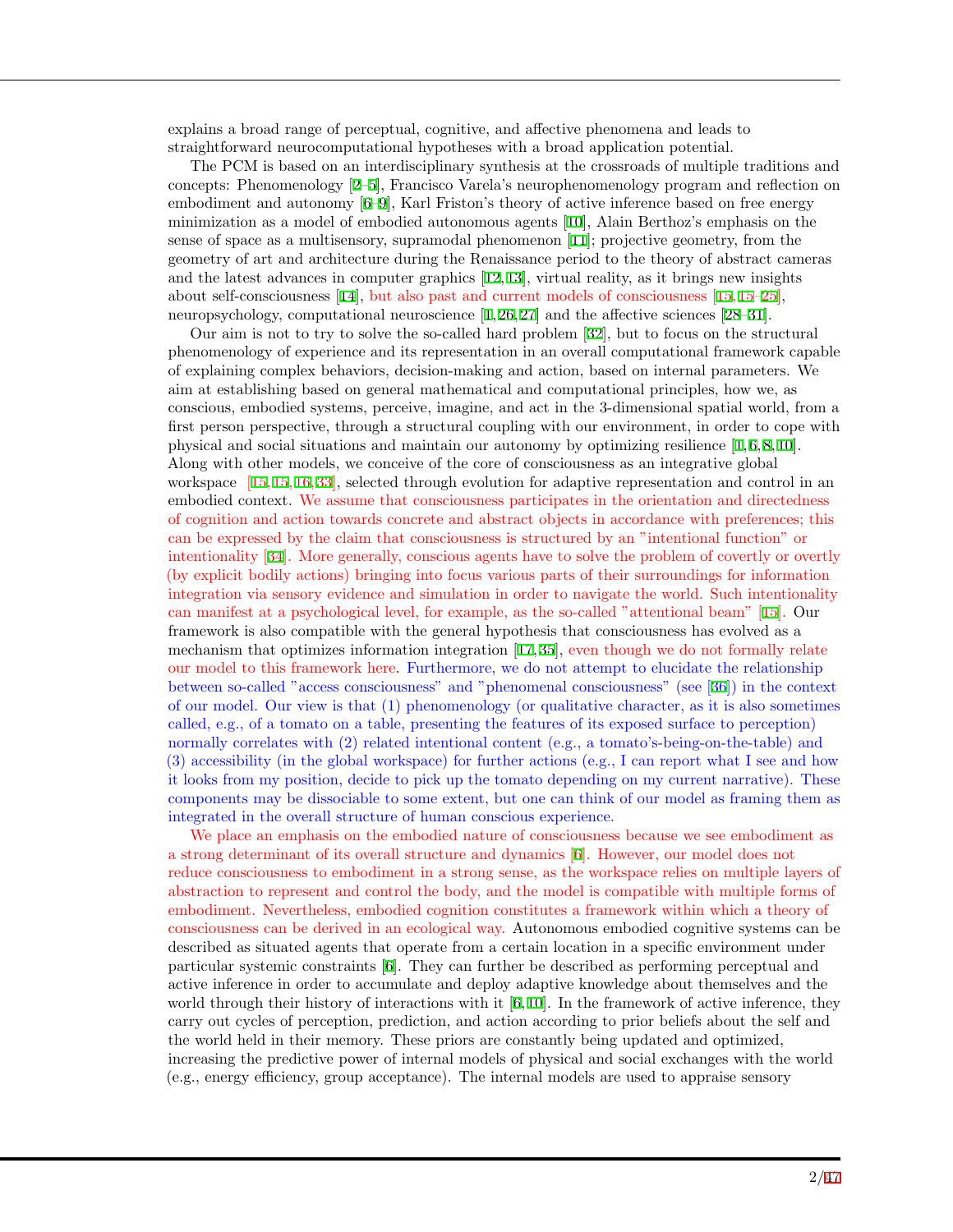evidence in relation to expectations and preferences and to govern action, including behaviors of approach and avoidance [[1,](#page-38-0) [31,](#page-40-3) [37,](#page-40-9) [38\]](#page-40-10). The optimization of this overall process of appraisal will increase the agent's likelihood of remaining within its domain of viability (homeostasis) and well-being, and help it cope with adverse events by maximizing its resilience [\[1](#page-38-0),[39](#page-40-11)].

One of the pivotal consideration for the derivation of the PCM is that for such embodied systems in general, there is an evolutionary advantage of developing an integrative cognition of space in order to represent, simulate, appraise and control spatially distributed information and the consequences of actions. Geometries and spaces are important components of the distribution of information the agents' brains need to determine in order to model relative changes in the internal and external environments. This need is so engrained that sensory organs have evolved so as to embed implicit geometrical assumptions (e.g., the vestibular and visual systems), and spatial cognition has undergone selective pressure throughout evolution to incorporate models of complex spatial relationships between agents, in the context of the assessment of personally relevant outcomes (e.g., in prey and predator dynamics and luring strategies) [[40\]](#page-40-12). The need for making inferences about space strongly suggests the existence of internal predictive models operating over sensory experience and prior beliefs in memory, through which the world is represented and interpreted from a situated perspective.

Predictive models about spatial information can be expected across the hierarchy of neurocognitive processing, including non-conscious levels. But we hypothesize that, at the tip of the iceberg, consciousness relies on an integrative predictive model attributing a global 3-dimensional spatial geometry to multimodal sensory information and memory traces as they access the conscious workspace. We also hypothesize that this model serves as a support for the mapping and appraisal of preferences and personally relevant information. We expect that such a spatial model offers a parsimonious, minimally complex mechanism, which is consistent with basic principles of approximate Bayesian inference (and free energy minimization) but also with Occam's Razor, which governs (statistical or generative) models that optimally generalize to new data [[10\]](#page-39-1). We hypothesize that such global internal model of space operates in a supramodal manner by dynamically integrating and unifying information from multiple sensory modalities through affective arbitration [\[1](#page-38-0)].

Of course, there is much more to consciousness than spatiality and its valuation. In a normal human individual, consciousness extends to incorporate differentiated and sophisticated levels of representation [[28\]](#page-40-2): from perception to language and mathematical thought. And lived spatiality must be thought of as integrated with the flow of lived time [[7\]](#page-39-11). But, to begin formulating a mathematical model of consciousness, it is sound from a phenomenological, functional, and practical standpoint to consider core consciousness [\[28](#page-40-2)] from the perspective of embodied spatial cognition in the context of active inference, which incorporates complex cognitive dynamics.

Our approach directly connects to a fast growing literature, relating the free energy principle [[10\]](#page-39-1), to perceptual inference, active inference and (embodied) conscious experience. The framework of free energy driven perceptual and active inference has been used to shed light on conscious processing, including the structure and unity of consciousness, aspects of the first person perspective, self-models, embodiment, interoception, body illusions, and bistability [[20](#page-39-12)[–25\]](#page-39-7). The PCM advances previous formulations of active inference (in relation to consciousness) by featuring a mathematical theory, based on projective geometry, of the form, structure and dynamics of spatial, perceptual, and imaginary experience. In particular, it accommodates counterfactual or "as if" multi-perspectival transformations of the first-person perspective in conscious experience. It specifies a core mechanism unifying perception, imagination and action for the optimization of the appraisal of action outcomes, and thus maximizes the overall resilience of an embodied cognitive system imbued with it. It offers an explicit, formal, computable and integrative account of embodied consciousness, which links components of the affective sciences, and offers a basis for testing hypotheses about psychological mechanisms quantitatively.

Our argument follows three basic steps.

First, we assume that conscious processing entails a process of inference, in particular, active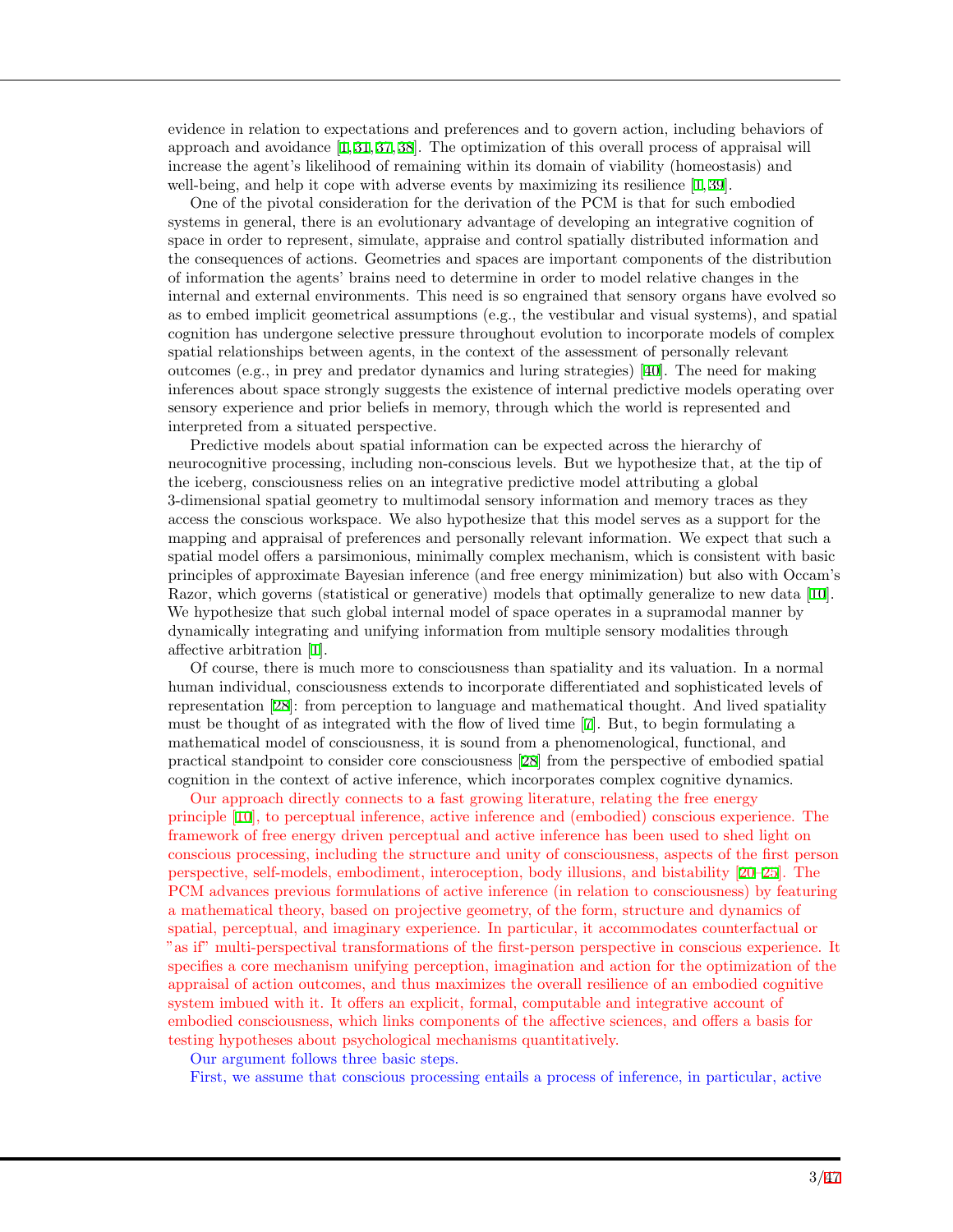inference under the free energy principle. It relates the conscious intentional experience of the world with the products of typically unconscious inference based on sensory evidence.

The second assumption we make follows from the first, namely, that to make inferences or predictions any sentient (or conscious) creature must possess a generative model of its sensorium. In other words, to engage in active inference it is necessary to generate predictions about what would happen if I did such-and-such. This is necessary for testing internal hypotheses against sensory evidence and updating one's beliefs (or behavior) accordingly. This fits comfortably with the Bayesian brain hypothesis [[41–](#page-40-13)[43\]](#page-40-14) and more fundamental arguments such as the Good Regulator Theorem (from early formulations of self-organization) [\[20](#page-39-12), [44](#page-41-0)].

Finally, and most importantly, we posit projective geometry as a necessary form of the generative model that must be deployed by any conscious organism that navigates a three-dimensional world. Put simply, to produce generalizable and veridical predictions, the internal models used by our brain must recapitulate the formal geometry of the world we are trying to make predictions about (from situated standpoints). In this setting, the Projective Consciousness Model (PCM) regards projective geometry (in three dimensions) as the optimal geometry for situated inferences to the best explanation for sensory impressions.

In what follows, we will see that the ability to operate on or within a projective geometry carries with it all the necessary equipment for the sort of active inference characteristic of beings like ourselves, in particular, the ability to entertain fictive outcomes and multiple perspectives on the composition and dynamics of objects causing (or that could cause) sensory input. We focus here on the projective aspects of generative models and the pre-eminent role of projective geometry (as opposed to active inference and free energy per se). We suppose that such a geometry must (at some level) be entailed by the generative models used by the brain (see section on neurocomputational hypotheses).

### **1.2 Phenomenological postulates: a mode of access with a characteristic spatial phenomenology based on perspective taking and driven by the mapping of personally relevant information**

We specify how spatiality is consciously experienced, including one's own body and oneself as observer [\[14](#page-39-5)]. Our goal is to infer from this analysis, moving from what is represented to what carries out the representing, key computational properties of consciousness that can account for the generation of its characteristic spatial phenomenology. This will later allow us to make hypotheses about its neural implementation.

To ground the model, we use the following well-motivated postulates, which distill centuries of discussions about the structure of subjectivity and consciousness. They feature an integrative subjective experience with a characteristic spatial phenomenology that is accessed from a specific perspective (a "point of view"). They were identified prior to any particular mathematical model from a synthesis of psychology, cognitive neuroscience, phenomenology, and philosophy of mind. Though not uncontroversial, we accept them here as a plausible starting point from which to draw out important consequences. (A similar method can be found in [[35\]](#page-40-7).)

#### **1.2.1 A 3-dimensional lived space**

Investigations into the phenomenology of consciousness have emphasized consciousness as grounded in a subjective standpoint and a space of sorts, using the basic schematics of a subject-object opposition and a relation between a center and a periphery [[2](#page-38-1), [3](#page-38-4), [7](#page-39-11), [45](#page-41-1)]. Spatiality is a pervasive aspect of subjective experience. When one closes one's eyes in a silent room, under normal conditions, one experiences a "lived space", to adopt a term of art commonly used in the Phenomenological tradition, the sense of a 3-dimensional surrounding space that is invariant even as the state of the outside world constantly changes. We find such a space in both waking consciousness and in dream. It seems central to conscious experience in general, to the way it represents a world in three dimensions, in which we locate ourselves and from which we perceive,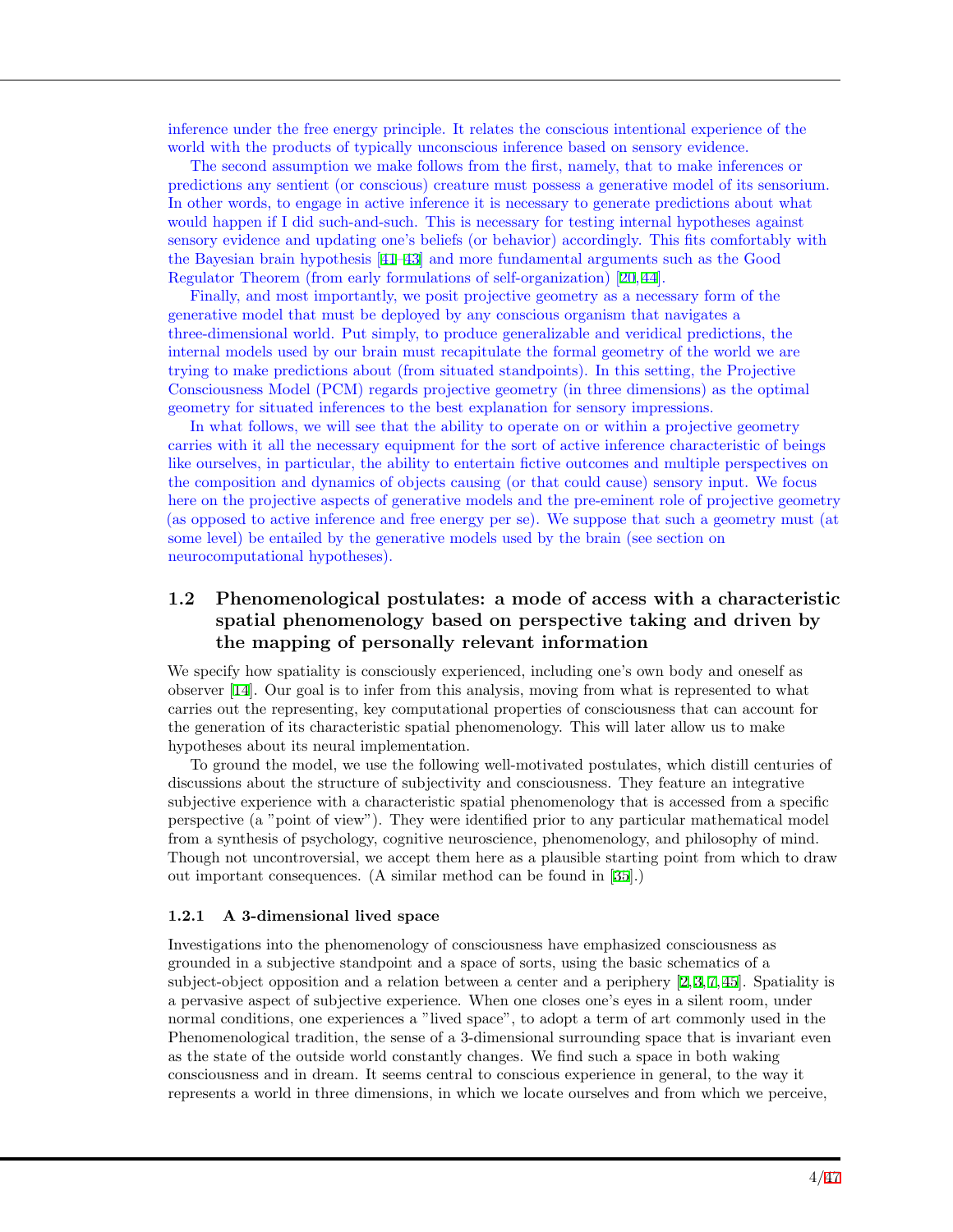imagine, and plan action [[11,](#page-39-2) [14](#page-39-5), [46](#page-41-2)[–50\]](#page-41-3). In this context, the particular "way" such a space appears is considered as an immanent structure of the subjective conscious experience we "live through", and to which we have phenomenological access; it is not a feature of the world represented [[51](#page-41-4)] (it only secondarily becomes itself an object of representation, something to which our attention can be drawn, just as one does not normally notice one's hand in hammering, though one can). As a first approximation, lived space can be said to feature, by default, a primarily egocentric representation of space, defining a peri-personal and an extra-personal environment in relation to a body, and oriented along directions of perception and action [\[11](#page-39-2), [46](#page-41-2)].

It manifests as a unified, supramodal and normally coherent experience, integrating and mapping, into a cohesive and continuous global workspace, different portions of space, as sampled by multiple, redundant sense modalities (notably audition and proprioception), and constantly filled with information from memory to complement the partial sensory sampling (e.g., I'm looking at a stage and listening to the music playing, but I know and feel that my friend is sitting next to me). Vision is central to the process, but it is not necessary to it (e.g., blind subjects also have a rich perception and imagination of objects and of others in space). The visual field is an informationally rich and sharp representation of a portion of the ambient space, which is integrated into the broader, more encompassing conscious experience of a global spatial field or spatiality, with a unified frame of reference and a representation of the body [[11,](#page-39-2) [48,](#page-41-5) [52\]](#page-41-6). Thus all sense modalities, vision, audition, proprioception, vestibular processing, olfaction, touch, but also interoception are expected to contribute to its ongoing construction in real-time, and to populate its content adaptively [[11](#page-39-2), [52](#page-41-6)].

As suggested above, lived space ought not be considered a direct representation of the intrinsic spatial structure of the world, and can be conceived as an adaptive simulation, "user interface", projection or controlled "hallucination" that is actively constructed by the brain in real-time [[10,](#page-39-1) [48,](#page-41-5) [53\]](#page-41-7). Experientially, outside of pathological conditions, it engenders an illusion of direct realism, (i.e., of being conscious of the world itself directly) [[54](#page-41-8)], which is probably a necessary condition for effectively representing our real environment and acting within it. But dreams, imagination, hallucinations, out of body experiences (OBEs), sensory substitution, vertigo, and various neurological syndromes, provide compelling evidence that our lived, moment-by-moment representation and subjective experience of ambient physical space is the construction of a virtual world. In fact, the normal, robust, ongoing conscious experience of co-localization in space of one's subjective point of view and of one's own body, is contingent upon a process of multisensory inference, and reflects a dynamical balance in sensorimotor calibration [[14,](#page-39-5) [55\]](#page-41-9). Accordingly, when we use terms like 'embodied', this should not be taken to commit us to direct realist, externalist, or "extended-mind" theories of conscious perception (see, for example [[56](#page-41-10)]). In our view, consciousness is a computational process performed entirely within one's brain; even though, clearly, it bears causal connections to processes that extend well beyond the brain and, by intentionality, it represents objects, events, and states of affairs that are certainly not contained within the brain).

#### **1.2.2 An elusive standpoint and a space with a representation of the body at the center**

In default egocentric spatial consciousness, the center of lived space seems to coincide with an implicit vantage point, somewhat near or intersecting with the perceived location of the head. Phenomenologically, the vantage point has an ill-defined and elusive localization in the space, even though it seems to play a central, if usually tacit role, like that of an origin, in the organization of the space: one can locate objects in space, but one cannot precisely locate the vantage point from which the representation seems to emerge as a simple location in 3-dimensional space [\[5](#page-38-2),[57](#page-41-11)]. It seems to behave like a virtual, internal 3-dimensional camera, which is reminiscent of the long-debated notion of an "inner eye", the basis of some classical aporias of the theory of consciousness, (e.g., the homuncular regress problem, the problem of the location of the subject, and issues surrounding the "Cartesian Theater") [[5,](#page-38-2) [58](#page-41-12)[–60\]](#page-41-13).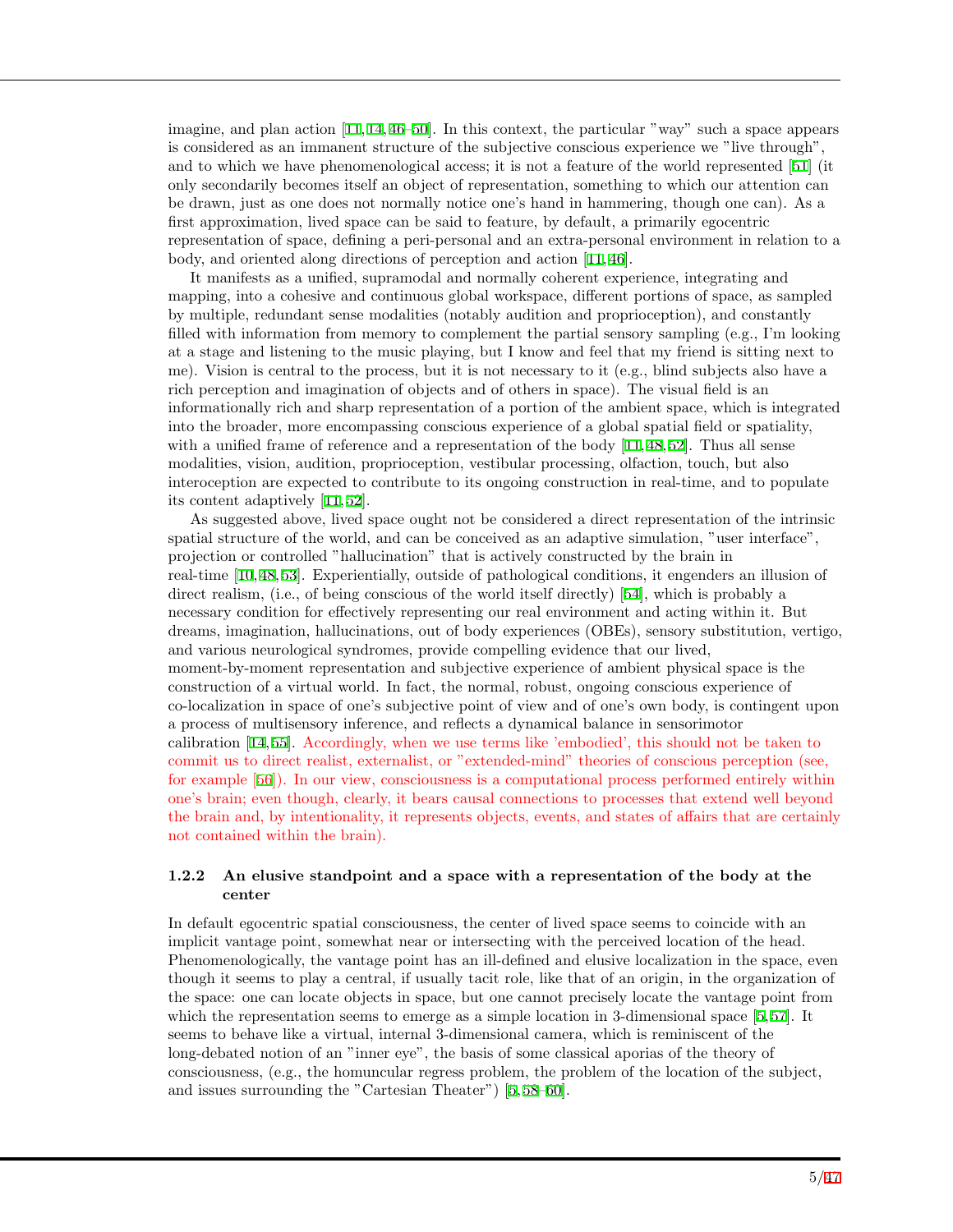Philosophers have debated over centuries about whether one could find a "subject" in consciousness [\[61](#page-41-14)[–63](#page-41-15)]. Such a subject would, among other things, provide an origin and foundation for its lived space. The debate has oscillated between affirming and negating its presence [\[5](#page-38-2), [64\]](#page-41-16). If it exists, it remains phenomenologically elusive and cannot be accessed like normal objects. However, the intuition is pervasive and difficult to eliminate, and we wish to investigate whether we can make sense of it with a mathematical model, bracketing ontological and epistemological concerns.

Lived space is also characterized by the pervasive presence of a 3-dimensional representation of the body, which monitors the state and controls the action of the actual body. The existence of such a lived representation of the body is supported by evidence from perturbations of proprioception in various experimental and clinical conditions [[14\]](#page-39-5), by the pervasive presence of phantom limbs in amputated patients (which the patients can control to a certain extent as they would control the missing limb [[65](#page-41-17)]), and by ordinary mental imagery.

In contrast to most contents of consciousness, the lived body is normally always present in the conscious field, though, of course, not normally the object of explicit attention or conceptual representation. Its integrity, as a proxy for the integrity of the actual body, is critical for an embodied autonomous agent. As a space imbued with value, it is an anchor point for our efforts at preserving autonomy and well-being. Protecting the actual body in physical space requires an ongoing monitoring and appraisal of one's own bodily position and state in space in relation to past, present, and future situations. The lived body is thus a kind of inferential representation of the real body in physical space, reliant upon memory, anticipation, and ongoing multimodal sensorimotor information. It constitutes a sort of virtual "user interface" for the representation and control of the actual body, just like the rest of the global workspace. It can be thought of as a kind of "virtual body avatar", richly yet selectively informed by multiple sources of information [[14\]](#page-39-5). We control our limbs through anticipated proprioceptive representations of their position in space, and we avoid and approach things based on their anticipated potential personal relevance in connection to their impact on the body.

In normal perception, the lived body manifests as a 3-dimensional phenomenon in a default egocentric mode, that is, from a first-person perspective. The representation is informed by proprioception and interoception and by other sense modalities, like vision, audition, and the vestibular sense, but also olfaction; all of these act as spatial filters. The lived body and the real body are related: their referential are "superimposed" via ad hoc calibration for optimal representation and motor control. This implicit superimposition is dramatically revealed by phantom limb phenomena.

In imagination, or in abnormal perceptual situations such as body-swap illusions or normal effects of mirror reflections [[14,](#page-39-5)[55\]](#page-41-9), the body also manifests as a similar 3-dimensional phenomenon, under various egocentric and allocentric modes, from first-person or third-person perspectives. In spite of their frequent relative separation in lived space during imagination, experimental situations, or the confrontation with reflections, both the implicit vantage point and the representation of the body generally remain identified as one's own; they preserve their identification as belonging to the same agent in consciousness.

Such lived representation of one's own body is present in many forms of subjective experience involving an explicit and reflective form of self-consciousness. It is present in mind-wandering, day-dreaming, and fantasy [\[66](#page-42-0)]. It is constantly cast, with more or less emphasis, into the ongoing narratives and scenarios that we unfold as subjects through imagination in order to aid us in appraising, interpreting, and manipulating physical and social situations so as to maximize utility, in a normally highly biased way.

#### **1.2.3 A mechanism for spatial intentionality and perspective taking**

Lived space necessarily involves spatial intentionality (i.e., the ability to relate to objects as a situated observer and to aim at locations in space) and intentionality as an organizing function is central to consciousness [[34\]](#page-40-6). There is a sense that one's awareness of objects goes out from a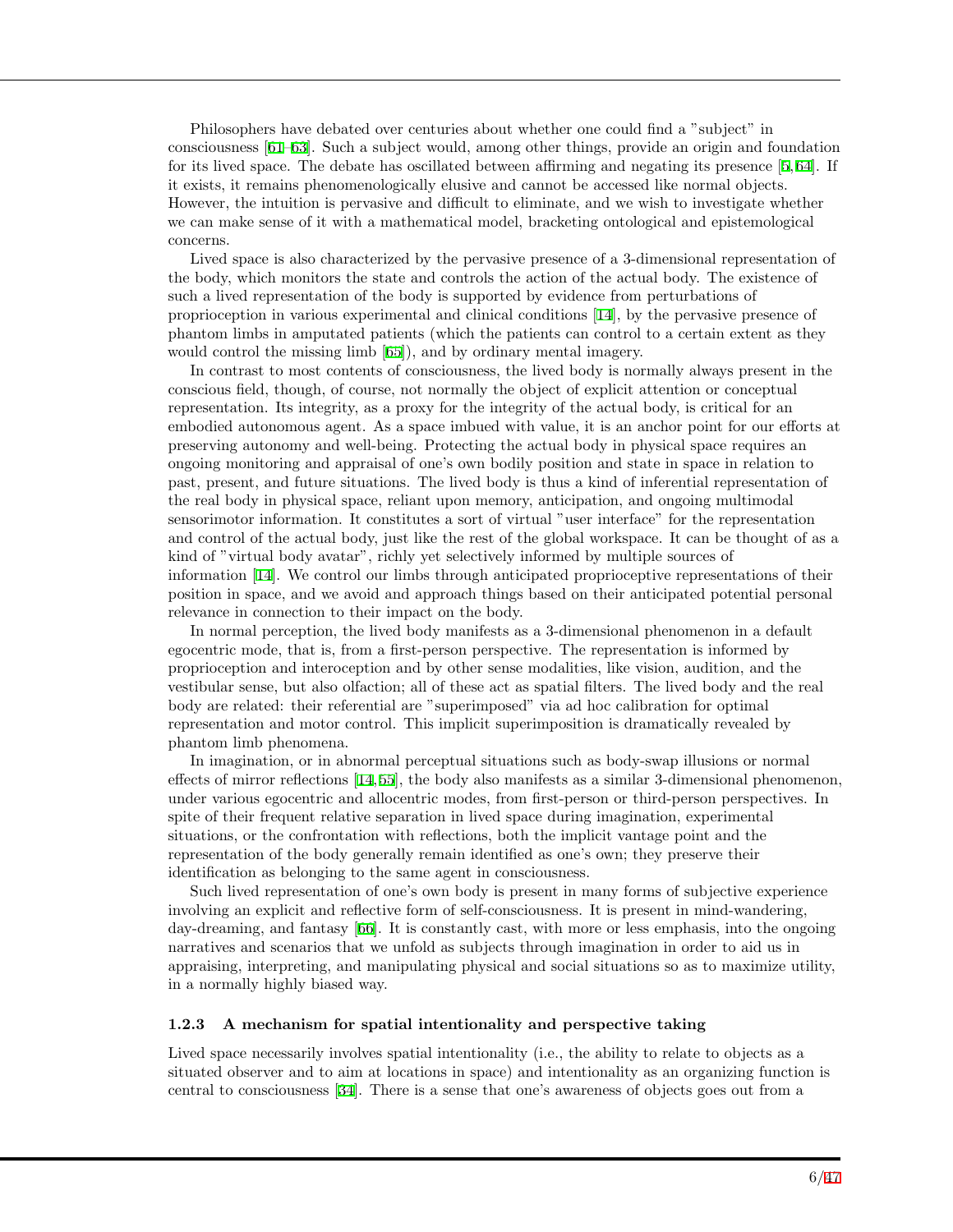subject toward an object [[2\]](#page-38-1). This is in evidence in spatial selective attention and is described as an "attentional spotlight" in the global workspace model [[15](#page-39-6)] (which invokes the metaphors of a 3-dimensional theater with an implicit observer and a stage). In the space of consciousness, points are not without valence or relation; they are the focus of "beams" of attention or the sources of such "beams". This spatial intentionality is independent of overt actions or orientation (e.g., head orientation and saccades). It can operate covertly or overtly across perception, imagination, action planning and self-representation, and acts as a principle of unification among these processes. It is key to the control of behavior [[67\]](#page-42-1). We should add that in speaking of 'intentionality' here we have in mind the general feature of "object-directedness" that is presupposed by all higher forms of representation. We are suggesting that this "directedness" or "aim" is a fundamentally geometrical notion that, of course, develops, in conceptual thought and language, well beyond its roots in perceptual consciousness.

The dynamics of intentionality and orientation in lived space is controlled by a complex ensemble of parameters, which notably relate to biological constraints, and the ongoing appraisal of the cognitive and affective personal relevance of objects, spaces and situations (e.g., we pay attention to what we fear or desire and where it is to be found) [\[37](#page-40-9)]. Affective processes, in connection to memory, have long been conceived as playing a key role in driving intentionality and consciousness  $[2, 7, 8, 28]$  $[2, 7, 8, 28]$  $[2, 7, 8, 28]$  $[2, 7, 8, 28]$  $[2, 7, 8, 28]$  $[2, 7, 8, 28]$  $[2, 7, 8, 28]$ .

Perspective taking, the act of representing space and its contents from a particular standpoint is central to the overall process of comporting oneself in lived space by representing physical and social relationships across different angles [\[68](#page-42-2)]. It implements the spatial expression of intentionality in attention. It is itself driven by the detection of personally relevant information, in connection to memory. Perspective taking is the common mechanism by which the frames of reference of perception, imagination, action-programming, and self-representation are related. In perception, the frame of reference of lived space tends to default to an egocentric stance, with a first-person perspective. In imagination, we can adopt any allocentric vantage point: one can imagine something from somebody else's point of view or an object from a first-person perspective, or oneself being represented from a second-person perspective, or oneself relating to another or an object from a third-person perspective. We also can imagine the points of view of non-human entities, from tiny animals to a "God", and from any distance (e.g., "at arm's length", "with a ten-foot pole", "from 30,000 feet").

This implies that possible other perspectives are, in effect, built into lived space. Evolutionary pressure has been placed on animals to represent themselves from the perspective of another [[69](#page-42-3)] e.g., the prey as seen by the predator and conversely, which has enabled animals to develop luring strategies based on anticipation, and to create and exploit perspectival illusions for mating success [[70\]](#page-42-4). In our model, access to representations of space in consciousness always implies perspective taking. Creatures with no capabilities for third-person point of view perspective taking would have a very limited consciousness, as they would be unable to use anticipatory local and non-local perspective taking to build an integrative representation of their surroundings; thereby escaping their situated first-person perspective..

#### **1.2.4 A workspace in perspective with a horizon**

In both normal perception and imagination, the experience of spatiality generally follows specific rules of transformation in which the sense of direction (front, back, up, down, left, right) and of relations of incidence are preserved. The alignment of objects along a straight line is preserved in changes of point of view (e.g., when perceiving or imagining roads under different points of view). Likewise, when seeing or imagining an object moving, we normally perceive the incidences of its parts as being preserved; otherwise the object would lose its unity. From an evolutionary standpoint, representing objects in a way that preserves relations of incidence is a critical adaptive feature in a world of inertia, collisions, and encounters. Relations of incidence are personally relevant for embodied systems.

In lived space, objects, points of view and their relations of incidence are represented with the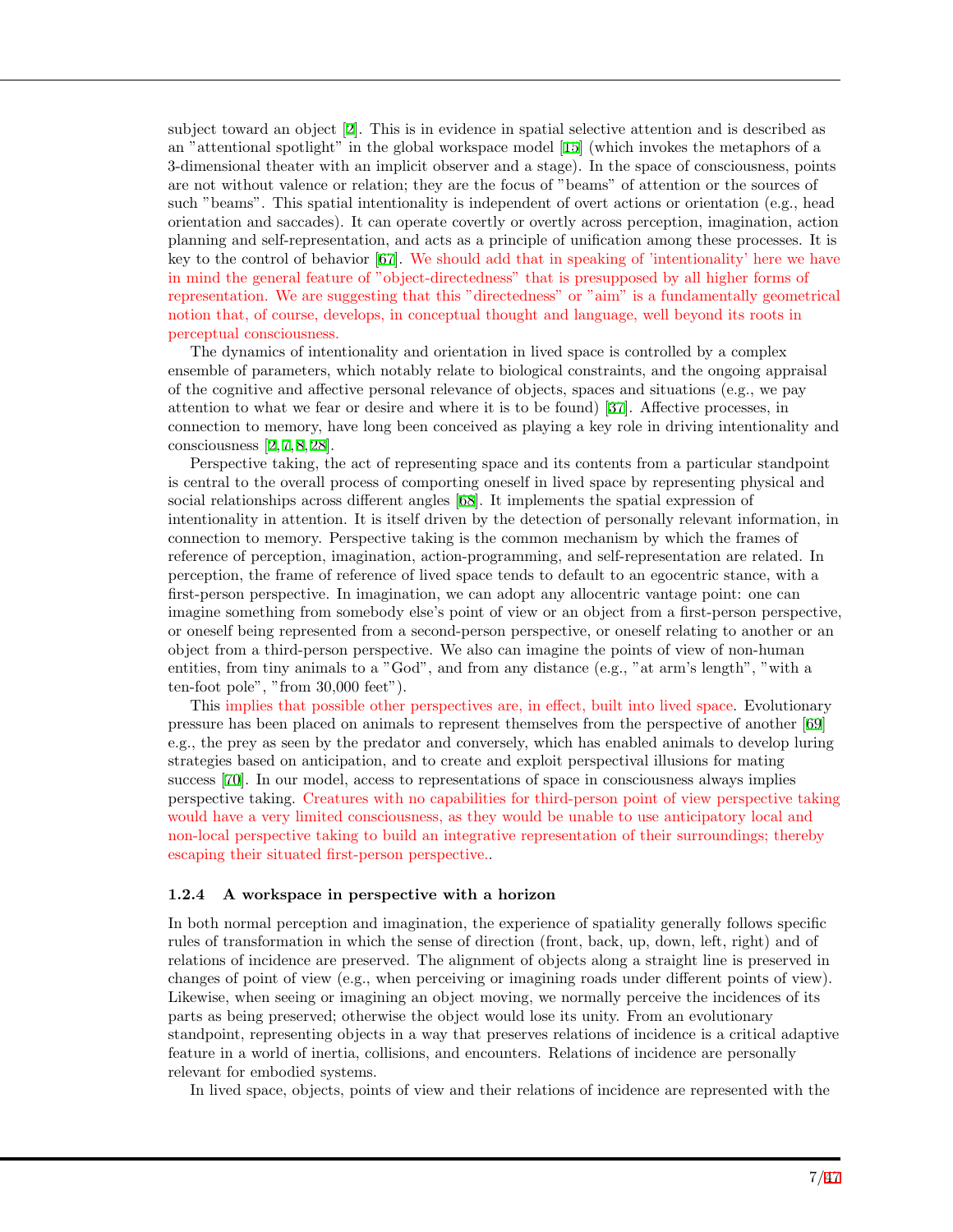shape of 3-dimensional projections in perspective, along certain directions, from a certain standpoint; parallel lines converge on an implicit or explicit horizon at infinity. It is through the lens of this inherently perspectival geometry that a world of transcendent 3-dimensional objects in Euclidean space existing in independence of any particular perspectives (whose sizes remain the same irrespective of distance) is consciously experienced. This is familiar enough: in one sense, people "look tiny" from the top of a tower, but one does not think that they have shrunk; railroad tracks "seem to" converge at the horizon, but one knows they don't. In this space of appearances, profiles, adumbrations, and perspectives, the same objects can be said to grow, shrink, vanish, occlude one another, be "visible-from-here", "inaudible-from-there", and so on. We hold that this perspectival mode of representation is true of both perception and imagination (for both concrete and abstract objects).

Perspectival properties are most obvious in vision (although the extent to which perspectival properties dominate visual awareness is debated [[71\]](#page-42-5)), in which the horizon corresponds to the set of vanishing points along lines of perspective, e.g., as parallel railroad tracks converge toward a vanishing point. But as noted, lived space is not reducible to the space of vision. It is a multisensory, integrated phenomenon, incorporating the visual field into a larger space and feeding on sources of spatial sensory sampling other than visual ones. It integrates both perception and imagination into a common space of inference, and is strongly related to embodied cognition, in which prehension and locomotion (i.e., actions) are as much central organising factors as perception or imaginary representations.

One can thus expect that imagination also operates within a perspectival frame of reference, which can be mapped onto the visual field or more generally onto the perceived surrounding space. For instance, when one imagines a cube moving away anywhere around oneself, the imagined cube appears in imagination to become smaller and smaller as it moves farther away, and it eventually vanishes into a point as it approaches "infinity". This geometrical behavior of the cube is associated with a sense of depth.

Since objects vanish near infinity in all possible directions of lived space, lived space, as a perspectival space, appears from inside as bounded by a horizon at infinity, even though the horizon may be set very far in the virtual space of consciousness and remain outside or at the fringes of the scope of attention. We hold that everything present in spatial consciousness is represented in perspective in relation to this movable horizon no matter its relative position in the space around us.

Beyond phenomenological considerations, it is important to emphasize that such a configuration is integral to the mechanism of perspective taking, as it frames all subjective representations of space along specific directions of aiming from specific vantage points. The perspectival structure of the lived space that results is part of the implementation as well as an expression of intentionality in consciousness.

# **2 Model**

### **2.1 General Rationale**

We engage in cognition and act in ambient space in reference to a 3-dimensional Euclidean space (the ambient physical space may or may not be a 3-dimensional Euclidean space, but assuming a modest realism, it approximates such a space at the scale relevant to most of our practical pursuits). Starting from the vital necessity for biological systems to distinguish between changes in the world resulting from their own motions versus from outside transformations, Poincaré showed the importance of accounting for the relativity of rigid motion between the body and the world in perception and action programming, which can be made on the basis of the group of displacements in Euclidean 3-dimensional space [\[72](#page-42-6)]. This particular group appears to structure empirical facts, outside of subjective experience. The action of the group, supported by the Euclidean space, correlates with the behavior of physical space and of fields of matter and light under relative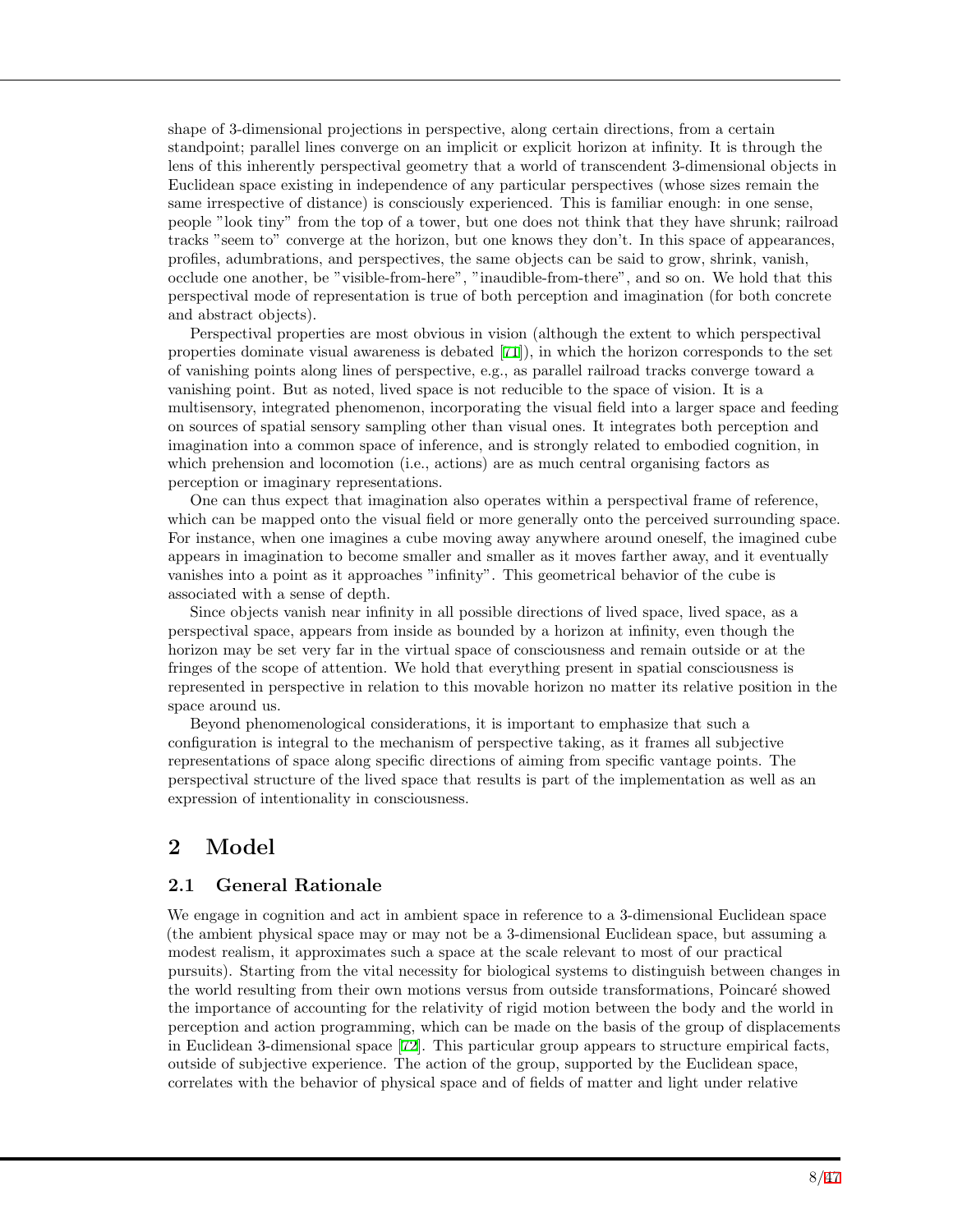motion.

However, such physical space does not coincide with lived space as experienced in consciousness. The phenomenological postulates previously reviewed have led us to conclude that the geometry that characterizes lived space is not Euclidean: it is fundamentally perspectival and represents objects in ambient space in a manner that is best explained by projective geometry with a direction of aim and a scope (e.g., "from here" or "over there", or "from here to there"; see [[12](#page-39-3)] for an historical introduction to projective geometry). It follows that the 3-dimensional characteristic phenomenology of the lived space is framed by a 3-dimensional projective space and that the mechanism of perspective taking corresponds to the action of projective transformations. In fact, the group of projective transformations contains the Euclidean group, thus projective geometry embeds Poincaré's transformations.

We are proposing that the generative models used by conscious creatures are necessarily equipped with a projective geometry. Note that the generative models in play cover all aspects of how sensory data are generated. This means that projective geometry constitutes a necessary but not sufficient account of generative models. Having said this, we consider projective geometry to be quite fundamental for conscious processing in the following sense: we associate conscious processing with inference about the consequences of action. This sort of inference is necessarily about the future and therefore acquires a temporal thickness [[73](#page-42-7)]. Crucially, it is the sort of inference that answers questions like "What would happen if I did that?" The fact that we do things in a metric space therefore requires counterfactual inference about the future to conform to a projective geometry. From the perspective of active inference, every (fictive) perspective or view we take on a scene represents a particular movement or possible action, from which we have to select the best. This selection constitutes our intention.

Active inference is a corollary of the free energy principle, which subsumes approximate Bayesian inference and model selection. Common examples of this in the neurosciences include predictive coding [[74,](#page-42-8) [75\]](#page-42-9) and Bayes optimal decision making under Markov decision processes [[76\]](#page-42-10).

The PCM incorporates the free energy principle, which mandates that the best perspective is that which results in the smallest free energy or expected surprise. Because surprise is (in information theory) self-information, expected surprise is then entropy or uncertainty. This means that the best among all plausible or allowable perspectives is the perspective that resolves the greatest amount of uncertainty; thereby providing a formal basis for action selection. Perhaps the simplest example of this is deciding where to look next. The selection out of all possible saccadic eye movements can be easily modeled in terms of minimizing expected free energy or uncertainty in terms of salience; either in continuous state space models [[77](#page-42-11)] or discrete state space models [\[76](#page-42-10), [78](#page-42-12), [79](#page-42-13)].

Crucially, expected free energy can always be decomposed into epistemic and pragmatic parts [\[78](#page-42-12)]. The uncertainty reducing component is known as Bayesian surprise, epistemic value, information gain or salience [\[80](#page-42-14)]. The pragmatic part corresponds to expected surprise under prior beliefs about outcomes; i.e., prior cost. This means that the active inference gracefully subsumes expected utility theory and related (reinforcement) formulations in behavioral psychology.

However, note that neither expected utility theory or reinforcement learning theory are equipped with epistemic or uncertainty resolving aspects that are a natural consequence of active inference, under the free energy principle. We will not develop the mathematical details behind this aspect of active inference. For details see [\[10](#page-39-1), [78](#page-42-12)]. Our key point is that the machinery that is necessary to evaluate the expected free energy, under a plausible action or transformation, must necessarily conform to a projective geometry.

The integration of a global projective geometrical level of representation and control into a free energy minimization scheme for multisensory inference in relation to preferences must (we assume) have been shaped through a long process of evolutionary selection to support the generation of resilient autonomous agents. In this treatment, we have not considered the learning of spatial transformations. In principle, this is usually subsumed under active inference, where the parameters encoding allowable transformations within the generative model are learned so that the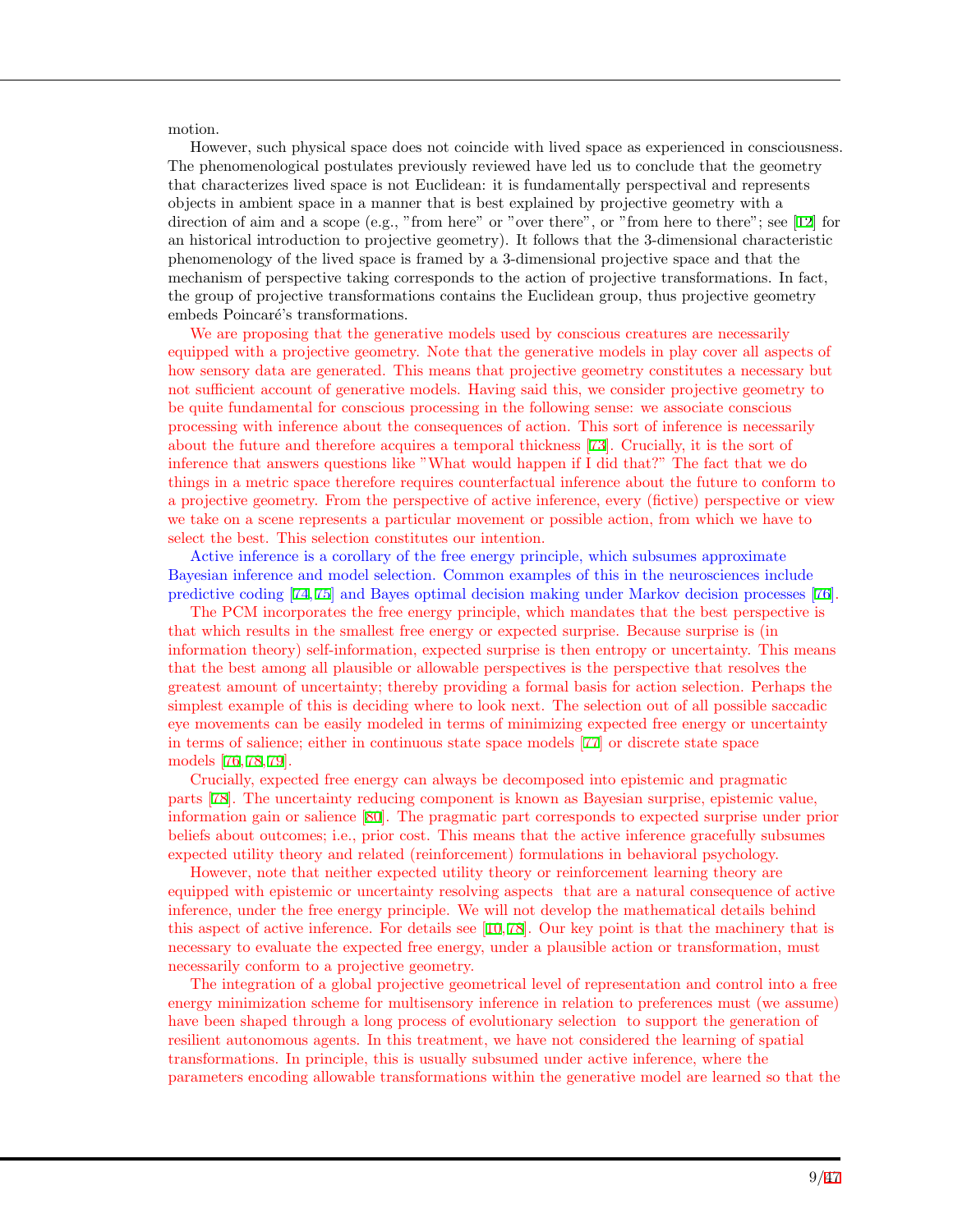(long-term average) of free energy is minimized. This usually translates into Hebbian or associative plasticity; for both continuous and discrete state space models [[81\]](#page-42-15). There are supraordinate issues which we do not address here that concern the epigenetic specification and learning (i.e. Bayesian model selection) over evolutionary time (i.e., natural selection) [[82\]](#page-42-16).

The explanatory work of projective geometry in the context of active inference will be illustrated using a simple example below (with simulations). At present, we just need to note that to select actions and navigate in a metric space, it is necessary to implement a projective geometry to evaluate the consequences of (fictive) narratives. As noted above, an important aspect of this selection rests upon the salience or epistemic affordance associated with each transformation entertained.

### **2.2 Core features of the PCM**

This overall framework can be modelled by integrating in a hierarchical manner: (1) a projective geometry engine, which is embedded into (2) an active inference engine; the two being coupled in order to access and evaluate information and control action [[1\]](#page-38-0) (figure 1). The projective geometry engine implements a specific kind of geometry, projective geometry, that: (i) is based on perspective taking, (ii) plays a central role in spatial inference, and (iii) is capable of integrating perception, imagination and action-programming into a global operational workspace with seamless relationships between frames of reference. This active inference engine integrates the geometrical model into the larger framework of free energy driven, active inference, which is used as a general model of enactive, embodied cognition [[6](#page-38-3),[8](#page-39-8),[10\]](#page-39-1). As part of the overall process of active inference, intentionality, which includes the driving of perspective taking and the motivation of action, is driven by the minimization of free energy, which directly relates to conditional probabilities in memory. These probabilities can encode a variety of expectations, including cognitive and affective preferences, as a function of locations in space. Sensory evidence contributes to the updating of prior beliefs in memory as the system interacts with its surrounding.

Projective geometry implements a specific mode of access to information that is formatted by non-trivial projective transformations. It provides the principles by which a variety of representations or models of the spatial-temporal world, including the body,  $R(X,t)$ , which are stored in memory, can be accessed and mapped in the workspace from different points of view in an integrative manner. The process is based on the application of projective transformations  $T(t)$ , which implements perspective taking, such that the subjective experience of space at a given instant corresponds to:

*S*(*X, t*) = *T*(*t*) ◦ *R*(*X, t*) [1]

with ∘ denoting the application, similar to an operation of composition, of the projective transformation *T* to the spatial world model *R*, yielding a space equipped with intentional directions in perspective, featuring observation beams and relating subjective perspectives of possible observers.

More specifically,  $R(X,t)$  denotes the state at time  $t$  of a set  $X$  of internal variables that describe the environment, external world (for instance the objects in it, but also the fields on it, such as weather, temperature, light, and so on), and our own body. The state *R* depends on other variables *Y* , such as sensory inputs associated with sensory data *D*. And *S*(*X, t*) denotes another state at time *t* of *X* that represents our subjective experience of the external world (objects in it and fields over it), and of our own body. The geometrical hypothesis tells that projective transformations and generalized transformations (for instance the perspective projections, as further described below), acts as a set of transformations in the manifold of states of *X*, sending an unconscious state to a state that is accessible to consciousness.

Moreover, the geometrical hypothesis requires that the full group *G* of invertible projective transformations, such as changes of projective frames, is acting on the subjective transformations, in the following sense: assume the state *R* is transformed in  $S = T \circ R$  by an element *T* (that can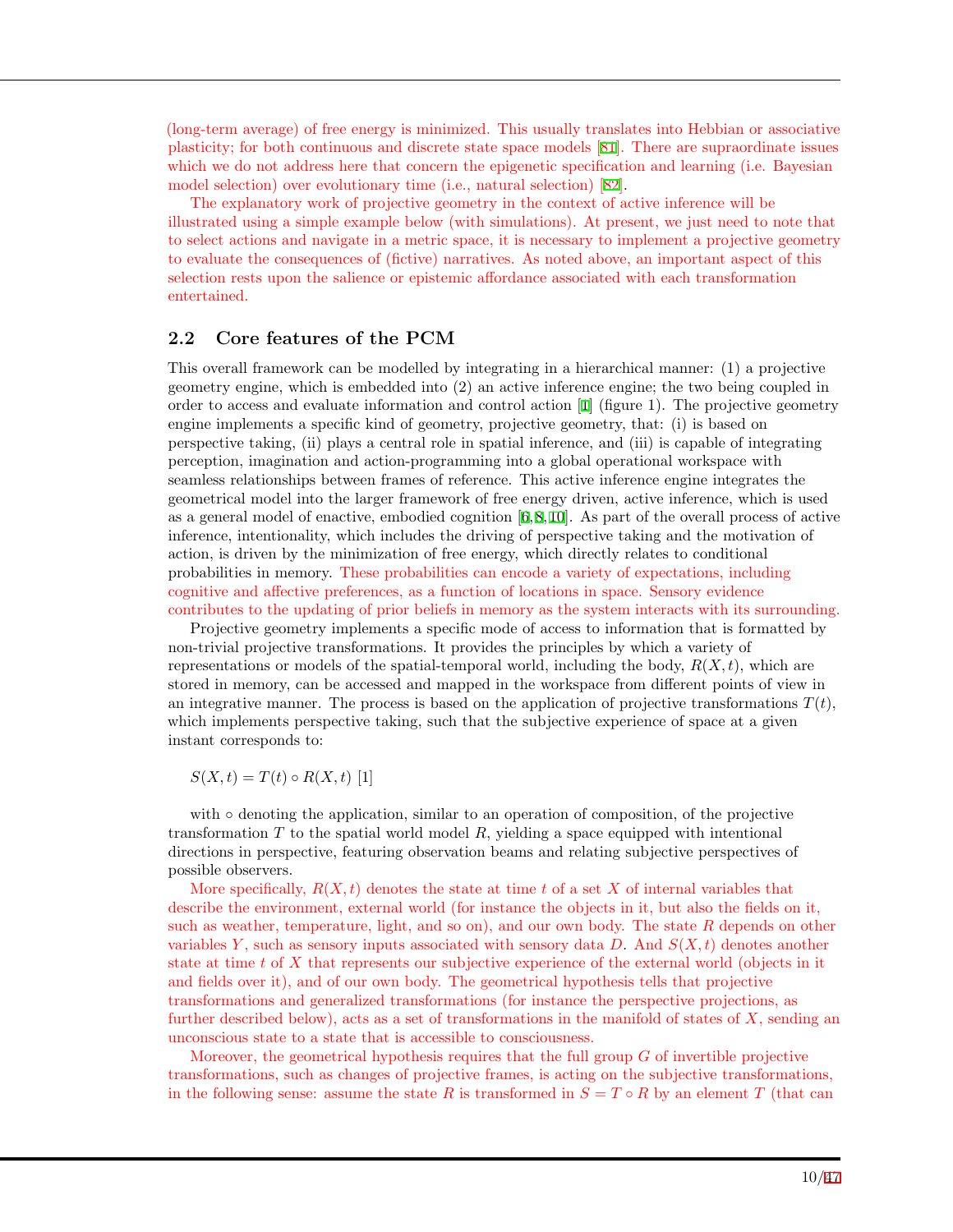be invertible or not), the replacement of *T* by the conjugated element  $T_1 = g_1 \circ T = g_1 T g_1^{-1}$ , where *g*<sub>1</sub> is an invertible element of *G*, must satisfy the covariant rule:  $g_1 \circ (g_2 \circ T) = (g_1 g) \circ T$ .

This means that conscious states are not very different from unconscious ones: they result from taking a point of view or perspective using projective transformations. The choice of the projective operation  $T(t)$  transforming  $R(X, t)$  into  $S(X, t)$  can therefore be assumed to rely on unconscious processing (it can be complex, as we can expect the system to combine several such transformations across representations of the self, other persons and objects).

A more precise symbolization, but also probably more cumbersome at this stage, should take into account two sets of variables, *X* for variables that are almost conscious, and *Y* for hidden variables that participate in the definition of *X* (e.g. related to sensory systems that are far from conscious access). Then the equation should be  $S(X,t) = C(T(t), R(X,Y,t))$ , satisfying, for any *g* in *G*, and state *R* of *X* and *Y*, the equation  $C(g \circ T, g \circ R) = g \circ C(S, R)$ . Importantly, the states of variables *X* and *Y* have to be understood as estimates of probabilities, which in some cases can be certainties, yielding fixed values.

Such projective mode of access presents strong computational advantages, and can seamlessly relate the spatial frames of perception, imagination and action programming. This model of space constitutes the spatial field of consciousness in our theory.

This spatial field of consciousness (FoC) is controlled by prior beliefs in memory and ongoing sensory evidence to serve active inference through the minimization of free energy. The process results in an algorithm of arbitration and learning that optimizes the projective representation of information (morphological or affective) and the orientation of intentionality (spatial attention and action programming) within the workspace, specifically : (1) adaptive spatial inference (physical and social) to build spatial knowledge in memory (about shapes, structures, behaviors); and (2) 'personal relevance' as mapped onto spatial knowledge in memory. The embodied agent minimizes free energy, as related to the discrepancy between beliefs and evidence, and thus optimizes its representation of spatial information and control of action.

Free energy (*F E*) is a mathematical way of expressing the surprise or improbability of some sensory impressions under a particular (generative) model of how those data were generated. In the PCM, free energy provides an upper bound on surprise or self-information such that:

$$
FE > -logP(D|R, P, T, \ldots) \ [2]
$$

*P* denotes the parameters of the probability laws of the variables associated with *R*.

This (simple) formulation shows that *F E* is always greater than surprise. Therefore minimizing free energy (or selecting transformations *T* that minimize expected free energy) will always reduce surprise (or resolve uncertainty). Here, *D* are sensory data that are available to the active inference engine. In other words, we associate any possible transformation with a model that, in practice, would become a hypothesis about "what would happen if I did that". As noted above, this enables the expected free energy to be associated with any transformation (or its products); where the products *S* may also be equipped with prior preferences (i.e., *logP*(*S*) of a particular outcome *S* that has low cost or surprise).

The relationship between free-energy driven active inference and projective geometry in the PCM can be formulated as follows. *FE* minimization is a general expression of Bayesian inference that incorporates constraints on computational (and statistical) efficiency: as with every Bayesian approach, it relies on a choice of variables to estimate and use internally, and on relations between them. The form of these variables and relations is crucial. A specific geometry furnishes a way to make precise and organize this form; in fact a specific geometry defines particular observations to be made and particular rules prescribing how the observations and priors have to be analyzed. Here we can refer to Poincaré's analysis of the most convenient geometry for managing the ambiguous relations of individuals with the external world. In the specific case of consciousness, the most convenient geometry is a projective one, notably because projective geometry is the natural geometry of arrays of directions from any point to all other points; it relates "me" observing and "me" being observed together, taking care of several frames of observation from places to places.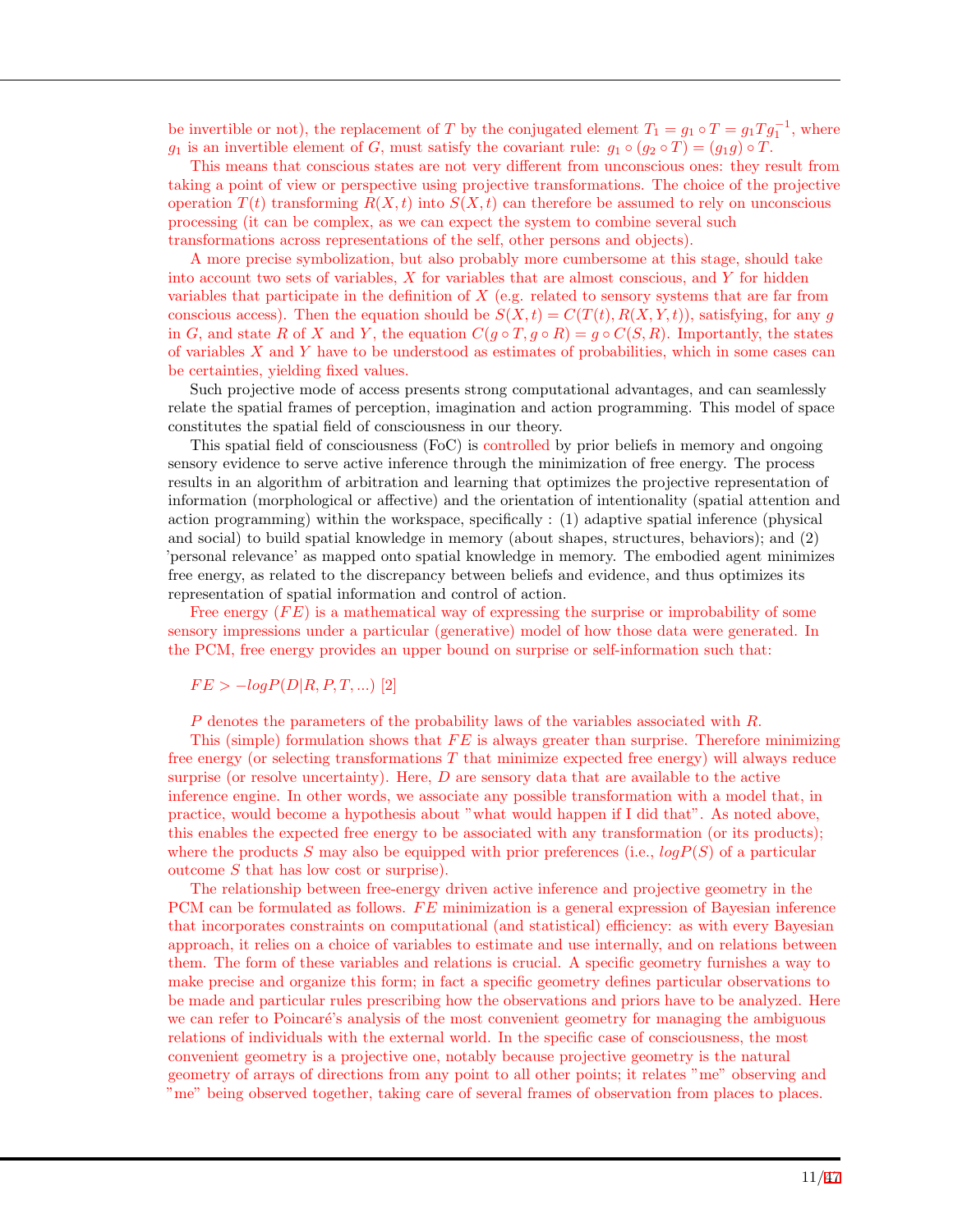Moreover, free energy minimization offers a highly flexible, fully computable framework that can be associated with concrete algorithms for actually performing quantitative predictions and advanced simulations of agents implementing the PCM, including in guiding perception, action and decisions. *F E* offers a solution to the problem of implementation in addition to having a strong theoretical back story. The behavior of the model reproduces psychological descriptions invoking states of affairs of personal relevance (rewards) and utility. It allows us to understand and manipulate psychological dimensions computationally, based on a general principle of optimization of resilience, in order to test hypotheses about the role of cognitive and affective processes in behavior. It also allows us to make connections with brain function and more generally shows how geometry can be compatible with probabilistic algorithms for learning and decision

### **2.3 Incorporation of models of appraisal and motivation**

The free energy framework combined with projective geometry conveniently enables us to explicitly incorporate appraisal and motivation theory by setting prior beliefs in memory and rules of approach and avoidance [[28,](#page-40-2) [31,](#page-40-3) [37\]](#page-40-9). We can thus specify the mechanics of embodied consciousness and condition perception, imagination and action, based on affective and motivational models, which can be related to given adaptive goals of survival and well-being, and compared based on simulation outcomes. We place emphasis on these affective aspects because they are essential psychological and ethological concepts that a unified computational framework proposed as a model of embodied consciousness should be able to account for.

We can interpret the free energy framework, under some specifications, as implementing an intuitive notion of 'personal relevance'. The notion subsumes innate and acquired abstract and concrete 'values' or preferences, yielding cognitive and affective saliencies, as built into the prior beliefs about the world of a given system. In this context, personal relevance and motivational valence are scored by the expected free energy under a particular transformation (entertained by the projective geometry within the generative model). As noted above, the motivational valence or value is encoded in terms of prior beliefs about (counterfactual) outcomes *S*, while the personal relevance of those outcomes corresponds to the salience or epistemic value of reducing uncertainty about how these outcomes are obtained; i.e., epistemic affordance. Clearly, the salience or epistemic part of expected free energy is inherently personal, because it corresponds to the particular viewpoint or perspective implicit in each possible transformation. We operationalize personal relevance as the negative logarithm of a field of conditional probabilities that represent prior beliefs; namely, events with a given affective and motivational valence for the agent or 'value' will occur across a given portion of space. This constitutes a belief system or hypotheses about the world stored in the agent's generative model. Through active inference the agent confronts its beliefs with a given 'factual' world, which corresponds to sensory evidence that can be 'experienced' by the agent as a result of its sensory coupling with the world. Beyond appraisal and motivation, notions of motor commands and sensorimotor forward and inverse modeling can be naturally incorporated into the free energy framework, and become integral to the design and understanding of specific systems performing active inference. In active inference, motor commands become descending predictions of proprioceptive (or interoceptive) signals, which elicit motor (or autonomic) reflexes [[83–](#page-42-17)[85\]](#page-42-18). By the same token, corollary discharge becomes the corresponding descending predictions from the generative model to exteroceptive modalities (e.g., what things would look like if I moved there) [[79\]](#page-42-13). The PCM can thus perform active inference within the real (e.g. through robotics) or simulated (e.g. through virtual reality) environments that define a space of interaction and a world model.

### **2.4 The Field of Consciousness in the PCM**

Thus the minimization of free energy drives perspective taking by setting the parameters of the projective transformation *T* based on a combination of cognitive and affective parameters, related to the expectations of the system. This process plays a central role in intentionality and the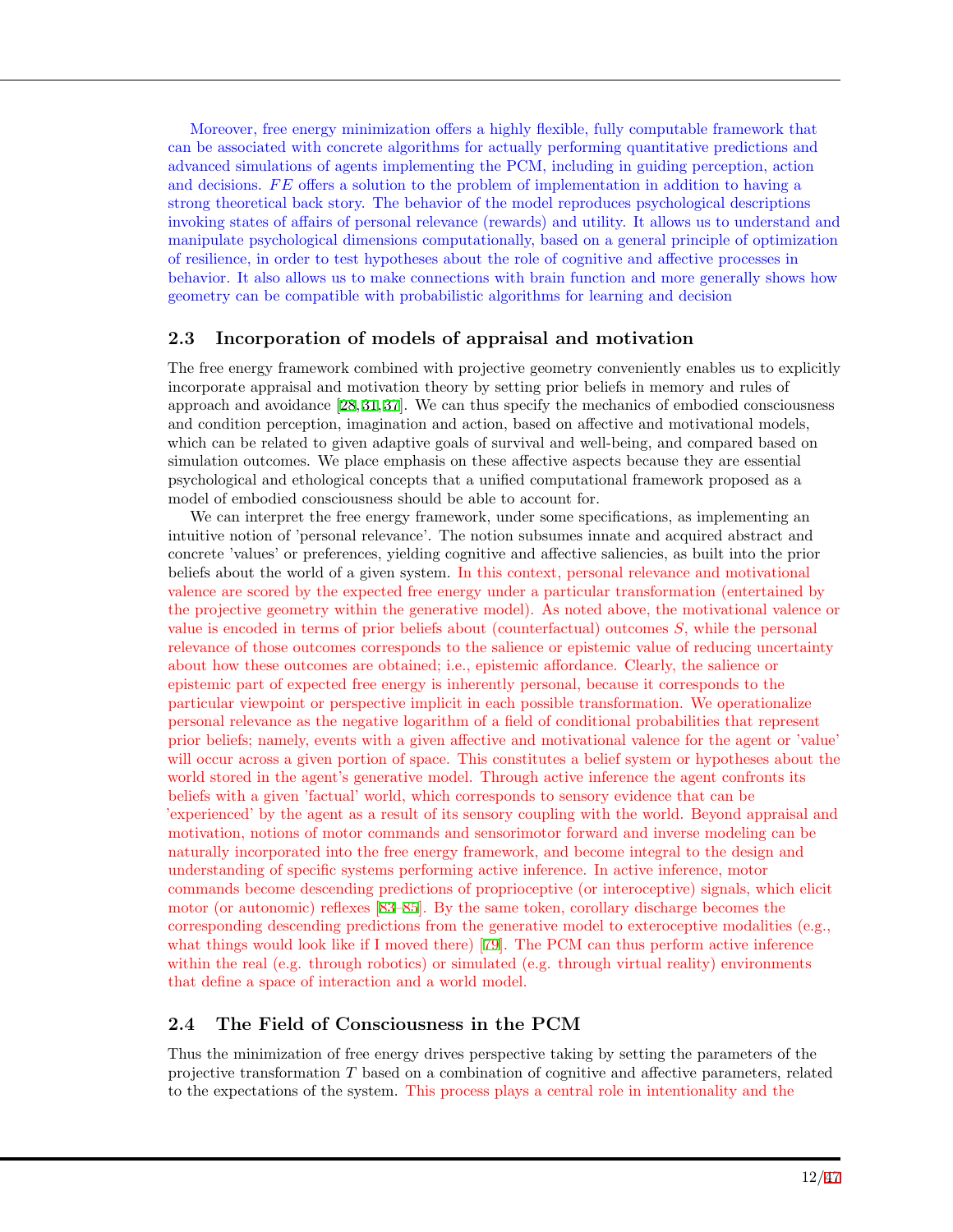motivation of action. For instance, typically, we want to move away from that scary thing over there we believe to be dangerous, we want to move closer to one who attracts us, we stay put to continue what we are enjoying as long as other motives do not interfere. In the process we sample sensory evidence and revise our prior beliefs accordingly, and consciousness helps to transform implicit computations into explicit ones that are sensitive to observations.

In the PCM framework, under the minimization of free energy, the *F oC* is not only a spatial field, but also an integrated "force field". The agent is governed by a dynamical system that drives the mechanics of its embodied consciousness through perspective taking across virtual and real spaces, to maximize spatial knowledge and personal relevance and control action. We note that our model does not offer an explanation as to why the force field is phenomenally conscious; it limits itself to addressing why consciousness has the shape and dynamics of such force fields. The spatial gradient of free energy corresponds to the spatial gradient of preferences.

The overall *FoC* at each instant, including the agent's intentionality (i.e., the direction of its aim), is driven by the dynamic interplay of ongoing multisensory information, memory and affective biases, and serves to appraise and decide on the adequate course of action, based on accumulated, anticipated and observed information. By combining spatial and affective priors under the free energy principle, we can specify the principle of action that governs embodied intentionality and actual action in our model, in a way for instance that minimizes the likelihood of unexpected and adverse events and maximizes positive outcomes for the embodied system. The framework allows us to encode space (including shapes) and affective valuation together, so that active inference relies on an "aesthetic" process so-to-speak, which is consistent with the strong link between spatial and emotional memory in neuroscience [[7](#page-39-11)].

When we associate transformations with an attentional beam, we are appealing to the notion of attentional salience and to the epistemic value entailed by minimizing expected free energy [[79](#page-42-13)]. This should not be confused with the perceptual attention to ascending sensory streams; usually cast in terms of precision weighting in predictive coding formulations of active inference [\[86](#page-43-0)]. This means the attentional beam corresponds to the epistemic affordance that characterizes a particular transformation and ensuing perspective on the world.

### **2.5 Illustration of the PCM**

figure 1 illustrates the general properties of the PCM from a phenomenological standpoint. The subjective experience of space and its contents as perceived (continuous funnels on the figure) or imagined (dashed funnels), i.e., lived space *S* for short, are framed in, and experienced as, a 3-dimensional projective space (blue spheres) in perspective, through a mechanism of perspective taking. Personal relevance (as associated with sensory qualities and feelings in conscious experience) is represented in the colors on the manikins. Perspective taking is governed by projective transformation *T*, which is applied to the current world-model *R* in memory, under the influence of executive functions, emotions, and ongoing multisensory integration. The minimization of free energy drives the dynamics of the system, including the sequence of perceived or imagined projective scenes (i.e., little mind movies) that plays out in its consciousness in an emotionally charged context. The overall process is implemented through the coupling of (a) a real-time projective geometry engine, performing subjective framing and rendering, and (b) an active inference engine, appraising perceived and imagined projected situations based on internal models and prior beliefs. The body is represented and experienced as a central reference in the space, and the visual field is only a part of lived space.

**figure 1. Overall sketch of the model.** A. Lived space *S* (blue spheres): subjective experience of space and its contents as perceived (continuous funnels on the figure) or imagined (dashed funnels). It is framed in, and experienced as, a 3-dimensional projective representation in perspective of a world model  $R(X,t)$  associated with a distribution of free energy (FE) in space, related to cognitive and affective personal relevance (colors on the manikins and door, and disk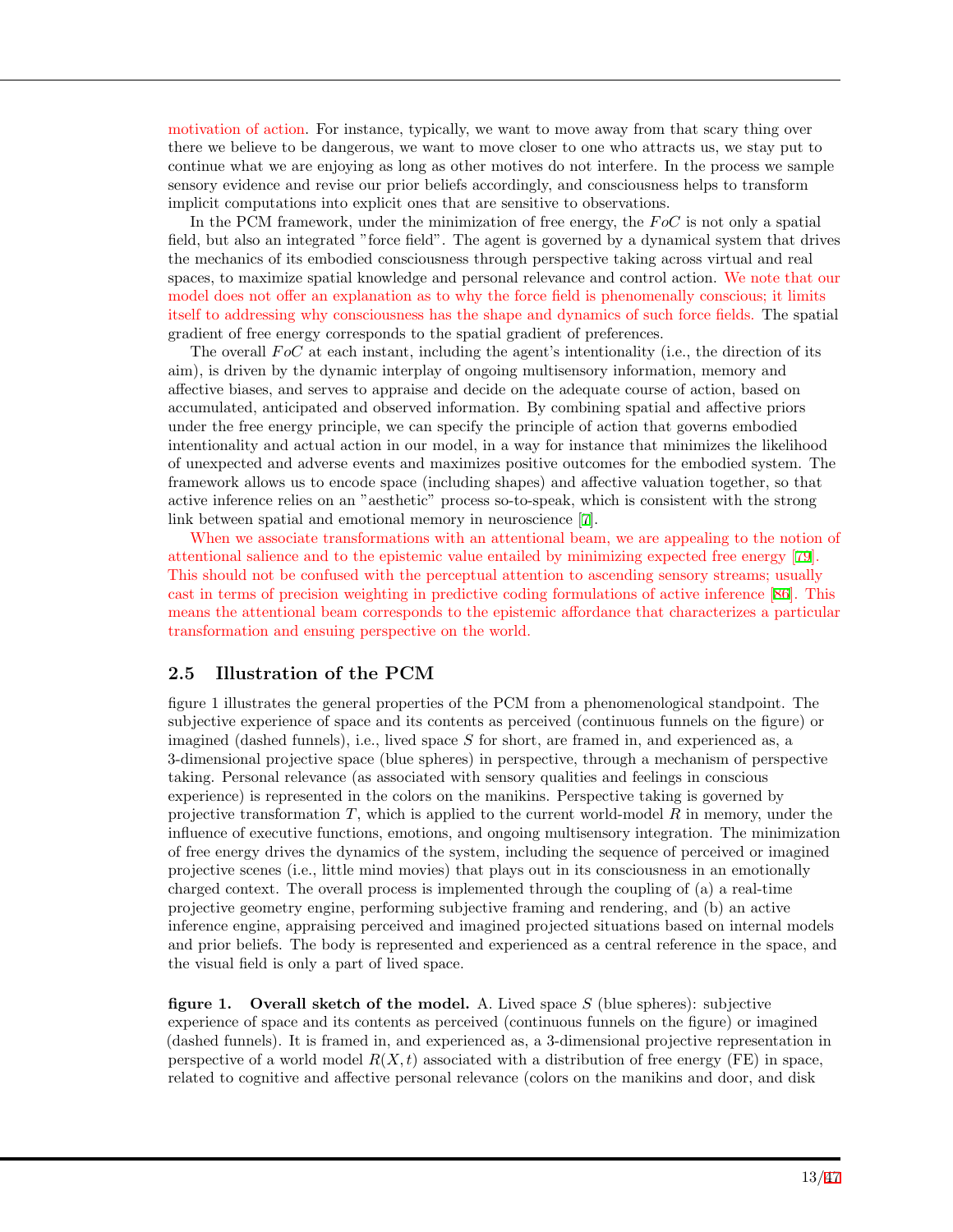with color gradient). Perspective taking and the selection of corresponding projective transformations *T* are governed by the gradient of free energy across space *δ*FE. The diagram with the arrows in circle represents the possible transitions of state: form perception to imagination and action, for the Field of Consciousness (FoC), which is partially driven by sensory evidence when it is focused on perception of the local environment, and entirely driven by prior beliefs in memory and simulation capabilities when it is focused on imagination of non-local spaces (e.g. when we imagine ourselves at home while we are at work, in the present, past or future), which cannot be based on direct sensory evidence. —colorredThe *F E* defining the optimal perspective at a given instant is globally minimized, through cycles of perception, imagination and action, across time. The bar graph represents FE, as a function of time and of the different perspectives and processing modes (P: perception versus I: (non-local) imagination) adopted by the system (see text). B. Overall diagram of the active inference engine, embedding the projective geometry engine for subjective rendering, confronting prior beliefs with multisensory information and driving learning and action. The overall process minimizes free energy.

An hypothetical scenario can be used to illustrate the basic operation of our model (see figure 1). A loud explosive noise from behind captures the attention of a man governed by the model (blue manikin). He stands in a living room with an open door in the back (as an accessible knowledge  $R(X)$  stored in his memory)(figure 1-a left-tier)( $t0 - t1$ ). Alarmed by this stressor (free energy is increased), he starts imagining (the projective geometry engine is solicited) that he might be under attack (he has a strongly biased prior belief that one can now be attacked anytime anywhere from behind, based on what he recently saw on TV and heard on the radio repeatedly). This anticipated attack manifests in his momentary consciousness as a mental projection  $S(X,t2) = T(t2) \circ R(X,t2)$ of a spatial representation  $R(X,t2)$  of the imagined situation, which is construed from a certain imaginary standpoint (embedded in  $T(t2)$ ). The man does not confuse this counter-factual imaginary projection with a perception (he is not hallucinating): we assume that as long as perception is tied to direct sensory evidence ones believes that one knows what one seems to be perceiving, and thus also knows what one does not seem to be perceiving, in particular when information is based on long-term memory access, so that the counterfactual scenario imagined is known not to be among the situations currently perceived. As part of a process of active inference, the projection nevertheless demands action in order to confront predictions with sensory evidence.

The man expects, when he will have turned around, to see another man (red manikin) pointing a loaded gun at his head, in front of the only door (*t*3). He slowly starts to turn around (body action and *Rot*(*theta*)), hindered by a sharply growing fear (free energy spikes very high)(figure 1-a right-tier). He imagines a possible more positive outcome, preparing accordingly for action: to run away through the door and escape the danger (free energy is reduced slightly by anticipating this scenario) $(t4)$ . But instead of this dire outcome, as he now stands in front of the door (following body action)(*t*5), he sees the door but no gunman in front. There is a strong smell of plastic smoke, the TV is on the ground broken. The cat (green figure) jumps out of nowhere and runs away, which he sees first, then only hears, and all of which he perceives as one unique scene in his global consciousness of space,  $S(X,t5) = T(t5) \circ R(X,t5)$ . He now understands that the cat must have managed to make the TV fall to the floor, causing the loud explosive sound. Relieved (*FE* is lowered), he now smiles at his mistaken panic-attack, staring emptily at the door, updating his prior beliefs in memory (i.e., reappraising) towards the greater likelihood of one's cat messing around than of being attacked at home.

### **2.6 3-dimensional projective structure of the FoC**

Here we further specify the geometry embedded in the PCM as a model of the subjective experience of embodied consciousness that defines the FoC.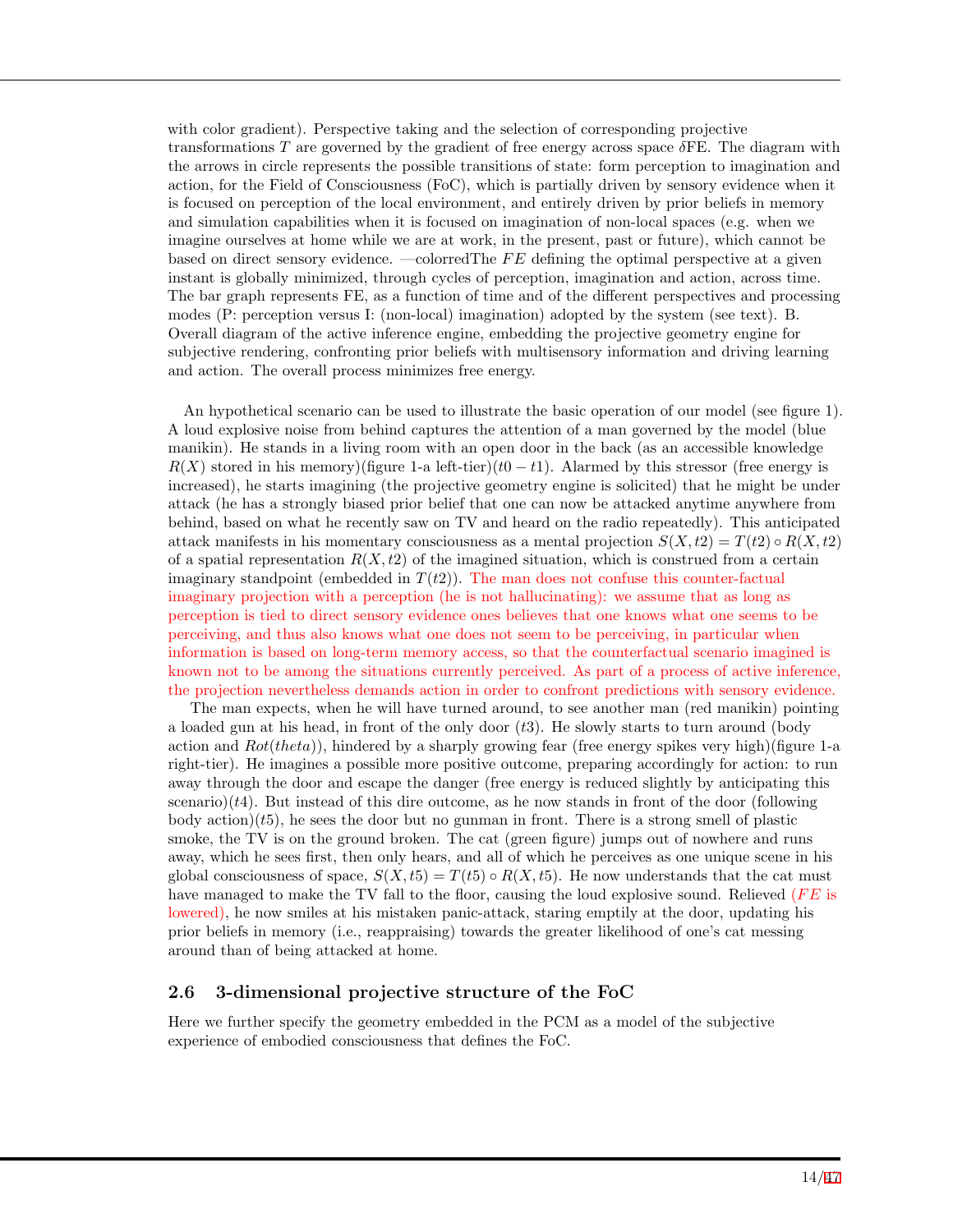#### **2.6.1 The FoC as a 3-dimensional projective space**

Technically, a projective *n*-space  $\mathbb{P}^n$  can be defined on fields of numbers  $\mathbb{K}$ , as the collection of all lines that go through the origin of the vector space  $\widetilde{V} = \mathbb{K}^{(n+1)}$ . Thus by definition,  $\mathbb{P}^n(\mathbb{K}) := (\mathbb{K}^{(n+1)} \setminus 0) / \sim$ , with  $\setminus 0$  expressing through a set subtraction symbol  $\setminus$  that the origin of the space is excluded from the projection. This is because if 0 were included, all the points would become equivalent. The symbol */ ∼*, expresses the equivalence relation which relates points along the same vector lines. The vector space  $\tilde{V}$  has one more dimension than the projective space  $\mathbb{P}(\tilde{V})$ . In what follows we only consider the case of the field  $\mathbb R$  of real numbers, which is a model of continuity. Moreover we will mainly limit ourselves to  $n = 3$ .

In a projective space, the projective subspaces are defined as the sets of lines that belong to vector subspaces of  $\mathbb{R}^{(n+1)}$ . For instance, a projective line is the set of lines through 0 in a 2D plane, a projective plane is the set of lines through 0 in a 3D space, and so on. Hyperplanes correspond to subspaces of codimension one. When a hyperplane is selected, chosen with an equation that defines it in  $\mathbb{R}^{(n+1)}$ , its complementary subset in the projective space  $\mathbb{P}^n$  has the structure of an affine space E *<sup>n</sup>* (associated with the corresponding vector subspace of dimension *n* as a space of translations). Then parallel lines in  $E^n$  converge toward vanishing points  $p^\infty$  at infinity, the set of which defines the horizon hyperplane.

#### **2.6.2 The FoC under the action of projective transformations**

Projective spaces and representations in projective spaces are ruled by the action of projective transformations from the Projective Linear Group  $PGL(V)$ . These transformations govern global changes of perspective taking. Key parameters of the generative models that we consider thus become projective transformations *T*. One practical advantage is that linear algebra and matrix operations can be used to represent the whole process.

For a projective space in 3 dimensions, the group corresponds to the set of all  $4 \times 4$  invertible transformation matrices *M*, which transform points in the ambient space (represented by homogeneous coordinates), to points in projective space, through changes in perspective taking in a 4-dimensional space (*M* is a subset of the possible transformation matrices *T*, which include non-invertible transformations). The group includes all affine transformations (rotations, translations, shearing and scaling) and projective transformations that define direction of aiming and perspective in the space while preserving relations of incidence, without necessarily preserving the plane at infinity. The reciprocal switch between points of views is governed by simple projective parameters. All possible projections are thus related via a set of transformation matrices, which are invertible and can be estimated. In this context, *T* denotes such an invertible transformation *g*, which corresponds to an invertible matrix  $M_q$  in  $PGL(V)$ .

It is also important for the model to include *generalized projective transformations* in the projective space  $\mathbb{P}$ . They correspond to non-invertible  $4 \times 4$  matrices different from 0, or non-invertible linear applications of  $\mathbb{R}^4$ . A particular case is the projection from a point *O* in  $\mathbb{P}$ ; in this case the kernel of the associated linear map is the vectorial line corresponding to *O*. From a plane to another plane it is an ordinary *perspective*, the most usual for drawing, that projects the horizontal plane, including its horizon at infinity, to the vertical plane in front of the implicit point of view.

A fundamental result of projective geometry is that all projective transformations from a given plane to another plane, i.e., a transformation that preserves pencils of lines, sending lines to lines, are obtained by composition of usual perspective transformations centered at variable points [[87](#page-43-1)].

### **2.7 Relations between FE, projective geometry and the optimisation of preferences in the PCM**

The projective geometry engine serves as a unified level of representation and control for the integrative process of active inference: (1) about the causes of limited sensations and the uncertain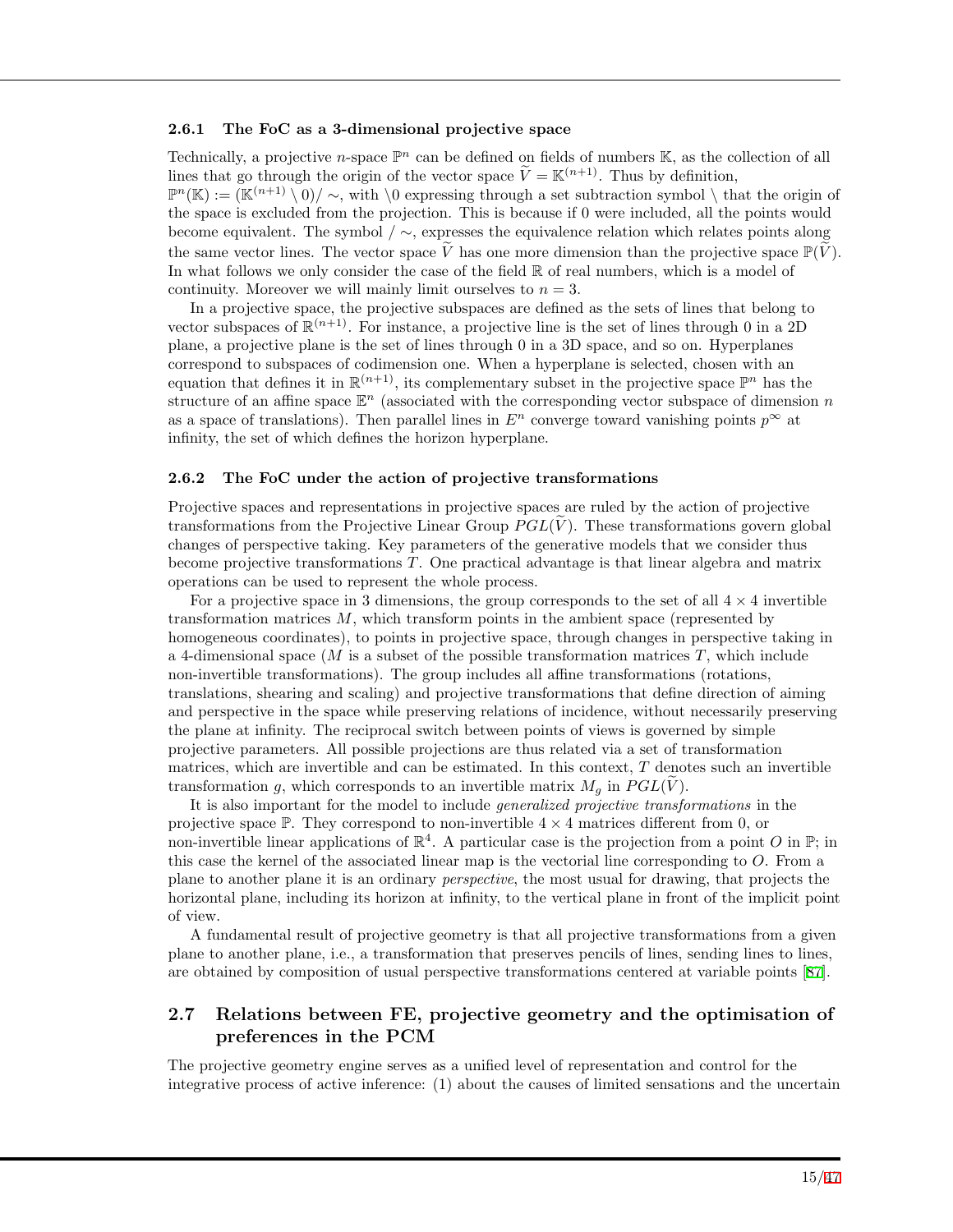consequences of action [\[10](#page-39-1), [88](#page-43-2), [89](#page-43-3)]; and (2) about the gradient of personal relevance in space in relation to embodied cognition and multiple dimensions of appraisal [[7](#page-39-11), [8](#page-39-8), [26](#page-40-0), [28](#page-40-2), [31](#page-40-3), [37](#page-40-9), [90](#page-43-4)].

It provides the agent with a method of situated representation of space based on which the process of active inference can progressively build an integrative non-local representation *R* of the Euclidean world, which can be associated with indices of personal relevance, or likelihoods of affectively valenced events in memory based on the *F E* framework. *R* and its valuation are not directly accessed in consciousness as such, as they correspond to the entire relational knowledge and beliefs potentially available to the system (or a subset of it). Conscious access is always a contextual, situated process, which builds upon perceptual inference [[22\]](#page-39-13), using perspective taking to support generalizations and action programming.

There is a one-to-one mapping in the PCM between the elements of *R* in space and the valuations in memory of cognitive and affective personal relevance across levels of appraisal. The projective representation *S* acts as a spatial filter, which frames both the world model *R* and the associated mapping of preferences encoded in the prior beliefs in memory. This provides a principle of driving for perspective taking across perception, imagination and action that orients consciousness according to the expected spatial distribution of preferences. Through *F E*, the process is tuned to be sensitive to surprise, that is, the discrepancies between expectations in memory, e.g., as accessed through conscious imagination, and the actual state of affairs, as perceived. The balance between discrepancy and confirmation contributes to drive the parameter of "free energy".

As a generative model is learned by revision of priors or "Bayesian updating" under the driving of free energy, minimizing free energy corresponds to optimally approximating the true posterior probability of the state of the effectively observed world, both in terms of content and personal relevance in our model. Free energy minimization thus operates as a biased operator of knowledge generation (biased by preferences) when associated with a mechanism for updating prior beliefs.

In this general framework, "active" inference (which implies actual or imaginary motion) is a method of optimization for the collection of observations (e.g., from sensory data *D*), aimed at updating previously estimated rules for hidden variables (e.g., the world model *R*) and parameters (e.g., valuations of locations and objects). It selects observations which are best predicted [[10](#page-39-1), [91](#page-43-5)]. In some sense, this is a reverse optimization algorithm, or an optimal conditioning for further likelihood maximization. Importantly, in this framework, violations of expectation can be resolved through two complementary strategies: (i) to a revision of prior beliefs (e.g., internal models of the world) or reappraisal (depending on learning rules), in order to ameliorate prediction by reshaping memory; or (ii) to adaptive actions aimed at confirming prior expectations, thus enacting biases of the system (e.g., which can lead sometimes, in relation to learning parameters, to ignoring part of the world because it does not match prior perspectives).

As a result, the system maintains a dynamical balance between, on the one hand, the use of fixed prior beliefs to resolve uncertain situations, and on the other hand, the update of prior beliefs based on new evidence that violates expectations or preferences. The arbitration of this balance governs the choice between strategies of cognitive reappraisal or of active approach or avoidance. It can be expected to vary broadly depending on the design, experience, developmental emotional history, and current situation of the system. Nevertheless, in nature, the situatedness, autonomy, embodiment, and limited processing power, memory and energy of embodied autonomous systems, as well as the relative stability of their environments, can be expected to make biases or prior beliefs carry a heavy weight in inference and choice, and to impose a slow and reluctant process of updating, in many contexts. In other contexts (like the resolution of everyday perceptual uncertainty) the updating is normally rapid and eager.

Free energy thus functions as a control parameter, which arbiters and motivates, like a tension to reduce the (costly) implementation of changes in the embodied agent's states, through cognitive reappraisal or adaptive action, as they appear necessary to reduce past, current or anticipated violations of expectations. In our model, free energy fuels and puts stress on the workload of the inference engine and drives learning. Minimizing free energy amounts to maximizing the predictive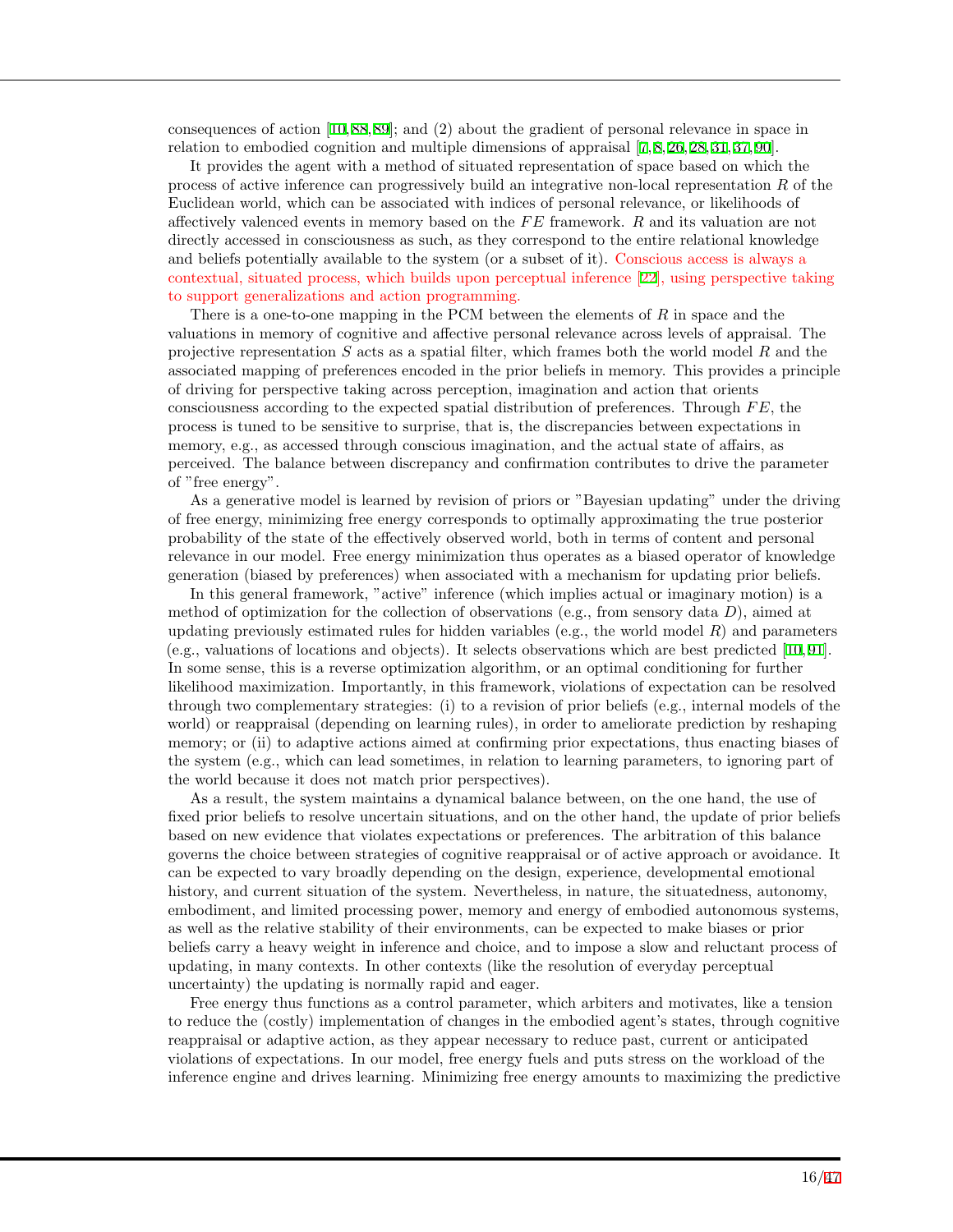power of internal models in memory (including prior goals and preferences) in relation to sensory information. Because of its intensive dimension and driving role in active inference, free energy can be interpreted from a psychological standpoint, as contributing to attentional drives, emotions and the motivation of reappraisal or action.

The concept of free energy straightforwardly subsumes key features of emotion, as a motivational force for reappraisal and action. It can be expected to relate to a feeling of anxiety when it increases as the embodied agent misses its objectives, motivating the agent to act, or paralyzing it but forcing it to reappraise its predicament; or to feelings of relief as *F E* decreases when everything turns out to be fine, perhaps as initially expected or hoped in imagination [[9,](#page-39-0) [92,](#page-43-6) [93\]](#page-43-7) (see figure 1 and accompanying scenario).

One key specification on the free energy framework in the PCM is that it drives intentionality (the "aiming at" function in the conscious field) and the corresponding perspective taking (the specific projective transformation *T*): gradients of free energy across space, as mapped in memory and evidenced through sensory sampling, directly drive the selection of *T* and of the corresponding possible direction of perception and action. Free energy minimization thus performs an optimization of intentionality in the conscious field, which behaves similarly to the needle of a compass aligning with the magnetic field. The algorithm selects the perspective (and corresponding projective transformation) that minimizes the total amount of free energy associated with objects under the scope of the current field of consciousness, acting like a magnifying device, tuning down everything that is not directly under its lens (see [\[88](#page-43-2)] for a related discussion at a different level of integration). This results in the optimization of personal relevance according to specific preferences: e.g., we look towards the fridge when we are hungry, and listen to the people behind that are talking about us. For instance, a high likelihood of positive personal relevance (e.g., pleasantness and safety) in consciousness will be associated with a low level of free energy, whereas a low likelihood of positive personal relevance will be associated with a high level of free energy (or stress). These dynamics operate across perception, imagination and action. Free energy itself is not directly accessible to consciousness, and its minimization process relies on unconscious activities. However, part of the knowledge that evolves through the optimization process becomes conscious, and this part necessarily involves the embedding in a lived workspace.

### **2.8 Projective geometry as an optimal tool for embodied active inference**

From the standpoint of natural selection, given the central role of spatial inference in our model, the phenomenology of consciousness is expected to present strong and specific computational advantages, especially for spatial inference itself. Projective geometry implements a framework that enables intentionality, perspective taking and action planning in the system, in a manner that can be driven according to the globally optimal principles of free energy minimization. But projective geometry in and of itself is also optimal for a variety of problems pertaining to situated spatial inference. In other words it is the best geometrical model to perform spatial inference from situated perspectives [[13](#page-39-4)].

In the context of active inference, the inference engine must progressively update the representations *R* stored in memory, by building a more and more comprehensive representation of the spatial and temporal world, based on a limited amount of situated observations, and a set of preferences. In the process, the engine selects situated perspectives, (i.e., transformations *T*), which optimize the acquisition of new multisensory spatial information *D*, based on available prior knowledge, and under the driving of some contextual mapping of personal relevance. For example, I'm curious, I see a door in front of me, I don't know yet what is behind it; I can perhaps expect a small room that I represent in my mind from different perspectives compatible with my expectations, which will be confronted with the actual structure of the room soon by my opening the door and entering in order to update my world model *R* accordingly. Such a problem of spatial inference can be optimally solved using projective geometry as a computational method.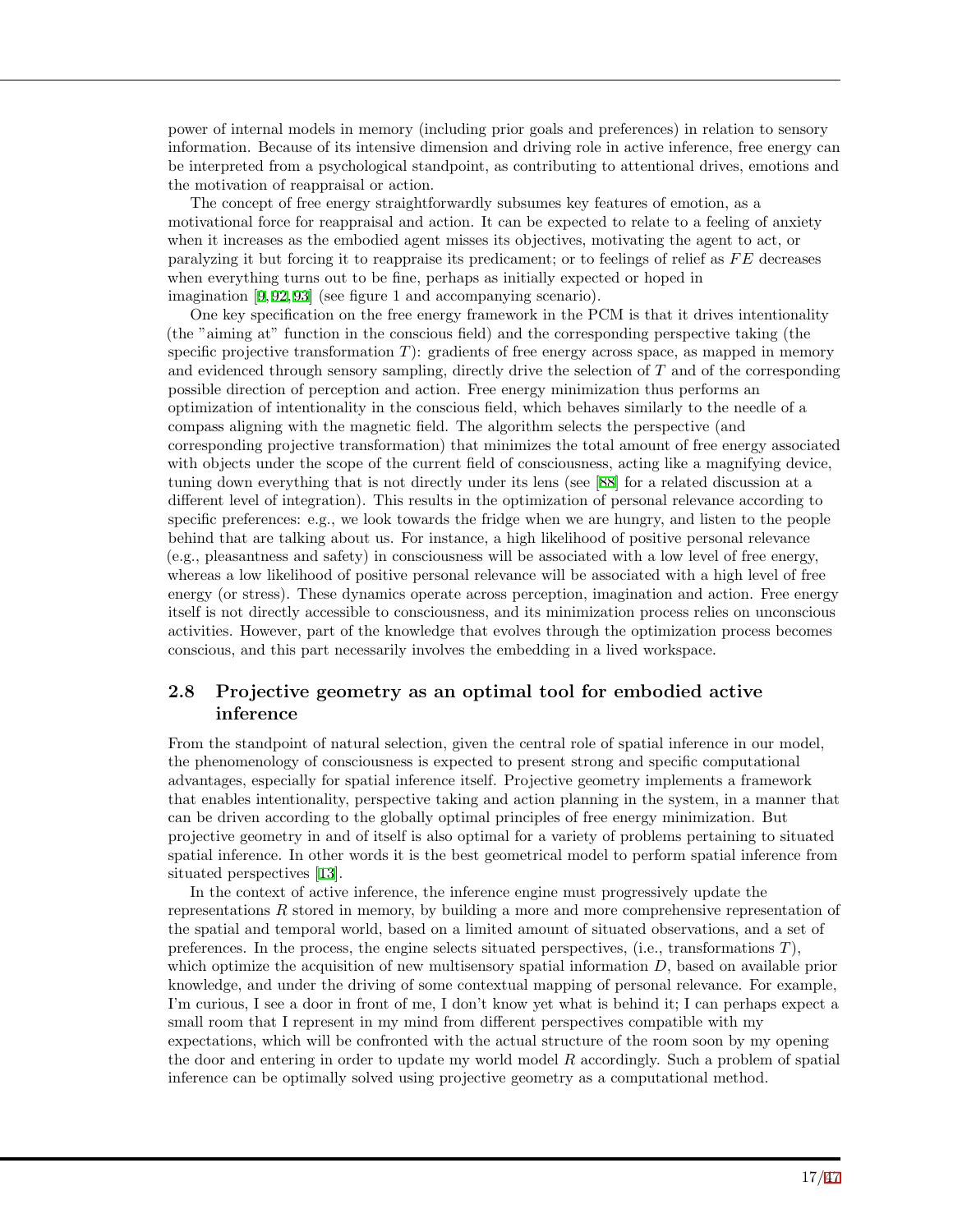Projective geometry is optimal for forward and inverse modeling in space, because it enables the manipulation of a rich set of frames of reference.

Thus by combining a given set of perspectives from perception using projective geometry, a system can progressively infer a broader and more precise representation of the 3-dimensional world, in a manner that is independent of the particular point of view and that can be stored in memory for future retrieval. Such spatial inferences can be carried out based on epipolar geometry, which is part of projective geometry, and can be formulated as a multiview process relying on the theory of abstract cameras [[13](#page-39-4)]. It is computationally tractable, as it can be approximated with linear algebra. It is reliable, as the shape and distribution of objects in 3-dimensional space can always be inferred through projective transformations and a small set of additional priors. The approach is analogous to the methods used for the 3-dimensional mapping of objects, e.g., from sets of 2-dimensional pictures [\[13](#page-39-4)], as used in architecture, virtual reality, engineering and in industry (more generally, projective geometry is the basis of Computer Graphic Imaging (CGI) and computer vision).

Moreover, with projective geometry, the frames can link complex perceptions with complex predictions and actions in a seamless way in order to explore and build a representation of the environment. (Higher dimensional projective spaces might need to be considered to account for the multiple dimensions of consciousness [consistent with multimodal sensorimotor integration], but the essential characteristics of the phenomenology we focus on here, the 3-dimensional lived space, can be understood by considering 3-dimensional projective space).

Given estimated sensory data *D*(*t*1) and internal model *R* representing the state of objects in space, it is possible to estimate multiple possible perspectives on the current world-model within projective spaces and to estimate the projective transformations induced by displacements of the frame from one place to another one in the space. This estimation produces the expected values of the sensory data  $D(t2)$  after displacement. The system can then use a set of real displacements and compare the new sensory changes with the predicted observations expected from new points of views. The whole process relies on the general role of geometrical invariance in the preparation of action and the prediction of the effect of actions on perceptions [[94\]](#page-43-8). These mathematical properties allow the system to run a continuous optimization process that updates the hidden rules and the internal model based on spatial cognition.

### **2.9 From the PCM to an analytic definition of perception, imagination, and action**

The question of the distinction between perception and imagination has been a classic topic of debate in philosophy, psychology, and phenomenology [[95–](#page-43-9)[98\]](#page-43-10). A model of consciousness should be able to account for their distinctions and relations, for the unity of intentionality and lived space across these forms of consciousness, and for how they relate to action. The PCM suggests a way, in connection to active inference, of understanding this in a formal manner, which we use later on to account for psychological phenomena.

### **2.9.1 Perception**

Perception can be associated with a specific subset of generalized projective transformations, the perception spectrum for short (these transformations do not belong to the proper projective linear group and correspond to linear projectors parallel to a line on a hyperplane equipped with a Cartesian frame, see the section on the workspace under the action of projective transformations). (1) The point of view is located close to or within the space occupied by the head of the body in an egocentric mode. In normal conditions, this means that the projection operates from an embodied first-person perspective, with the real body as a physical referential, and the virtual body being correspondingly centered. Such setup provides optimal conditions for construing perceptual evidence, as it registers the center of projection in space with respect to the locations and directions of the sampling of space that is performed by actual sensory interfaces (e.g., the eyes,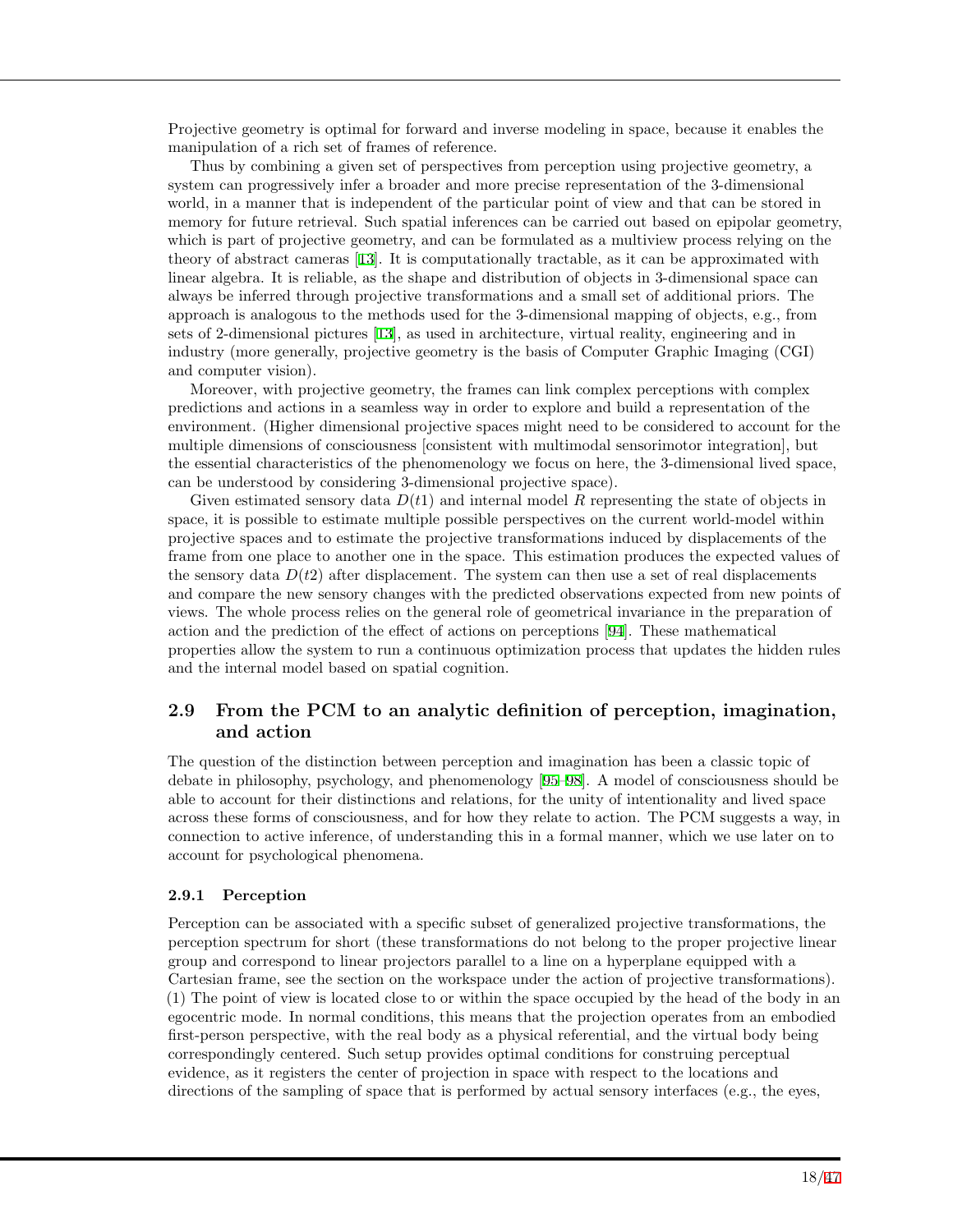ears and the body envelop with the skin) based on sensory data *D*, which incorporate intrinsic constraints of orientation and calibration related to their source organs. (2) The frame is oriented in relation to the body referential and main axes: the aiming or "look-at" projective vector tends to point frontward by default, but this may be modulated by attention, and the up-vector is normally defined from inertial information (e.g., the direction of gravity sensed by the vestibular system). (3) The projection parameters (e.g., field of view, perspective) are set to a specific calibration range (e.g., encompassing the visual field).

At each cycle of perceptual inference, the system must identify the projective transformation *T* that will best fit sensory data *D*, given its sensorimotor state. Forward models of sensory organs and processing are expected to serve as priors, in order to reduce the search space for *T*. With such priors, perceptual access can assume a fixed subset of possible projective transformations *T* to explain sensory data *D*, as sampled by sensory organs and conditioned by internal priors *R*, and can quickly focus attention on personally relevant information. In other words, perceptual access, which must be as close as possible to real-time processing, operates based on a regularization principle, in order to solve the inverse problem of representing the 3-dimensional spatial causes of *D* in the workspace, and framing them according to personal relevance. Only transformations  $T<sup>F</sup>$ from the perception spectrum will normally be selected for forward modeling. (We note that our notion of "sensory data" here is neutral with respect to various competing theories of perception. We are not committing ourselves to classical sense-datum theories. See [\[99](#page-43-11)] for some discussion. All we need here is the idea that in one way or another the sensory organs provide an independent source of input and correction for the continually updated world model we describe.)

#### **2.9.2 Imagination**

The imagination can be associated with the full group of projective transformations *P GL*(*P*), and generalized projective transformation as well, the imagination group for short. It includes all possible compositions of perspectives from higher dimensional spaces, inducing changes of frames in the space, including the "God's eye point of view" near infinity, which offers a view of almost the entire space, from any possible direction. It can be applied to conscious access in the context of a representation of a world *R* that can be realistic or a fantasy world.

In the PCM, the imagination serves as a space for inference, based on anticipations and simulations of the self vis--vis itself and the world. It is used: (i) to assess past, present, and future, physical and social scenarios according to personal relevance; (ii) to learn from experience by updating internal models in memory accordingly; and (iii) to program future actions based on the simulation of multiple perspective changes.

The imagination group can be seen as the perception spectrum of external consciousnesses or points of view on the space. It notably includes transformations of the observer itself, in particular of its location in and outlook on the space. It can always be used to infer how a scenario would look under perceptual constraints, from an egocentric, first-person perspective. Transformation matrices can be computed and applied in order to compare perceptual situations (e.g., after motion), with imaginary situations (e.g., as anticipation of perception before motion).

#### **2.9.3 Perception versus imagination: computational complementarity**

#### **Computational similarity: implications for inference** .

In this framework, imagination and perception appear fundamentally related through projective geometry. Mathematically, they correspond respectively to the full projective group and to the set of projections from points to planes. They share projective transformations to seamlessly interact across the projective workspace, via the operation of perspective taking. This relationship is essential in the process of active inference through which the agent accumulates spatial knowledge about the self and the world. Actual perceptions can be compared to anticipations of perceptions based on imagination, in order to revise prior beliefs and further minimize free energy.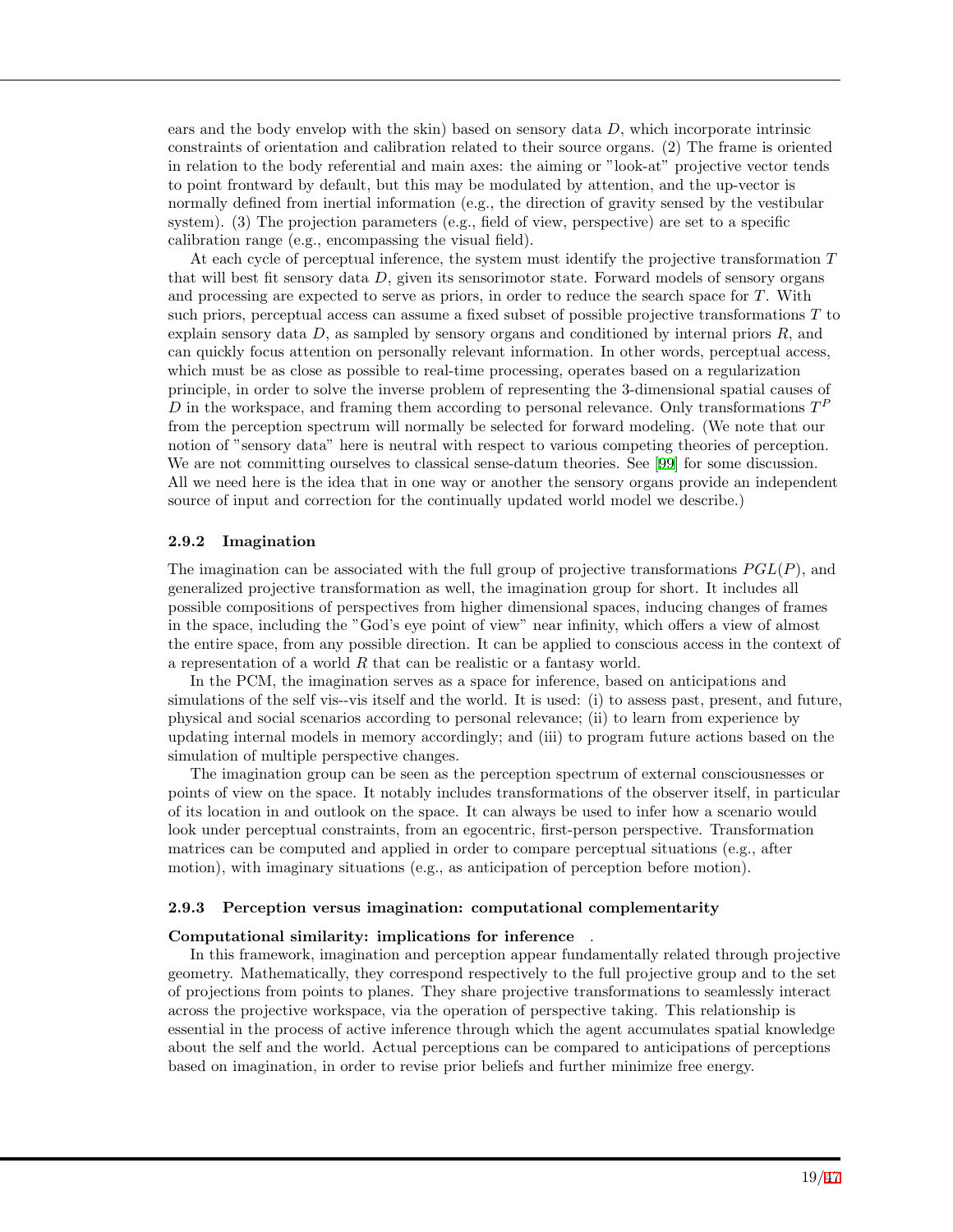#### **Computational simplicity: an attentional filter** .

The projective setup makes comparing perception and imagination computationally simple. Sensorimotor contingencies can be used for the calibration of a consistent metric in the projective space. This can be done based on a unit spherical geometry in the 4-dimensional real vector space (such a geometry is well adapted for vision, in which distances are measured with angles). Alternatively, it can be done by choosing a plane at infinity and a Euclidean distance in affine space (which is adapted to voluntary motion of the body).

Projective spaces then offer natural error metrics, which are based on an intuitive space of objects in perspective that can directly be compared, for instance using measures of distances between shapes in perspective (e.g., the point-to-point difference between the expected smile and the blank face one receives). Because the space is in perspective, carrying out the comparison in projective spaces automatically down-weights the importance of information that is located farther away in relation to the attentional scope: the precision or sensitivity to spatial discrepancies or noise is larger for near objects than far objects. The scope of the projection thus acts like a lens and an attentional filter, rendering it a powerful computational tool.

### **Differences: role of imagination in expanding operational knowledge and energy saving** .

Imagination and perception are nevertheless clearly distinguished in the model. The respective weights of sensory data *D* versus data from episodic and semantic memory (as opposed to sensory buffers), in the current definition of the accessed *R*, as well as that of different prior beliefs about possible transformations *T* for perspective taking, form multiple levels of constraint for the distinction between perception and imagination. In perception, *D* drives the inference. In imagination, contrary to perception, the agent builds its representations of a local world more based on data from memory and internal simulations than on online sensory data *D*. Consistent with these distinctions, in sleep, the precision (i.e., weight) afforded to sensory data is attenuated through neuromodulatory mechanisms, permitting a fictive exploration of projective geometry that can take on a fantastical aspect as we dream, all the more as intentionality, perspective taking and actions are driven by a purely imaginary field of personal relevance [[100\]](#page-43-12).

Another important difference between perception and imagination is that imagination, contrary to perception, can be deployed in a manner that is largely free from physical and inertial constraints (e.g., one can jump to the Moon in a fraction of a second), including constraints on the calibration of the frame of reference itself. It is also true about social constraints that can be released in imagination. In contrast, perception must submit to the independent order of the physics of inertia in the world within which it is operating. The imagination allows the agent to explore multiple possible worlds and actions without having to visit them and act (i.e., with less consequences). It is a framework for the optimization of action plans, which will de facto minimize energy expenditure.

#### **2.9.4 Action**

Embodied autonomous agents need to act based upon their inferences. Programming or predicting action requires the extraction of parameters of motion. According to the model, conscious access carries out a projective mapping  $S = T \circ R$  of a representation R of the local world (including the body), according to cognitive and affective preferences. This representation is itself a mapping of a locally Euclidean, ambient affine space  $\mathbb{E}^3$ , corresponding to the physical space. The projective space  $\mathbb P$  and its affine subspace  $\mathbb E^3$  are linked by geometry. Passing from one to the other only requires linear algebra and adequate calibrations of the respective frames of reference (e.g., between the distance I cover in the real world and the distance I seem to cover in projective space). Such calibration needs to be actively performed by dedicated systems (e.g., the cerebellum)(figure 3).

The projective linear group  $\mathbb P$  contains all the Euclidean transformations of the affine subspace E 3 . With proper calibration, transformation matrices embed the main parameters of displacements in  $\mathbb{E}^3$ : translations, rotations, and twists. The parameters of real motion can thus be estimated for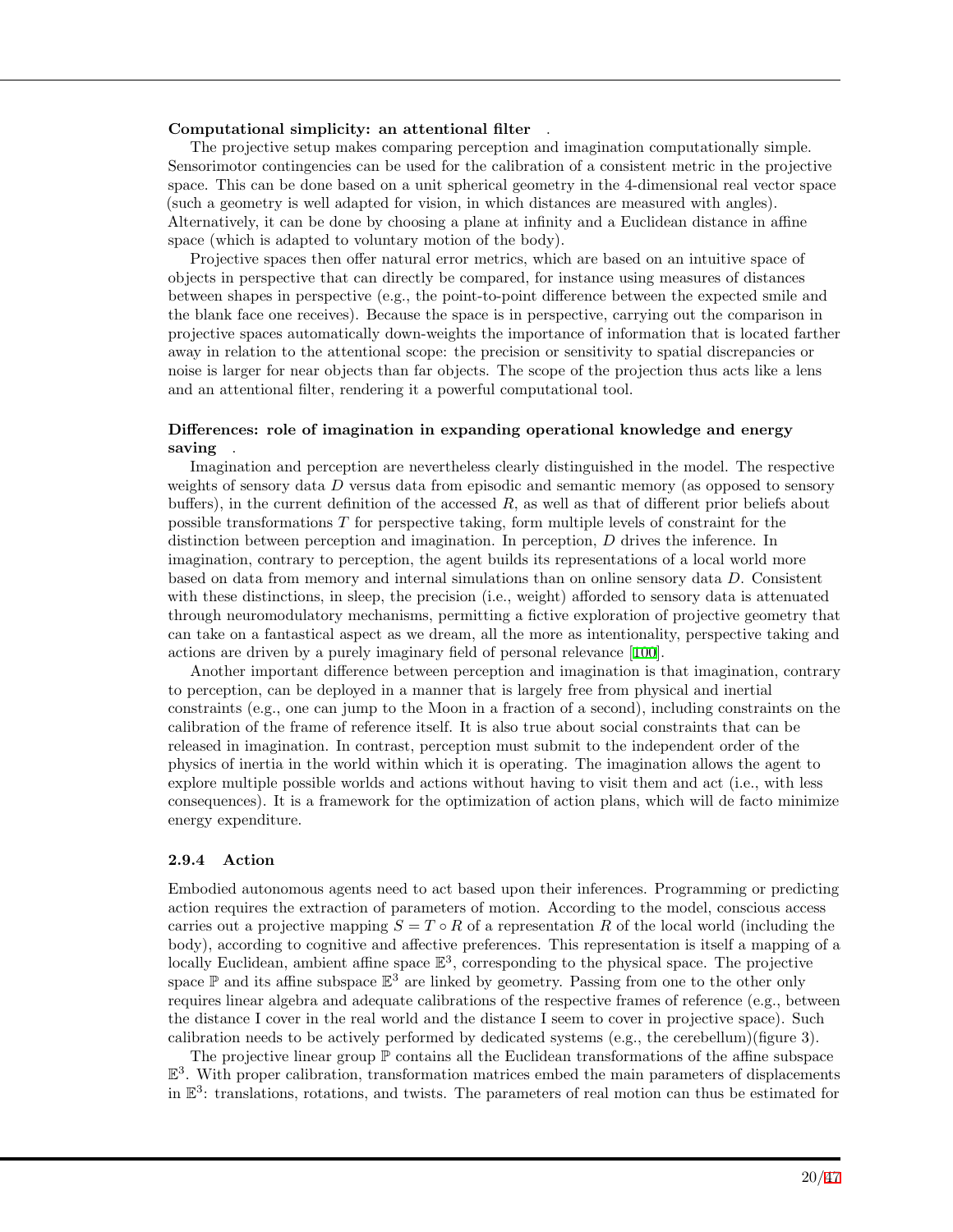action from imagination-based projections of the motion, with a corresponding series of projective transformations anticipating perception. The system can always predict based on its internal models, how the environment will appear from a given position, by choosing the corresponding transformation *T* at any point in time, and by using it to extract the parameters of motion. The system will thus be capable of imagining optimal navigation paths based on its current representation of the local world *R*.

The classical concept of efference copy [[101](#page-43-13)] denotes an internal sensorimotor prediction accompanying an order of movement, aimed at preparing the organism for a new expected state, and serving as a reference for control. Efference copy informs the central nervous system about the active contribution of the subject in the perceptual process. Part of the concept can be reformulated projectively. The projective workspace acts like a space of prediction. It uses a set of projective transformations  $T<sup>I</sup>$  to predict how  $R$  should appear after motion under a new standpoint. This prediction corresponds to a projective notion of efference copy in our model. After effective motion, such an efference copy embodied in imagined motion can be directly compared to perception-based projections in the projective workspace. Furthermore, transformation matrices, accounting for the difference between actual and anticipated perception, can be computed based on projective geometry, and used in order to compensate for the errors of prediction in action consequences, e.g., in relation to un-modeled perturbations in motion. Note that in the programming of action the minimization concerns the expected free energy, not the actual free energy. Alternatively, the predicted sensory data under a posterior belief about a transformation could be realized automatically through motor reflexes (or saccadic eye movements; see above). This is the tenet of active inference in which descending predictions or efference copies provide references or set points for (reflexive) action.

### **2.10 The imagination: an algorithm for escaping local minima of free energy in the FoC**

.

The arbitration of the balance between remote imagination (in time or space) versus local perception is critical for adaptation. In the PCM the FoC shifts between the two processes. This capacity to switch between local and non-local processing functions as an optimization algorithm: when the local FoC does not yield a better minimization of free energy, i.e., increases preferences, non-local imagination can take over.

The stability of free energy across time can be used as a higher-order control parameter to motivate a switch from a local perception mode to a remote imagination mode during which the agent scans its memory (its current prior belief map) to identify occluded or distant locations at which personal relevance would be better optimized. The switch can be implemented based on the monitoring of the stability of free energy across time. Stable free energy throughout exploration of the local environment in the FoC suggests that no further optimization of the FoC can be expected locally. When the local FoC and its immediately reachable surroundings do not provide the agent with access to locations that increase preferences, the best strategy for the embodied agent is to search beyond its situated perspective by projecting itself away. When in a certain range of stability of *F E*, the system projects itself at remote locations from different perspectives, searching for the direction of maximal utility, i.e., minimal free energy, and programs action accordingly, based on its belief in memory. It is an empirical fact that imagination is often triggered by a lack of change in the environment, e.g., during low-level repetitive tasks, which induce mind-wandering [\[66](#page-42-0)].

In the PCM, when free energy becomes too stable (e.g., as measured with first-derivative stability analysis), the system may be trapped in a local minimum with no better perspectives. For instance, when the embodied agent cannot find a location to optimize its situation, i.e., FE does not decrease, the system might wander around its immediate location aimlessly, which, interpreted psychologically, may translate into feelings of panic, hopelessness or boredom, depending on the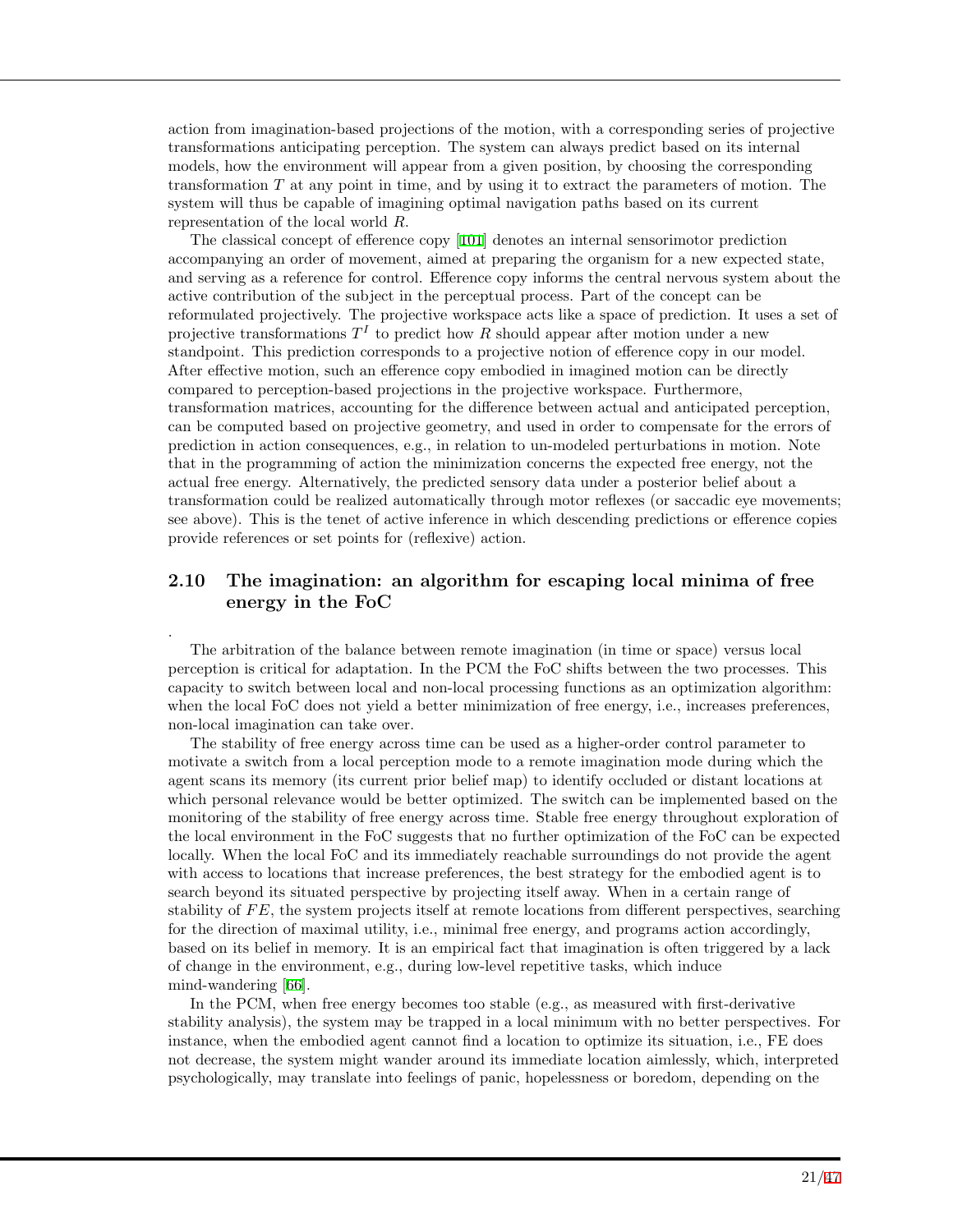level of baseline free energy. More generally, we expect the dynamics of free energy to relate to basic and social emotions such as surprise, fear, anxiety, relief, joy, sadness, shame and pride, in the driving of perception, imagination and action.

In line with these ideas, free energy derivatives (i.e., the changes in free energy as a function of time) have been proposed to be related to affective valence, and to control through their dynamics, the elicitation, expression and transition of various affective and motivational states [[92](#page-43-6), [93](#page-43-7)].

In the PCM, the imagination thus belongs to a class of optimization algorithms that incorporates mechanisms to mitigate the risk of solutions that are trapped in a local minimum of energy. Through active inference, and the ensuing balance between exploration and exploitation, the system further maps the free energy landscape, using actions and updating prior beliefs, in order to further optimize its FoC. Free energy (and its derivatives) can be thought of as a state or phase space shaped by a landscape of conditional probabilities that describes where perception, imagination and action are most likely to rest or move to and from. The ongoing intentional state of aiming ensuing from FE minimization projects the agent across this space, making it move towards states, or attractors, further minimizing free energy, either through cycles of action and perception or through imagination. This renders the capacity for resilience of the system globally optimal.

### **2.11 The body model as the central reference of the space and its projective avatars**

The PCM as presented so far generates a workspace embedding a mechanism of conscious access to spatial information in perspective, based on perspective taking, and driven by the minimization of free energy in relation to encoded personal relevance in space. In embodied systems, consciousness as a level of representation is also characterized by the pervasive presence of a 3-dimensional representation of the body (see postulates above), which is itself a space of high personal relevance.

#### **2.11.1 The body as a projection in conscious access**

Applying our model, we hold that the body at stake in subjective experience is of a projective nature: it is accessed in consciousness projectively, like other objects in space, in perception, imagination and action. This hypothesis implies that there is a body model (or schema) *B* that is embedded in the current representation *R* of the surrounding world, serving as a mobile referential in the space [\[11](#page-39-2), [28](#page-40-2), [102](#page-43-14)]. It also implies that the body model and its dynamics are projectively mapped into the conscious workspace based on the application of projective transformations *T*, to control perspective taking, according to  $S(B) = T \circ B$ . (Technical remark: here, for clarity, we separate *B* from *R*, but we could introduce the part  $X_B$  of internal variable X that concerns the body, and keep *R* for denoting the complete state (probabilistic law) of all variables, including  $X_B$ .)

In normal perception, the set of projective transformations used for bodily conscious access will correspond to the perception spectrum, yielding an egocentric, first-person perspective access to the body in space. In imagination and action, the full projective group can be used for perspective taking on a 3-dimensional representation of the body. In abnormal conditions, many dissociations and personally relevant violations of expectations can be envisioned between the real body and the projected-perceived and projected-imagined bodies.

The body model nevertheless plays the role of an essential reference in the space, irrespective of perspective taking: we always know where to find it in normal conditions, no matter how unfamiliar our surrounding environment may become. It is animated and updated in real-time in consciousness based on multisensory information *D*.

#### **2.11.2 The projective body, emotion and feeling**

The body model and its internal structures define at each instant portions of space, which are imbued with personal relevance: it is the core space for the experience of pleasure and pain, and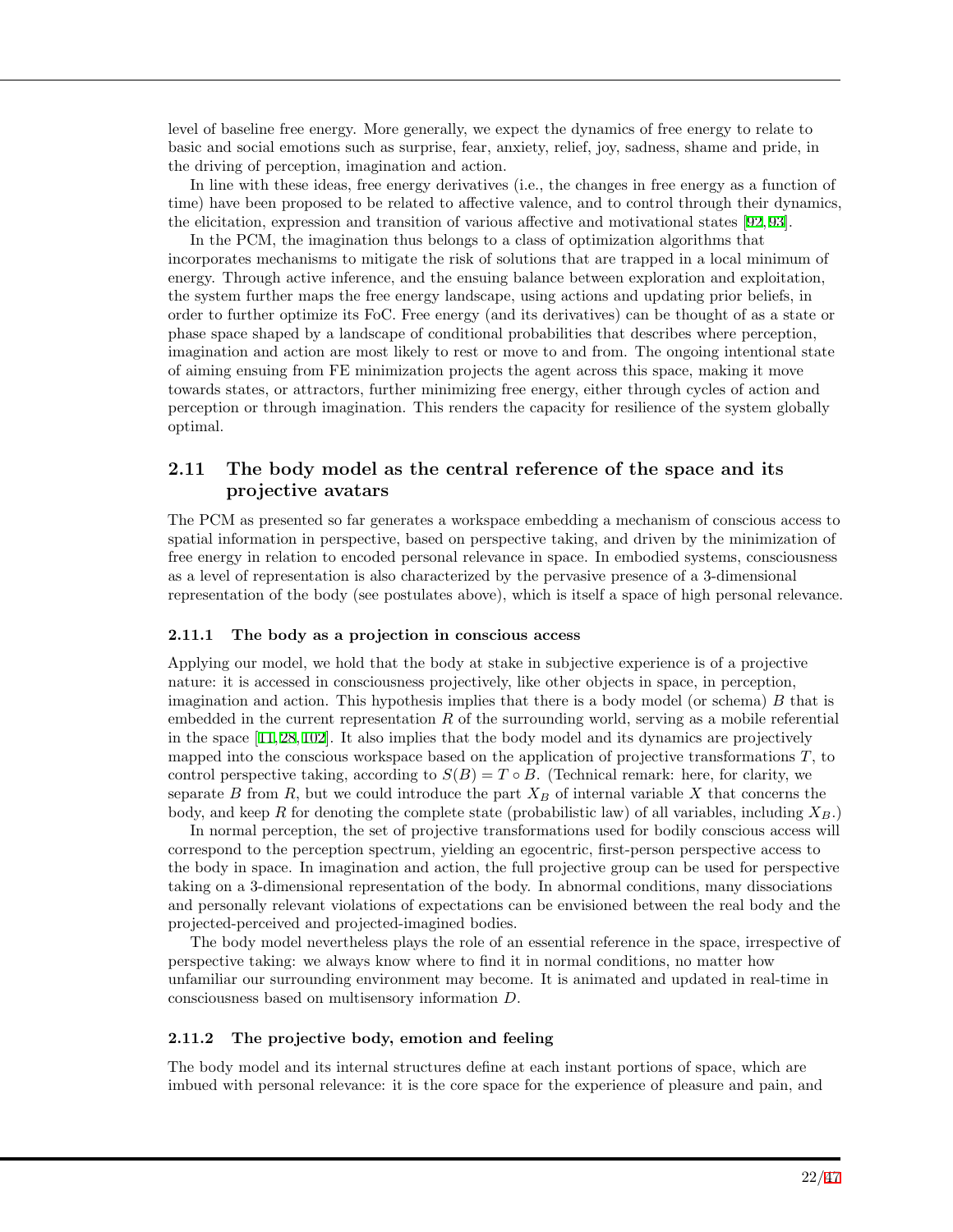for the interoceptive, homeostatic monitoring of the health and well-being of the agent [[28](#page-40-2)].

As an integrated representation and a critical asset for the embodied system, the projective body serves utility and adaptation, in both physical and social contexts. It is the object of constant affective appraisals [[30,](#page-40-15) [90,](#page-43-4) [90,](#page-43-4) [103\]](#page-43-15), and is highly valuated. As part of core consciousness, it is a space of experience, which, through interoceptive sensations, emotion and feeling notably, often reflect the consequences and discrepancies of actual and imagined actions [[28](#page-40-2)]

But we can further wonder how feelings themselves as subjective experiences could be conceived in this projective framework. We suggest that bodily feelings can be in part characterized by a spatial phenomenology. We experience our body as a sounding board [[104](#page-43-16)], and bodily feelings are perceived as partly localized in the body compartment, in relation to specific organs and systems (e.g., the heart, the integumentary system). Feelings are also experienced as representations of motor tendencies, with anticipated postural and behavioral changes, which also yield spatial representations.

We thus can conceive of bodily feelings as projective representations of the body in space, in part or as a whole, undergoing transformations, including representations of the internal state of the body, ultimately driven by the dynamics of free energy. More specifically, these representations can be driven by (i) ongoing real-time sensorimotor information, (ii) memories, and (iii) anticipatory imagination. The nature of the relationships between such mental processes and the gamut of actual physiological processes in the body hic et nunc remains an open question.

At a higher level of integration, the projective workspace can also be thought of as an internal environment for building, monitoring and housekeeping a self-image in relation to social cognition, in which the body image as appearing under certain perspectives plays a central role, and is constantly reappraised in terms of personal relevance [[26](#page-40-0), [105](#page-43-17)[–109](#page-44-0)].

# **3 Results**

In this section, we apply the PC Model to a variety of behaviors and psychological phenomena. We begin with the application of a reduced-version of the model, to simulate its basic behavior, and follow with the analytical application of the full framework to account for a range of perceptual and cognitive phenomena, including some intractable problems in the philosophy of mind. All the simulations were prepared using in-house code implemented in Matlab (Mathworks), both for the reduced-model and for generating 3-dimensional projective spaces and 2-dimensional geometrical images for illustration of the broader analysis. We used linear algebra and Matlab's opengl rendering engine for patches based on wireframe meshes, either created by us or freely available online (e.g., the human model).

### **3.1 Reduced-computational model**

We derived and implemented a simplified version of our model, which included an embodied agent embedded in a "flat land" (2-dimensional plane), with perspective taking and action governed by free energy minimization. This computational model functions as a basic kernel onto which a full projective geometry engine operating on a 3-dimensional virtual world (filled with meshes of objects, avatars and landscapes labeled with personal relevance) will be added in the future. We apply this simplified model because it preserves essential features of the full model and offers a general demonstration of its behavior and utility.

It is a reduced model because it is not based on an optimization of  $4*4$  matrices of projective transformations, for a fully 3D world. It operates on a simplified model of perspective taking and projective geometry, adopted for the simulations, in a 2D world. The computation of free energy is also simplified to that of surprise per se. (The Matlab code implementing these simulations may be requested to the corresponding author).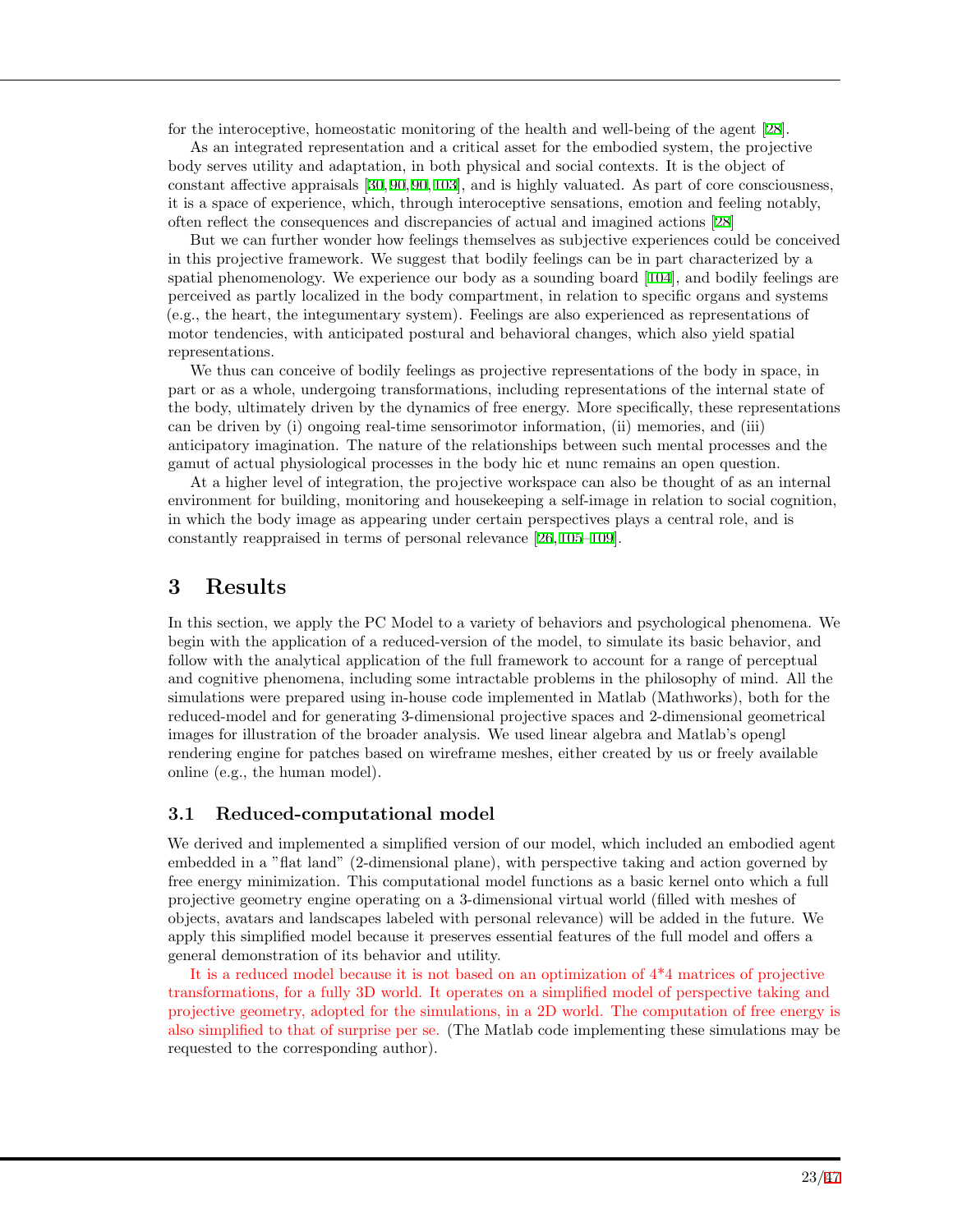#### **3.1.1 Definition of the model**

The world is modeled as a 2-dimensional finite plane  $(nx \times ny \times k$  matrix; *k* standing for the number of dimensions of personal relevance being encoded as conditional probabilities)(see figure 2a). There is an 'objective' world map *F*, corresponding to actual expected facts, as sampled by the agent's sensory interfaces, and a 'subjective' world-map, *H* corresponding to prior beliefs or hypotheses about facts stored in memory. Each 2-dimensional location on the maps, with coordinate *X*, is associated with two conditional probabilities, related to personal relevance, encoding safety and pleasure as  $P(\text{Safety}|H, F)$  and  $P(\text{Please}|H, F)$ . These probabilities represent valenced situations or events that are more or less likely to happen at a given location and within a given portion of space (e.g., an object, a room), under specific perspectives according to *F* or *H*: 'safe'  $(S)$ , and 'pleasant'  $(P)$ . The two probabilities are independent, as we consider that the same locations or portions of space can be the support of events with various degrees of *S* and *P*. When the probability of *S* is low situations are likely to be dangerous, when that of *P* is, situations are likely to be unpleasant. (We note that *F* and *H* represent a concrete simplification and unpacking of what we denote generically with *X* above).

An agent is embodied in the world plane (green dot in figure 2a). Its field of consciousness (*F oC*) is defined as a local compartment of the plane (see box with dashed cross on the charts) with the agent at the center: this is the world that it can perceive and imagine just around it. A subset of the  $FoC$  is updated based on sensory evidence *D* across a possible field of sensation  $(FoS)$ , given the actual orientation of the agent in the world map. The complete *F oC* at each instant is computed as a linear combination (1) of perceptual evidence, as sampled by the 'current field of sensation' (FoS) over the real-world personal relevance map, and (2) of the spatial complement of the *FoS* in the *FoC*, as filled based on the current priors in memory at the corresponding locations *x*. The *FoC* is thus a spatial combination of perceptual evidence and prior beliefs.

**figure 2. Reduced-model simulation results.** A. The results are organized as a table. Each row corresponds to a time period in chronological order from top to bottom. Processing modes alternate between Perception and Imagination (pale blue frame). Real-world personal relevance is represented by a matrix *F* and the current prior beliefs in memory by a matrix *H*. Personal relevance is color coded from dark blue for "dangerous" (unsafe and unpleasant), through lighter blue for safe, to pink for pleasant situations. The agent can be located at *x* within these maps. The field of consciousness (*F oC*) encompasses a subset of the world map centered at *x*. It is a linear combination of *F* as sampled by the field of sensation (*F oS*) and *H*. An intentional vector *T* (green arrow) points in the direction of maximum safety and pleasantness according to the minimization of free energy (FE). B. Left chart: average FE for the whole *F oC* in red, and the optimal perspective in green. Right: absolute value of a smoothed version of the first derivate of FE,  $d$ (FE)/FE, scaled by the current value of FE, as a function of time (number of iterations). C. Analytics characterizing internal and external parameters of the agent (see text). [Model parameters: *n* : 400 (world size,  $n \times n$  matrix); *nfoc* : 50 (half span in pixel of the FoC); *nit* : 80 (lifespan: total number of iteration); *wEvP* : 0*.*9 (Perception mode: relative weight of local sensory evidence over prior beliefs in FoS); *wEvI* : 0*.*3 (Imagination mode: relative weight of local sensory evidence over prior beliefs in FoS for local environment tracking); *dEth<sup>l</sup>* : 0*.*01 (Threshold: lower Value, for the FE derivative statistics controlling the switch between Perception and Imagination); *dEth<sup>h</sup>* : 0*.*06 (Threshold: higher Value, for the FE derivative statistics. The Imagination mode is triggered when the dFE statistic cross the lower threshold and stops when it crosses the upper one.); *wlocF oC* : 0*.*4 (Imagination mode: relative weight of local overall FoC in the definition of the intentional vector); *lr* : 0*.*5 ('Learning rate', number of time perceptual evidence weights in the  $\arctan\frac{P}{P}F_0C(t+1) = [lr * F_0C(F, H, x, t) + F_0C(H, x, t)]/(lr + 1)); speed: 7 \text{ (Action: agent)}$ nominal speed in number of pixels in the matrix).]. D. Results of simulations for the agent with an impaired capacity for imagination (see text) [Model parameters: *n* : 400; *nfoc* : 50; *nit* : 80; *wEvP* : 0*.*9; *wEvI* : 0*.*3; *dEth<sup>l</sup>* : 0*.*001; *dEth<sup>h</sup>* : 0*.*06; *wlocF oC* : 0*.*4; *lr* : 0*.*5; *speed* : 7].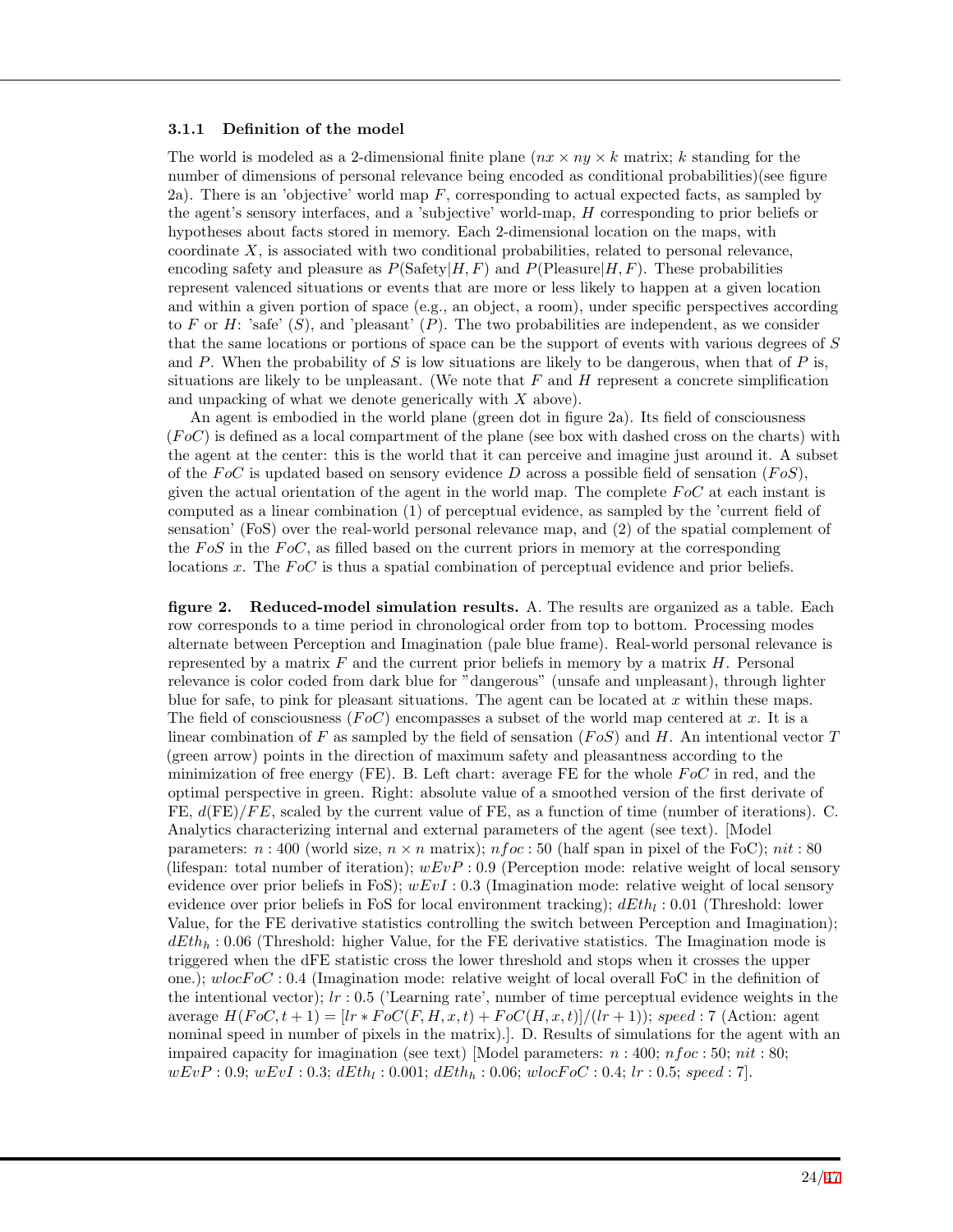The agent constantly tries to optimize its field of consciousness with respect to personal relevance. It continuously scans its *F oC* with an attentional beam governed by an 'intentional vector' *T* (see figure 2a) over a scope corresponding to a possible field of sensation (*F oS*) and direction of action. The attentional beam is down-weighted as a function of distance to emulate perspective effects (perspective division). The attentional beam can vary in orientation and field of view. The optimization of the parameters of orientation and field of view is based on the minimization of average free energy (FE) within the FoC across different perspectives (figure 2b). Free energy is simply approximated in this reduced-model as the negative logarithm of the conditional probabilities (or surprise) encoding personal relevance. Intentionality is optimized within a  $FoC$  centered at x by selecting the intentional vector, i.e., a perspective  $T$ , which minimizes  $FE = -log(P(Relevance(FoC(x))|H, F, T))$ . More specifically, the intentional vector is controlled by the direction and field of view for which the average free energy is minimal in the *F oC* at the current location *x*. It corresponds to a locally optimal perspective *T* (green vectors on the Figs). As a result (figure 2b) the selected perspective has the lowest average FE (green lines in the figure)(compare with average  $FE$  in the overall  $FoC$ , red lines in figure 2b). The relative contribution of *H* and *F* in the computation depends on whether the agent operates in a 'Perception-mode' (high-load of sensory information) or in 'Imagination-mode' (high-load of prior information from memory) (see figure 2a-b). FE is related to motivational drives in the following way. First, in order to maximize the likelihood of pleasure, the agent's intentional vector will tend to point towards directions of anticipated maximal pleasure. This implements a mechanism of 'approach' [[31\]](#page-40-3). Second, in order to minimize exposure to danger, the vector will tend to point towards directions of anticipated maximal safety. This implements a mechanism of 'avoidance'. The intentional vector is the sum of the two corresponding vectors.

Action is governed by the intentional vector, and position *x* is updated at each cycle, by integrating a simple linear differential equation, based on a unit intentional vector *u* and a coefficient setting the speed *s*:  $x(t+1) = x(t) + su$ . Priors are updated at each cycle, based on the current *FoC*. The prior map *H* is locally averaged with the current *FoC* in order to reflect the impact of perceptual evidence and conscious experience on beliefs, with a learning rate *r* that controls the weight of the current  $FoC$  in updating past beliefs in  $H$ .

Following the principles defined above, when free energy becomes too stable (first-derivative stability analysis), for instance when the agent is not finding any location around its current location that clearly improves its situation, i.e., further minimizes free energy, the agent enters into a 'pure Imagination mode' (a form of active mind-wandering), during which it scans its memory (its current prior map) in order to identify locations  $X'$  beyond its current  $F \circ C$ , at which free energy could be further of more efficiently minimized. The switch between cycles of perception-action and imagination is defined by upper and lower thresholds bounding a smoothed version of the normalised derivative of *F E*: *d*(*F E*)*/F E*. The imagination mode is triggered when the lower threshold is crossed and turned off when the upper threshold is crossed. Imagination consists of the access to priors in memory via the generation of a *F oC* which is based on the prior map  $H$  versus fact map  $F$ , according to a set relative weight (even during imagination, consciousness normally keeps track of its local environment). The imaginary *F oC* map that minimizes FE is selected (model selection) as a desired destination, and weights in the definition of the intentional vector.

During the Imagination mode, imagination tends to drive action. The intentional vector is defined based on the most desirable location *x ′* provided through a process of active "mind-wandering". The same equation that governs the Perception mode is integrated to actualize the motion, with a set speed parameter.

#### **3.1.2 Simulation results**

figure 2 illustrates the simulation results. At  $T_1$  (figure 2a), the agent starts stuck in an environment which appears worse than expected as it updates its prior map, and wanders around in circles without finding a more optimal outcome from the standpoint of its local *F oC*. Free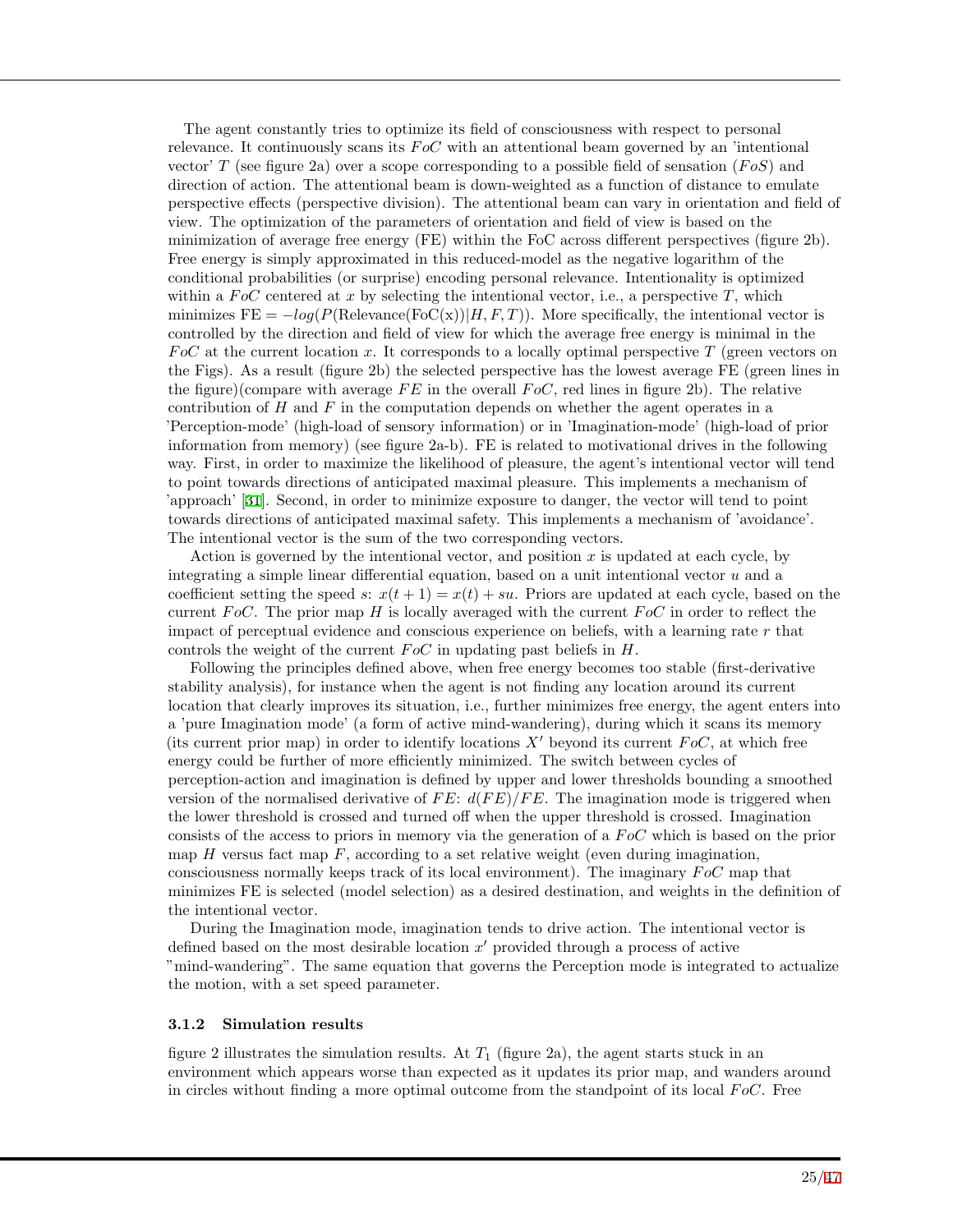energy is high (figure 2b), and stable. The green arrow on the left chart of figure 2b indicates the difference in average free energy content between the selected local optimal perspective *T* and the overall *F oC*. In other words, the agent has no "hope" in the local area it has been sampling through its *F oC*. At *T*2, the agent starts imagining itself at a location at which FE is minimal (red arrow) according to its prior map in memory, and thus which maximizes the likelihood of pleasantness and safety. The agent proceeds to move towards this location. At *T*3, the agent is shown arriving at a location that does not exactly match its prior beliefs about personal relevance. According to its current *F oC*, the location is rather safe but not particularly pleasant. Free energy is lower than before but remains relatively high accordingly (see plateau between the two bursts of imagination indicated by red arrows in figure 2b). The situation is better but far from optimal. As the agent explores the local area, it updates its prior beliefs to better reflect reality (*F*) based on the sampling of the world-map via its current *F oS*. At *T*4, the agent finds itself stuck in the safe but anhedonic area. The lack of change in FE, irrespective of the perspective being taken, triggers again the agent's imagination mode. The optimal imaginary *F oC* is now found by imaginary projection in a location with high probability of safety and pleasantness. FE relaxes and drops by anticipation (red arrow), offering a new 'hope' for the agent's *F oC* optimization. The agent starts its journey towards this new destination. The imagined location happens to fall outside the actual location of the area of pleasantness on the world map (see *F* versus *H* maps in figure 2a). But it happens to be near it. When the agent arrives at the projected location  $(T_5)$ , the actual area of maximum likelihood of pleasantness and safety begins to enter in its *F oC* through its *F oS*, and, in the process of minimizing free energy, the agent moves in this direction. At  $T_6$ , the agent has now found a broadly optimal solution to the problem of minimization of FE, and remains stuck in it, enjoying its own *F oC*, without further optimization in perspective. FE is low and there is no local path to an even lower FE. After a while, the agent which is 'bored' (the first derivativebecomes stable again FE), starts to imagine other options. But because it derives its non-local inferences entirely based on its prior map *H* during Imagination-mode, and because that current prior map does not show any better areas outside the current area covered by its  $F \circ C$ , the agent goes back and forth locally, oscillating between Perception-mode and Imagination-mode, with its observations globally matching its expectations: it is globally satisfied. Its world-model in memory is now much closer to the actual world-map, but it still carries biases, which make the agent blind to potentially better areas and, as a result, unmotivated to further travel to remote locations, in the absence of any internal or external changes.

figure 2c, shows a set of analytics from the agent. The middle chart displays (colored lines) cumulative average frequencies of different categories of perceived (continuous lines) versus imagined (dashed lines) situations in the *F oC* as a function of time, corresponding to the proportion of time spent experiencing: pleasantness (red lines), safety (blue lines), and overall utility (green lines), which were calculated as the average of the cumulative frequencies of pleasantness and safety. Overall, the agent optimizes utility: starting from a bad spot, it first experiences a decreasing sense of safety, and as it imagines a better non-local outcome experiences by anticipation an increasing amount of safety and pleasantness. Imagination as a projective solution to the problem of local minima helps the agent to climb the gradient of utility, and thus renders it more resilient. Because the agent learns by progressively updating its prior beliefs, its representation of the world in memory also progressively becomes more accurate as it explores the world (black line in the middle chart, which shows the correlation coefficient or predictive power between the prior map *H* and the world fact map *F*). The top chart shows the difference in cumulative frequency for overall utility between perception and imagination or the agent's level of "optimism". The agent starts with a phase of disillusionment, followed by a phase of optimism, progressively converging toward a balanced state of realism (the expectations of the agent better reflect the world). The bottom chart shows in color (from dark blue for low values, through green, to dark red for high values), the cumulative frequency of three parameters related to covert and overt activity: (1) the angle of the attentional beam, (2) the quantity of rotation of the intentional vector, and (3) the amount of actual displacement. The agent's overall activity decreases as it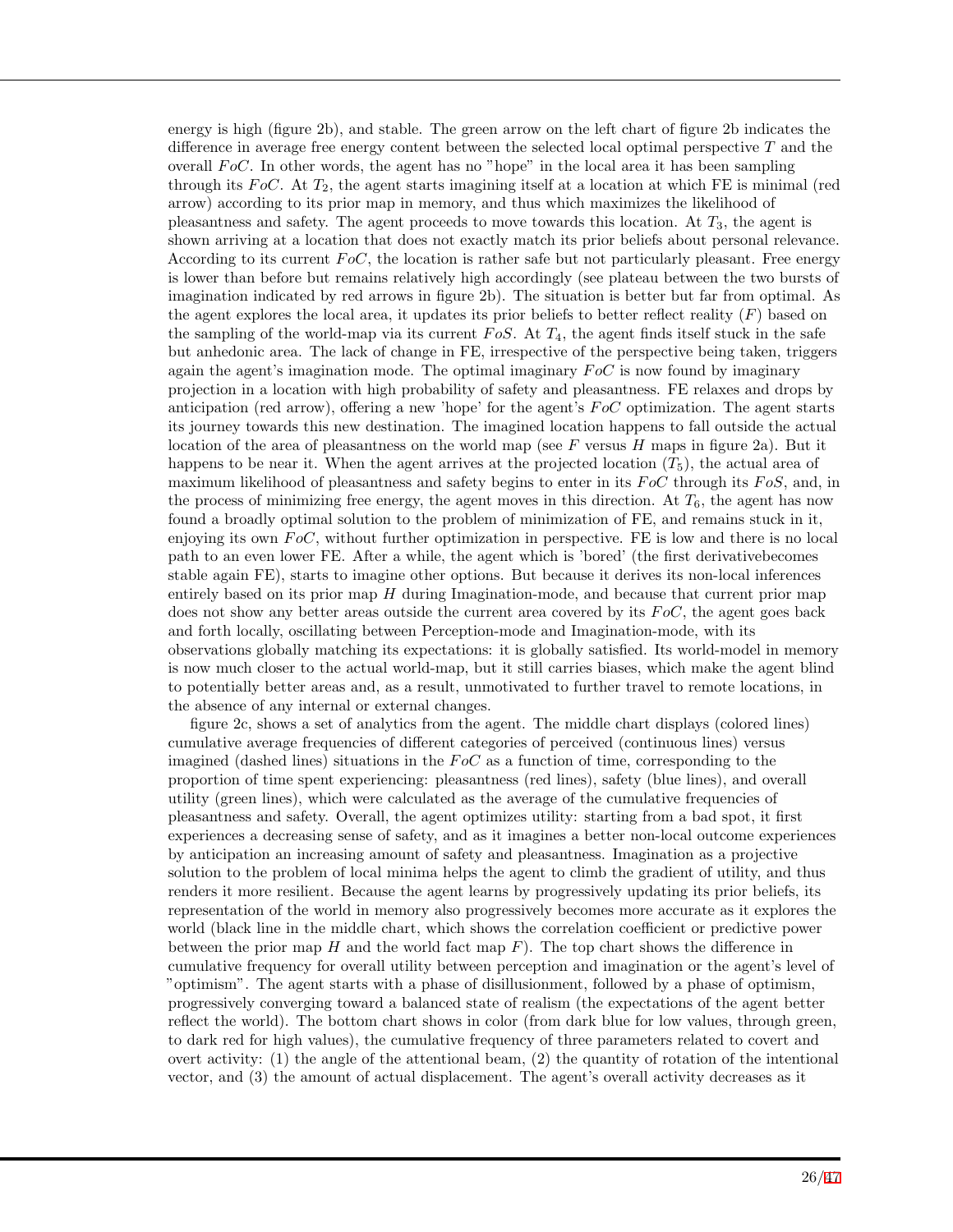optimizes its *F oC* climbing the gradient of personal relevance, and its attentional beam tends to become narrower. figure 2d shows the results of another simulation with identical initial conditions, the same agent, except for a lower value of the threshold controlling the triggering of the imagination mode as a function of the dynamics of the first derivative of FE. The agent has a dramatically impaired ability to rely upon non-local projective imagination, e.g., third-person perspective, and only experiences the world through a local *F oC*, e.g., first-person perspective. As a result, its exploration of the world is much more limited (see maps at *T*6). FE minimization follows a slower and smoother optimization. The level of FE remains high and sub-optimal at the end of the agent's journey, where it finds safety but not pleasantness, by mere proximity. The charts showing the agent's analytics (next to the corresponding chart for the first agent in figure 2) indicate bad performance in optimization of utility, with amelioration in experienced safety, but barely any pleasantness experienced. The accuracy of the agent's representation of the world is also lower. The agent displays little optimism. The lack of imagination has rendered the agent less resilient.

These simulation results demonstrate the suitability and functioning of the general mathematical instantiation of the PC Model. We now concentrate on applications to more specific psychological phenomena, which we explain by reasoning based on the full model.

### **3.2 The puzzle of the missing origin**

According to the phenomenological postulates, consciousness seems to embed a vantage point that is elusively connected to the center of lived space and plays a generative role in shaping lived space. The elusiveness of this vantage point is predicted by the PCM model. It follows from an integral, definitional property of a projective space. colorred We saw that a definition of the *n* dimensional projective space  $\mathbb{P}^n$  can be obtained from a linear space  $\tilde{V}$  of dimension  $n+1$ , by considering all the straight lines from the origin *O*. This can be understood as an embedding of the space  $\mathbb{P}^n$  in the space  $\mathbb{P}^{n+1}$ , with an additional general point of view in the supplementary dimension. The central point from which the projection is set up must be excluded from the projection to generate a projective space. By analogy let us consider the case of a projection on a 2-dimensional plane as in perspective painting or photography: to project 3-dimensional objects in Euclidean ambient space onto a canvas or film so that they appear in perspective, a center of projection or focal point has to be chosen outside of the plane of projection in ambient 3-dimensional space, otherwise all the objects would be projected onto the same point on the 2-dimensional plane that serves for representation. In other words, 2-dimensional images are really understood as 3-dimensional objects, with an elusive origin residing in a supplementary, implicit third dimension, which is necessary to set up a projection. This property generalizes to projective spaces of higher dimension such as 3-dimensional projective spaces like our lived space: to project 3-dimensional objects from a certain projective space (outside or in memory) in our projective space of 3 dimensions, a center of projection or focal point has to be chosen outside that space in a 4-dimensional space, which in practice requires the use of homogeneous coordinates in order to make the points in 3-dimensional ambient space correspond to 4-dimensional objects. Note the important theorem [[110\]](#page-44-1) asserting that the full projective group of a projective space of dimension *n* can be obtained by composing perspectives in a projective space of dimension  $(n + 1)$ . Consequently, the embedding of our 3*D* space in the 4*D* space allows us to generate projective changes of frames, as they are used in imagination, using perspectives from imagined points outside of the world.

In other words, the 3-dimensional lived space can be embedded in a 4-dimensional projective setup, with an elusive origin residing in a supplementary, implicit 4th (vector) dimension, allowing the projective group to act as changes of points of view.

Nevertheless, this extra-dimension is not mysterious. It is a parametric dimension, which controls perspective taking by configuring the direction, scope and perspective of the projection. In the numerical model, it is expressed in the use of  $4 \times 4$  transformation matrices *T* (applied on homogeneous coordinates). The extra dimension with the excluded origin is essential in defining and generating the projection. It is fully computable but it does not have a direct geometrical (or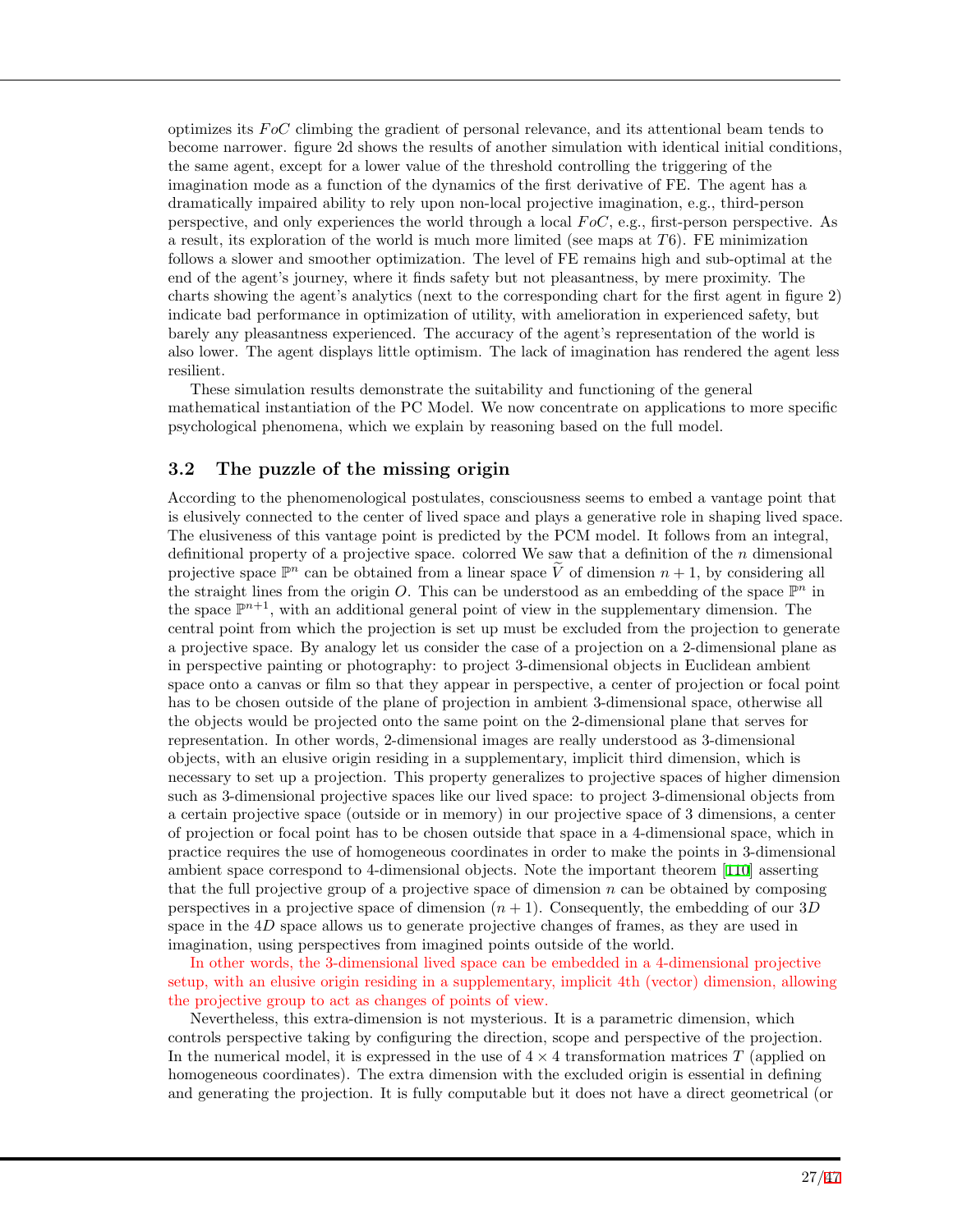subjective) manifestation in the 3-dimensional space. In 3-dimensional lived space, this extra dimension remains inaccessible. This means that according to our model, imagination as applied to the phenomenological 3-dimensional world, is generated from elements of a perception spectrum residing in a higher-dimension that cannot be directly grasped through a 3-dimensional representation of space.

### **3.3 Bistable illusions from ambiguous planar figures**

The PCM can account for bistable visual illusions such as the ubiquitous Necker cube. Planar projection of objects in spaces or "images" tend to be decoded by the brain as representations of 3-dimensional objects from a given standpoint and interpreted as such in perception [[111](#page-44-2)]. In other words, in such contexts, using our model, somehow perception always engages a situated form of imagination: it extrudes depth information as it renders images in consciousness, but it remains driven by sensory data so it appears as a perception. The Necker cube illusion consists of the 3-dimensional illusion of a cube switching orientation, which is elicited by a visual confrontation with a 2-dimensional ambiguous figure (see figure 3-a). The ambiguous figure can be interpreted as the planar orthographic (affine Euclidean) projection *I* of the edges of a generic cube *R* (serving as model prototype in memory) on an image plane. The projection is ambiguous: two different orientations,  $R_1$  and  $R_2$ , of the cube in ambient space can have identical orthographic projections *I*<sup>1</sup> and *I*<sup>2</sup> on the image plane. In the experiment, the projections on the retinas of such ambiguous image plane provide sensory inputs *D* to the brain.

Based on the PCM, such an ambiguity would challenge any attempt by the active inference engine to solve the inverse problem of ecologically interpreting sensory inputs *D* as a likely generic cube *R* in 3-dimensional space with a given orientation.

Studies of the illusion have emphasized local rules for controlling the switch of the Necker cube (e.g., Hoffman's rule), and have considered the problem in relation to the "generic viewpoint assumption", which implies that there is no a priori viewpoint position defined in such images but that a viewpoint is nevertheless assumed in interpreting it [[112\]](#page-44-3). In this framework, the bistability of the illusion induced by the ambiguity has received a Bayesian formulation [[112](#page-44-3)]. Our model complements this approach by specifying the projective geometrical underpinning of the phenomenon.

Solving the underlying inverse problem involves perspective taking: a projective transformation *T* that best fits the implied orientation must be selected to represent the cube in projective space. Unless strong priors are given about the object being of type cube *R* from the outset, in general, the selection of *R* as a cube is also part of the process of inference. In our framework, this corresponds to maximizing the posterior probability  $P(T, R|D) = \frac{P(D|T, R)P(T, R)}{P(D)}$  of the transformation *T* and of *R*, as a generic cube and internal model in memory, given *D* from sensory information. If for an optimal selection of *R* the maximum of  $P(T,R-D)$  was unique, i.e., there would be a unique *T* maximizing the quantity, and conscious access could be computed in a stable manner as (the prediction)  $S = T \circ R$ , which is the generic equation of the rendering of a cube in perspective with a genuine sense of depth and a given orientation in a projective space.

In the normal perception of a real cube in ambient space, extraction of color and shade information, but also perspective effects and binocular disparity related to depth, would constrain the inverse problem. The two viewpoints would not have an equivalent posterior probability (i.e., there would be a unique optimal solution to the problem of selecting *T*) . With a real wireframe cube presented at finite distance and projected on a 2-dimensional image plane, perspective and binocular disparity effects would remain to constrain the inference (e.g., the front side would appear bigger than the back side on retinal images, and there would be different angles of projection) (figure 3-a, left-tier). With the Necker cube's implicit orthographic projection on a 2-dimensional image plane, there are no perspective cues, and there is no binocular disparity (figure 3-a, right-tier). The transformations  $T_1$  and  $T_2$  that correspond to  $R_1$  and  $R_2$  respectively, i.e., the cube under the different possible viewpoints, have the same posterior probability and thus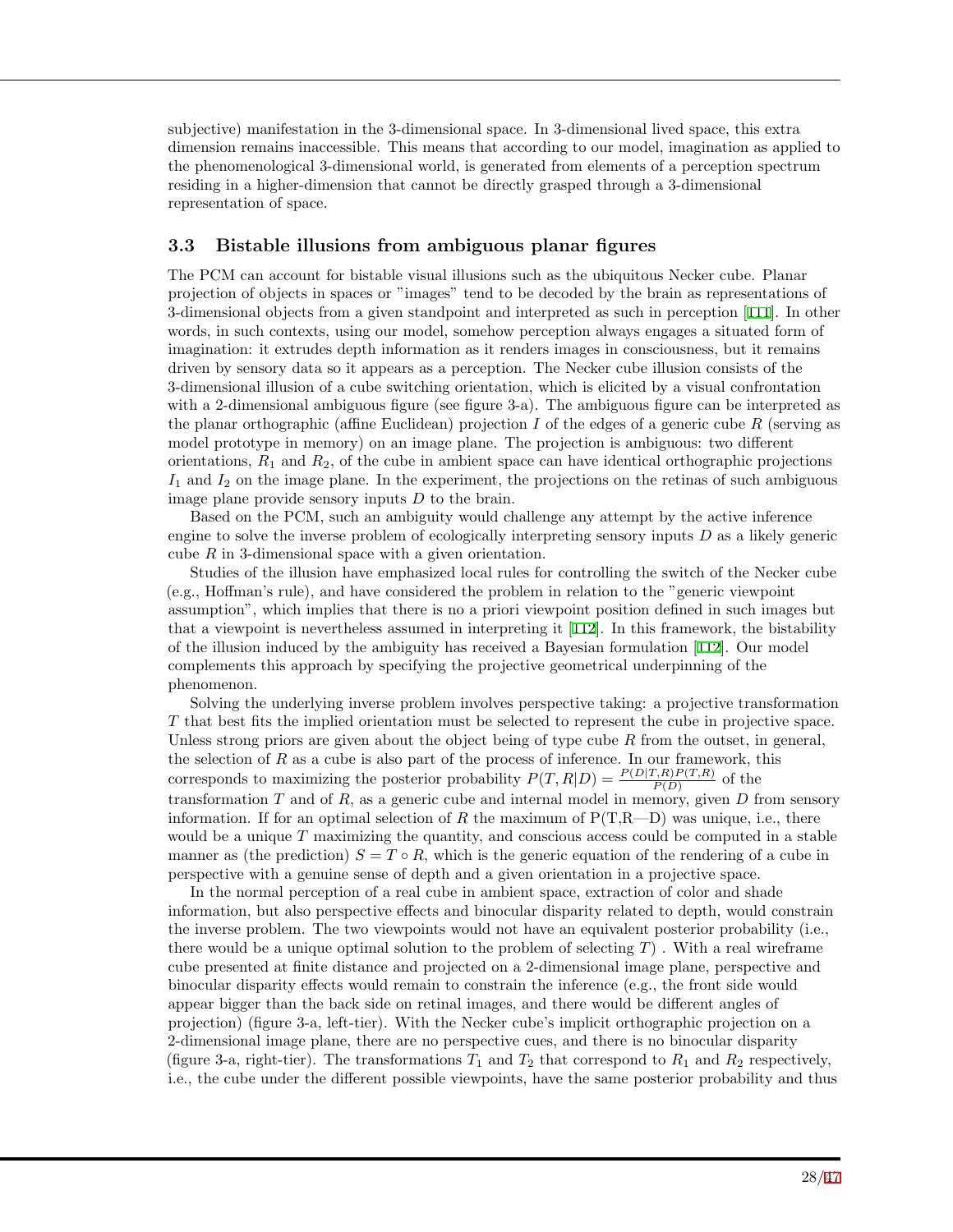the same level of free energy (FE).

**figure 3. Account of psychological phenomena.** A. **projective solutions to the Necker cube.** Projection of two complementary views  $S_1$  and  $S_2$  of a generic wireframe cube R in a projective space (rendered on an image plane). **Left**: The point of view is located near the projected cube in ambient space: perspective information helps to disambiguate the inference about the two possible orientations of the cube,  $T_1$  and  $T_2$  (see gray ellipses indicating the front). As a result, free energy (*F E*) always possesses a minimum for a unique transformation *T* and perception can stabilize. **Right**: The point of view is placed far away but seen with a strong zoom. No perspective information remains to disambiguate the orientation of the cube. Free energy does not possess a unique minimum, each option is unsatisfying, the inference is globally undecidable but irrepressible, and the system can only oscillate between the two possible outcomes. B. **Projective solution to VR-mediated dissociations in phenomenal selfhood**. The visual field is indicated (dashed-green line) as a subset of lived space. **Left**: Projection from the normal perception spectrum:  $S_1 = T^P \circ R$ , the projective frame is calibrated in Perception-mode. **Right**: Projection from the pure imagination subgroup:  $S_2 = T^I \circ R$ . Because of the experimental conditions, a projective solution that is not normally used for perception will be chosen as the best explanation of sensory data. C. **The anti-space beyond the plane at infinity**. Rendering of the projective space with a transparent plane at infinity and no clipping, revealing the involution of the space mirroring the back of the ambient space (see text). D. **The "God's eye" vantage point on the projective space**. Rendering on a 2-dimensional image-plane of the projective space and its mapping of the world model (used in (b) and (c)), from the "God's eye" point of view at infinity. Almost all the space is visible but completely warped and the world model manifests as structures with complex symmetries.

Moreover, in the group of projective transformations, the only transformations that are compatible with the absence of both perspective cues and binocular disparity entail an implicit point of view placed at a very far distance from the object, near projective infinity  $T(\infty)$ , with a small viewing angle so that the far distant object (the cube) appears big enough in the scope of the projection. For instance, observing very far objects with powerful binoculars results in their perspective cues vanishing and there is barely any binocular disparity. On the contrary, observing objects from up close increases perspective cues and binocular disparity. In perspective painting, the implicit point of view (center of projection) is generally close to the main group of objects, and the wide angles used for close-ups in photography magnify perspective effects. Points of view placing objects near projective infinity (or equivalently points of view placed near projective infinity) correspond to a subspace of the possible configurations of a projective space, which is equivalent to a space of orthographic projection. Near projective infinity, the 3-dimensional projections of the two alternate orientations of the cube "look" identical and thus remain totally ambiguous. There is nothing in conscious access allowing the agent to further disambiguate the information and privilege one orientation over the other.

However, placing the point of view near an infinite distance from the object in order to explain the absence of perspective cues and depth disparity in *D* directly conflicts with ongoing information about the actual distance of the object in ambient space in the experiment, e.g., just in front on a computer screen.

By the end, (i) with no unique maximum in the posterior probability of competing transformations *T*, and (ii) conflicting priors about relative distances, the inverse inference is maximally ambiguous and, outside of a metacognitively imposed voluntary control exerted on higher-order attention, the active inference engine can only oscillate between bistable percepts, with no help from conscious access to stabilize the representation.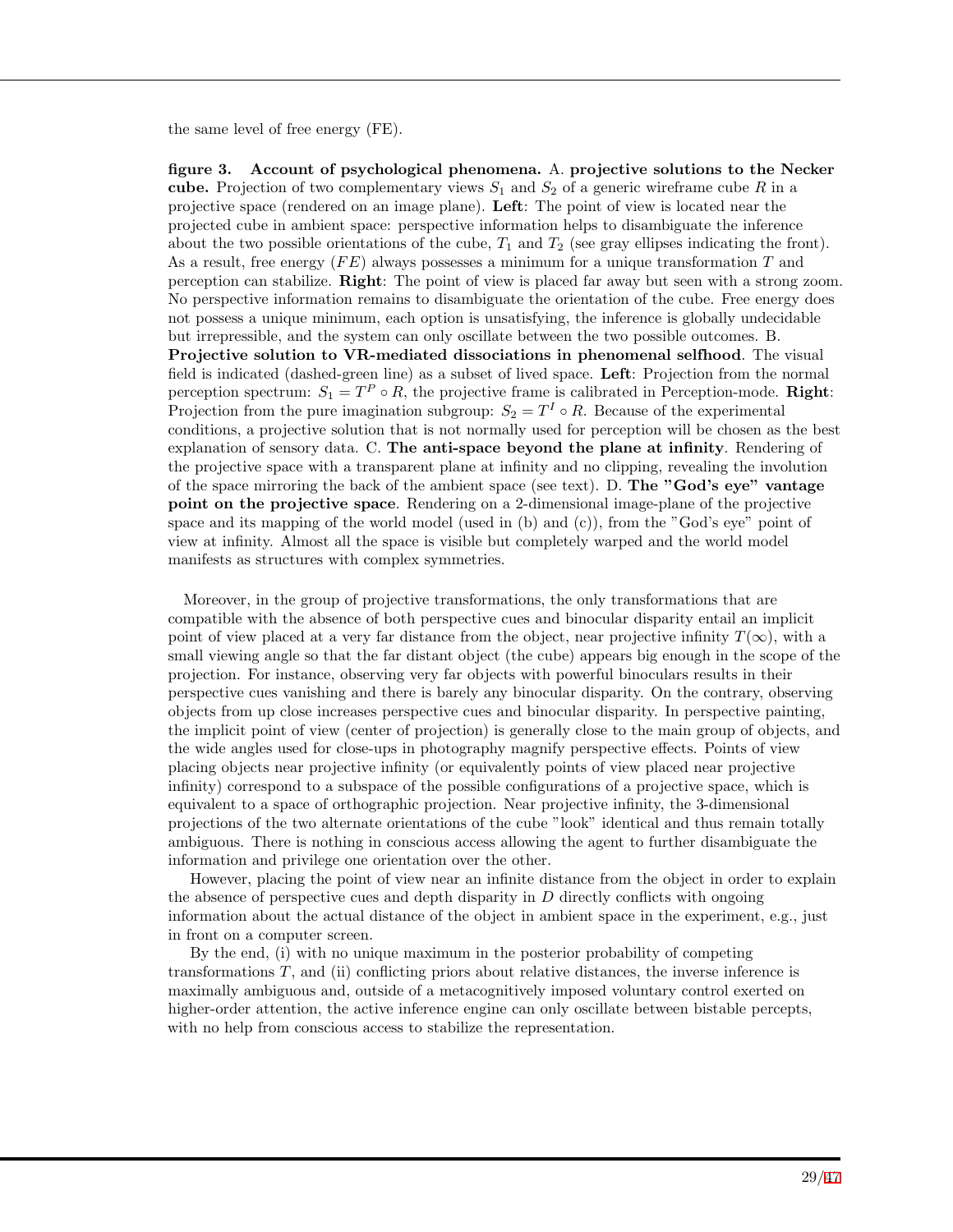### **3.4 Proprioceptive illusions and out-of-body experiences**

Clinical and experimental situations can elicit experiential dissociations between the sense of the location of the subjective point of view and the perceived location of the body in ambient space, e.g., OBEs, syndromes of somatoparaphrenia, anarchic hands and phantom limbs, the rubber hand illusion, enfacement or full-body illusions [[14](#page-39-5), [55](#page-41-9)]. In OBEs, subjects hallucinate their own body from a third-person perspective, e.g., as a phantom body above them, or travelling away [\[113](#page-44-4)].

VR-based manipulations have facilitated reliable elicitation of full body swap illusions in the laboratory, which are analogous to OBEs [[14,](#page-39-5) [47,](#page-41-18) [55\]](#page-41-9). For instance, when a participant and a humanoid virtual avatar are being stroked simultaneously, an embodied illusion of spatial identification with the virtual avatar, for instance projected in front of the actual participant, is experienced. The location of the body feels both near the point of view and at the avatar's location. Likewise, Ehrsson [\[114](#page-44-5)] placed cameras behind the backs of participants and projected the image of the body of the participants in front using a VR device. This sufficed to induce a subjective impression in the participants of being literally seated behind their own backs and looking at themselves from this location [[115–](#page-44-6)[117](#page-44-7)].

Such dissociations between the subjective locations of the point of view and of the body in space are predicted and can be explained by our model. Base on the PCM, the body as experienced is accessed in consciousness in a projective way, like a multisensory-informed virtual body avatar. In normal perception, the projective body is rendered from an egocentric, first-person vantage point, as an object in space, which serves as a central reference to which the implicit point of view is attached. Only a subset of generalized, degenerate projective transformations  $T^p$ , the perception spectrum, will be assumed as priors for spatial inference and perspective taking in order to access the body representation projectively as  $S(B) = T^p \circ B$ .

In VR paradigms inducing the perceptual experience of sitting behind one's own back [\[114](#page-44-5)] or similar phenomena of body swapping [[47](#page-41-18)], multimodal sensory data *D* are conflicting (e.g., visual and somatosensory) in relation to the perspective normally assumed in perception. They are evidence for models of perspective taking, i.e., projective transformations  $T<sup>I</sup>$ , that normally are only associated with pure imagination, e.g., in which the representation of the body is accessed from a third-person perspective. These transformations by no means require an actual displacement of the person in real space: they are a parameterization of the transformation matrices through which the representation of the body is accessed in consciousness, through perspective taking (see figure 3-b).

In such VR paradigms, the process of spatial inference is challenged. Perceptual transformations  $T^P$  are expected, i.e., the prior  $P(T^P)$  is high, because the process remains driven by sensory data *D*. But the conditional probability of the data  $P(D|T, R)$  is maximal for a specific transformation  $T<sup>I</sup>$  that belongs to the full group of invertible projective transformations, which is normally dedicated to imagination in our model. In such ecologically abnormal situations, the best bet for the agent is to use transformations  $T<sup>I</sup>$  to explain sensory data D. The predictive power of the solution outweighs the priors of normal perceptual transformations. What would normally be only a possibility for the imagination thus manifests as perception, since the inference remains driven by sensory data *D*. The boundary between imagination-related and perception-related modes of conscious access is shifted in this highly unusual context.

#### **3.5 Self-representation and pre-reflective self-consciousness**

#### **3.5.1 Self-representation as awareness of the workspace itself**

A model of consciousness should be able to account for the central yet puzzling capacity of consciousness to somehow be aware of itself. This capacity for self-representation or self-acquaintance is an intense topic of debate in the philosophy of mind and cognitive science [**?**, [5](#page-38-2), [51,](#page-41-4) [57,](#page-41-11) [118\]](#page-44-8).

Maintaining a certain neutrality about many contested issues here (e.g., the exact nature of the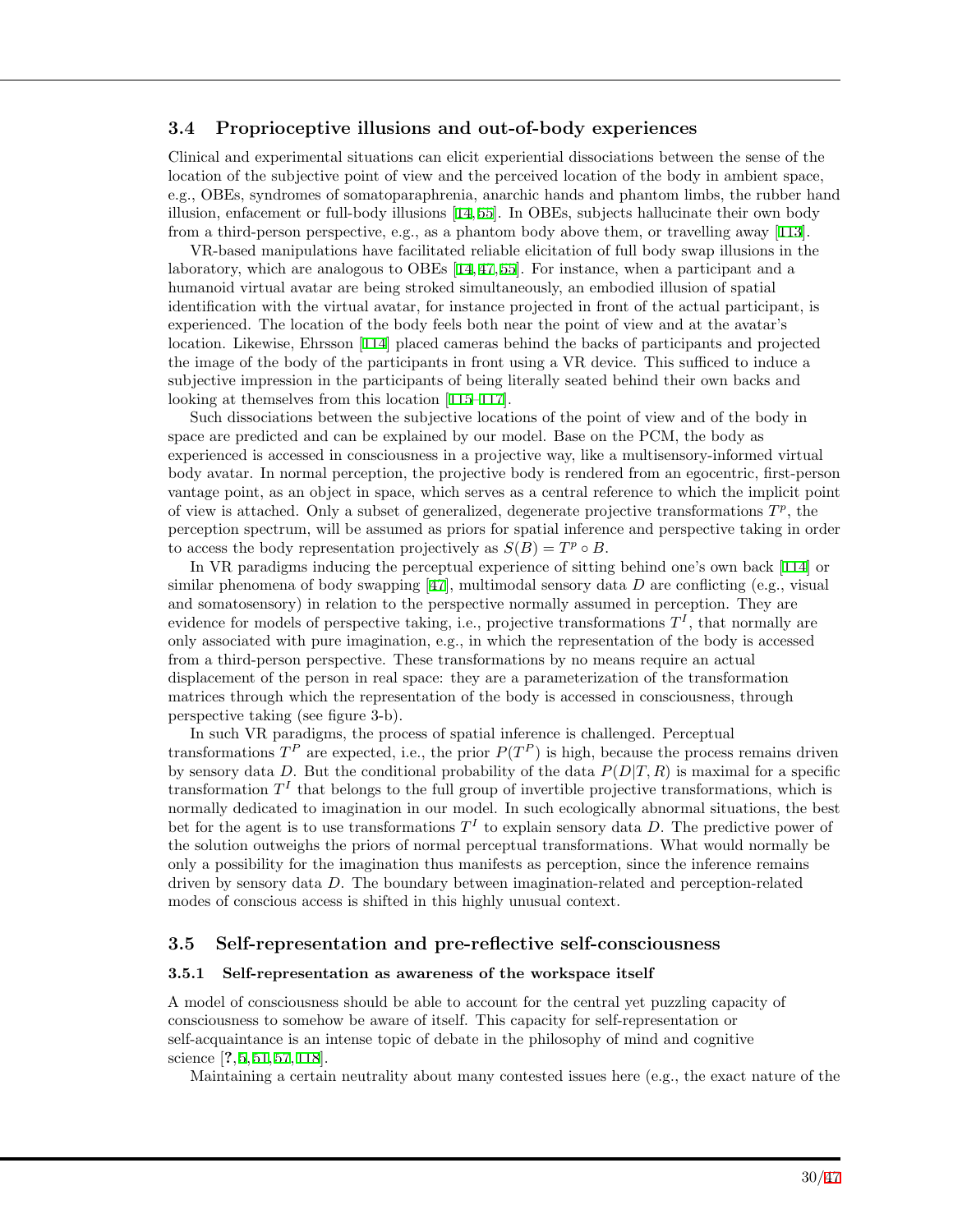representation or acquaintance involved), we approach the problem starting from our definition of consciousness as a workspace with a characteristic spatial phenomenology based on projective geometry. In this context, consciousness represents world structures and itself in a spatial manner. Full self-representation for that model of consciousness could mean the ability to represent the entire space of representation itself, including the point of view.

When the point of view is placed near infinite distance from its target and the field of view is maximal, much of the space appears wrapped into the scope of the projection (see below). The entirety of the generative space cannot however be fully encompassed in this scope, since the origin of the space and the parametric extra dimension will always remain elusive.

Conversely, when the point of view is taken from somewhere near us, a kind of imaginary cyclopean eye, the world is roughly divided in two parts: the world at finite distance (itself divided in body space, prehension space and near locomotion space, [[11\]](#page-39-2)), and the infinitely far world, where we can only imagine things happening, but out of the scope of our own actions. Nevertheless, consciously, we can relate these things that are projected on the plane at infinity. This ability is consistent with the existence of natural projective metrics, in which all distances are finite, and in which the plane at infinity corresponds to the set of points at maximal distance from the center of vision.

#### **3.5.2 The anti-space and Pre-reflective self-awareness**

Nevertheless, projective spaces embed further features of genuine self-representation that are remarkable. The mechanism of perspective taking defines a vantage point and a plane at infinity, and the complement of these elements (the represented world) in the generated space has the structure of a 3-dimensional affine space (on which a Euclidean metric can be defined). This geometry is non-trivial. Considering a large sphere, with a given fixed center (the standpoint) and a very large radius that tends to infinity (the possible horizon of consciousness), antipodal points on this sphere project to the same point at projective infinity in the projective space: the space is folded onto itself through the topological gluing of antipodal points. Thus, paradoxically, the back of the ambient or modeled space with respect to the vantage point (be it empty or informed with a representation of a world *R* from memory), is actually projected in front, but on the other side of the infinity plane, similar to a 3-dimensional virtual mirror image. This "antispace" is usually clipped in digital imaging.

Such strange projective property of involution of the space could not manifest in normal perception because the projective space is practically clipped from residual projections in the compartment beyond the horizon: in perception, the celestial sphere saturates the horizon with perceptual information, and world boundaries in the finite compartment of the space (e.g., walls) will tend to mask it. Moreover, one can expect that for computational efficiency, the parts of the world representation *R* mapped in memory that are behind the vantage point and outside the scope of the perspective do not generally need to be processed for normal conscious access. They can be ignored by attentional selection, prior to projective inference.

Nevertheless, such a symmetric mapping does exist and is always defined in projective spaces no matter which structures from *R* fill it, and it is mirrored in the very scope of the projection beyond the plane at infinity, and could thus perhaps be explicitly observed if the horizon could be somewhat rendered less opaque. Thus, geometrically, unbeknownst to us, in the projective space of our consciousness, in perception, imagination and action programming, one also always aims at one's own back, at an "anti-space", when one aims frontward at the horizon (see figure 3-c).

In our framework, this can be interpreted as one way in which consciousness is always tacitly aware of itself prior to any explicit reflection. Geometrically, the vanishing point I am aiming at, the horizon of my conscious space at positive infinity in front, is also the projection of the back of the antipodal point that is located behind me at negative infinity. My implicit vantage point is paradoxically located "between" the same unique ideal point at infinity, which seem at the same time to be two points along opposite directions. Although these statements may appear contradictory they are mathematically well defined in projective geometry, consistent and fully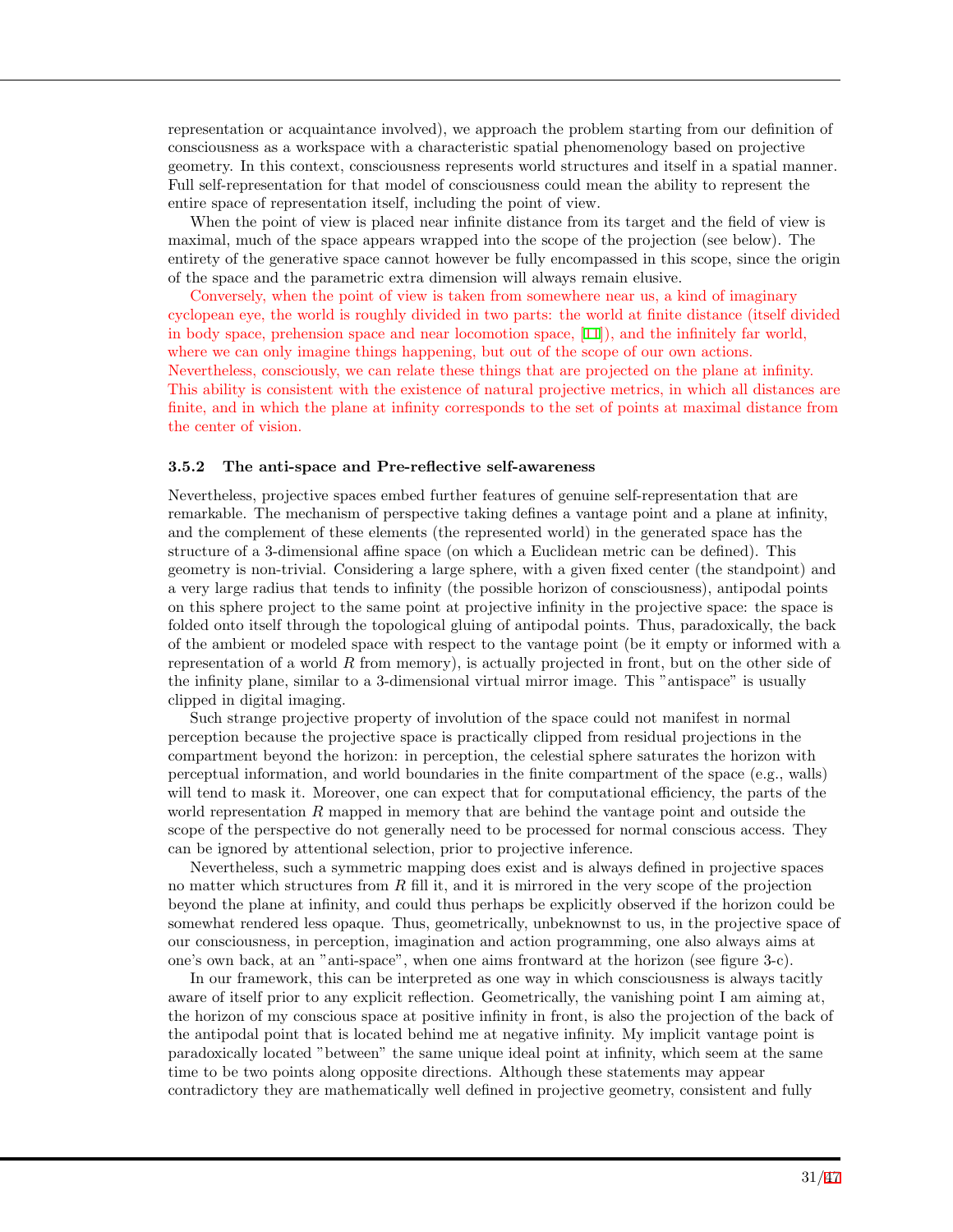computable, and the behavior of the space in the finite compartment respects usual relations of orientation and incidence. Thus, according to the model, there is a projective machinery that is defined but remains normally hidden. The way it works as a projection does not imply that an explicit curvature will be apparent in such "elliptical" spaces.

In the variegated and multi-disciplinary literature on self-representation, the concept of "pre-reflective" self-consciousness has become an important subtopic of debate  $[4, 5, 119-121]$  $[4, 5, 119-121]$  $[4, 5, 119-121]$  $[4, 5, 119-121]$  $[4, 5, 119-121]$  $[4, 5, 119-121]$ . The idea that consciousness always involves a form of pre-reflective self-consciousness is the hypothesis that there is a genuine reflexive (versus reflective) form of self-consciousness that (i) does not require a distinct, higher-order mapping or meta-representation *S*<sup>2</sup> (a representation of a representation) of subjective consciousness  $S_1$  at the first-order, (ii) is truly embedded in the space of awareness itself, as elusive as it may be, and (iii) is a necessary basis for higher-order, reflective self-awareness. Interpreted variously, the notion has been criticized for being unanalyzable, ill-defined, or circular, whereas some, on the contrary, emphasize the importance of finding models that could incorporate such circularity without generating paradoxes [\[4](#page-38-5), [5](#page-38-2)].

We suggest that the peculiar topological properties of projective geometry could perhaps make sense of the hypothesis of a pre-reflective consciousness, in a more formal way. This is at least one way in which a pre-reflective form of self-awareness can be built into the architecture of consciousness, and it is an intrinsic feature of our model.

#### **3.5.3 Gaze behavior in mind wandering**

Beyond its general role in shaping imagination under the driving of personal relevance, this peculiar geometry might also further illuminate the phenomenon of mind wandering. Mind wandering and daydreaming are directly linked to increased self-referential processing and self-consciousness [[66\]](#page-42-0). When our mind wanders it tends to turn toward self-related inner concerns away from external information processing [[122\]](#page-44-11) and to generate projective scenarios about the past, the present, and the future [[66\]](#page-42-0). Attention is withdrawn from outside events, we are less sensitive to sensory data, and we may appear to others as phasing out or being distant. Our eyes seem to look through the vacuum to the external observer; that is, we lose binocular fixation on the proximal environment, and eye movements can become erratic [[123](#page-44-12)]. In other words, we seem to weight down the processing of multisensory data *D* and weight up that of information from memory and internal simulations on the R being accessed, increasing, according to our model, imagination (about past, present and future events) over ongoing perception. Interpreted from a geometrical standpoint, the overt gaze behavior may suggest that we tend to enter into divergent parallel binocular states during self-referential processing. Interpreted as an index of a projective parameterization of a perspective on an imaginary space, divergent parallel binocular states imply underlying projective transformations *T* that aim at or from infinity. Although this remains speculative and should be addressed experimentally in the future, our model would predict that, in such aiming, the subject may also be aiming at the anti-space, i.e., at her or his own back. Under such perspectives, a subjective perspective on the entire space might be approximated, in a manner that is consistent with an activity of self-representation.

#### **3.5.4 Mystical and psychedelic experiences**

Various spiritual practices (e.g., meditation), the use of hallucinogenic drugs (e.g., mescaline), extreme life experiences (e.g., near death experiences), dreams, phenomena of entoptic vision induced by ocular pressure, and clinical conditions have been associated with reported subjective experiences of strange and fascinating spatial patterns in consciousness: radial patterns, spirals, funnels, cobwebs, honeycomb lattices and triangles, deep tunnels, which have then been a topic of artistic representation in many cultures (e.g., mandalas) [\[124](#page-44-13)[–128](#page-45-0)]. Such patterns have been hypothesized to reflect the inner structure of spatial consciousness as a level of representation and a mode of access to information [[126\]](#page-45-1), as cited in [[127\]](#page-45-2). We can wonder whether our model can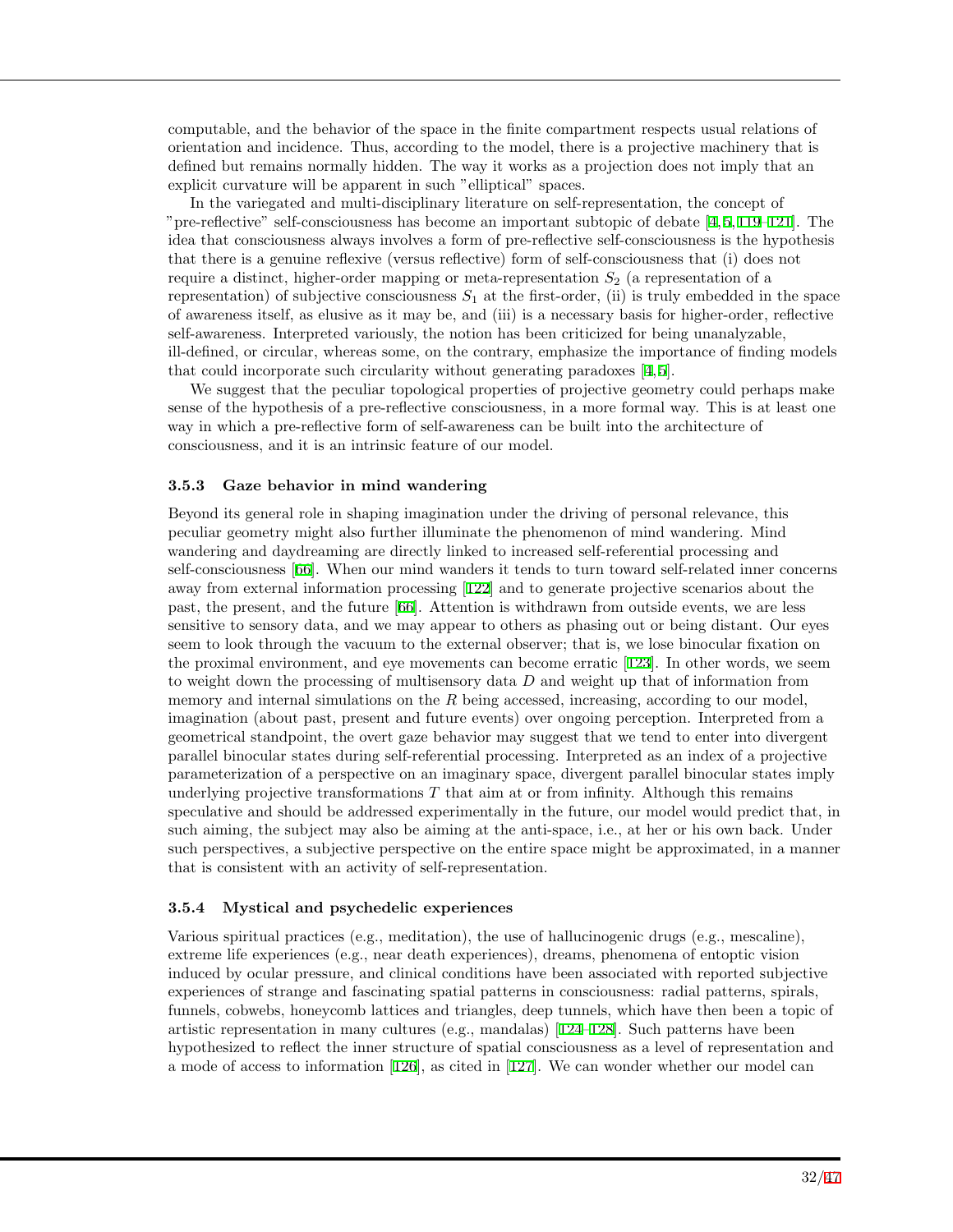predict similar patterns, as would be expected from a valid model of consciousness, given their importance in human experience.

Projective spaces and transformations can lead to peculiar perspectives on the structure of the space, in particular when the implicit standpoint is placed at near infinite distance from the center of the world in the scope of the projection (which is a parameter to set in the corresponding transformation matrix). This is, so to speak, the "God's eye" point of view. From this standpoint almost the entire space of representation manifests in the scope of the projection. As a result, symmetries and strange topological patterns may appear, which are reminiscent of the type of aforementioned patterns (see figure 3-d). We hypothesize that such psychological phenomena are a reflection of the application of "limit" projective transformations (e.g., placing the point of view near infinity), generally in a context of extreme conditions, in which the mind moves away from the normal constraints of perception and uses the imagination group widely to solve the inverse problem of representing a spatial world in a projective manner from a stream of sensory and mnemonic information. We may wonder whether such a projective setup, with its intrinsic dissociation between the subjective standpoint and the apparent location of the body in space, could be a natural ground for the emergence of beliefs in various metaphysical forms of dualism [[129\]](#page-45-3).

## **4 Discussion**

We derived a mathematical model of embodied consciousness, the Projective Consciousness Model (PCM), based on projective geometry and active inference, which features a characteristic mode of representation of space or spatial phenomenology, resulting from a mechanism of conscious access based on perspective taking, and which operates based on the minimization of free energy as related to a probabilistic field encoding cognitive and affective personal relevancies mapped across space. The model: (i) yields basic behaviors that are predicted by the theory and phenomenologically sound, and accounts for a variety of cognitive phenomena that have not been linked previously in a unifying manner, (ii) predicts core aspects of the characteristic phenomenology itself, and (iii) renders explicit the link between phenomenological features and their functional and computational value as a specific mode of access to information and a support for the driving of action in the context of situated cognition.

The PCM directly connects consciousness, active inference and appraisal to resilience, in line with previous hypotheses [[1](#page-38-0), [39\]](#page-40-11). So far no model had been introduced, which was both fully computationally tractable, and integrated a comprehensive model of cognition and affective processing in embodied ecosystems, including a model of the first-person or experiential perspective. The development and implementation of mechanistic models of cognitive and emotional resilience are essential in order to precisely understand, in a predictive manner, the mechanisms mediating resilience, in the perspective of preventive and acute healthcare.

### **4.1 Neurocomputational hypotheses**

The computational architecture implied by our model can be translated into general neurocomputational hypotheses, in accordance with the principles of neurophenomenology [\[8](#page-39-8), [130](#page-45-4)]. We have argued that such and integrative processes of conscious representation and control may rely on a form of virtualization in the brain, integrating information processing through layers of abstraction into a global, resilient predictive world model [[1\]](#page-38-0).

In this framework, we expect the relationships between the PCM algorithm and the functioning of neural networks, in particular at the microscale, to be complex and indirect. On a general note, assuming that the brain uses a projective geometry as part of its generative model is agnostic with regard to the particular neuronal encoding. For example, positions and metrics could be encoded as continuous variables in neuronal population activity. Conversely, there could be a discrete state space model of the sort suggested by classical receptive fields (with compact support). Irrespective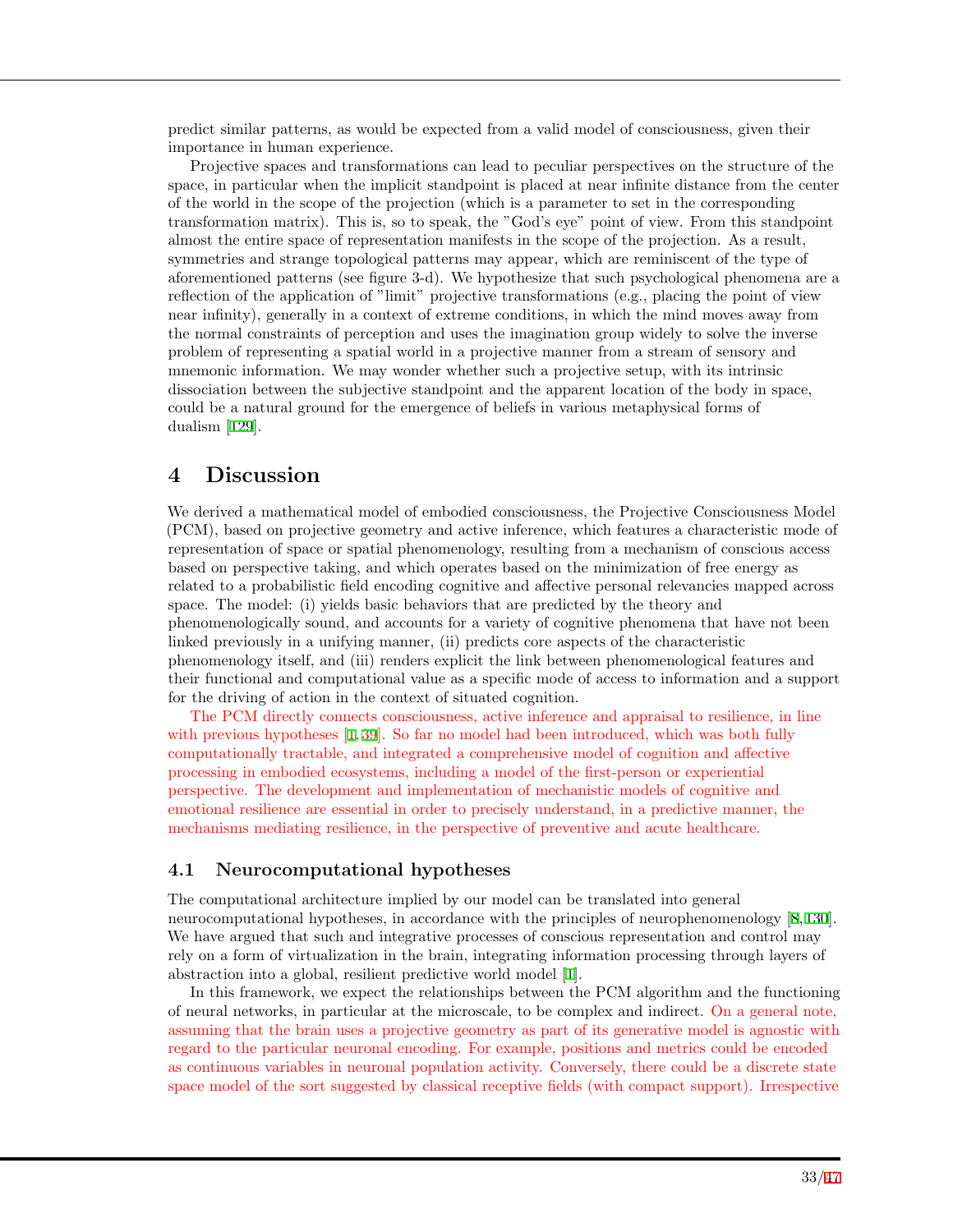of the particular encoding, our point is that there must be a formal connectivity among neuronal populations encoding allowable transformations that mediate belief updating among neuronal representations (see for instance recent hypotheses about neural computation referring to topological theorems that are also intrinsic to projective geometry [[131\]](#page-45-5)).

In terms of the functional architectures that the projective geometry model calls for, there is an abundance of empirical evidence implicating specific brain systems. On this basis, the model predicts that the brain should embed two main engines that are hierarchically coupled (figure 4): (i) an inference engine grouping higher levels of control concerned with homeostasis, emotion, memory, language and executive functions, or more generally personal relevance; and (ii) a lower (sensorimotor) projective geometry engine, relying on multisensory integration and motor programming and concerned with representing the world and the body in the world and mapping gradients of free energy to drive intentionality. Active inference provides the overall hierarchical infrastructure and various message-passing schemes required for generating predictions and inferring the world (*R*), adaptive transformations (*T*).

**figure 4. Macroscale neurocomputational model** Lateral aspect of the right hemisphere of a brain model. The projective geometry engine is implemented in posterior cortical and subcortical systems (gray blue). The framing and rendering of the subjective experience of space through perspective taking is performed by those systems, which apply projective transformations such that  $S = T \circ R$ . The active inference engine is implemented in anterior limbic and non-limbic cortical and subcortical systems (red). It integrates memory (including world-representations *R* stored in mesiotemporal systems), affective processing of personal relevance (the amygdala and ventral prefrontal cortex), and executive components (the prefrontal cortex and basal ganglia). The cerebellum (bright blue), along with the basal ganglia, perform an ongoing sensorimotor calibration, relating the projective space to the Euclidean space of action E. All the systems are coupled and interact through large-scale connectivity and networks (color arrows).

From an anatomical standpoint, we hypothesize that the inference engine relies on anterior cortical and subcortical systems, including limbic and non-limbic frontal and temporal association cortices, the amygdala and hippocampus. The projective geometry engine can be hypothesized to rely on posterior temporal-parietal-occipital, modal and multimodal sensory systems, in particular in parietal systems, encompassing exteroceptive, proprioceptive (including vestibular) and interoceptive processing, but also on frontal premotor regions. Recent evidence supports the existence of a partition of the cerebral cortex into two main anterior and posterior functional ensembles, in a manner that is compatible with our hypothesis of a posterior real-time projective geometry engine and of a slower anterior hierarchical active inference engine quantifying personal relevance [[132\]](#page-45-6).

The tight relationship between spatial memory and affective processing in the brain, as mediated by the interactions between the hippocampus and amygdala, is in general support of a model of space in memory imbued with personal relevance: the strong interactions between the hippocampus and the amygdala and other limbic structures are thought to play a role in the labeling of memory of spatial locations with personal relevance [[31,](#page-40-3) [37\]](#page-40-9). A large body of literature implicates the hippocampus in spatial representations and scene construction; ranging from place cells through to sequential navigations through metric spaces [[133–](#page-45-7)[135\]](#page-45-8). The para-hippocampal system would then be expected (in our model) to play a key role in the representation *R* that is stored in memory and that is accessed in consciousness through projective transformations in the recall of scenes. Likewise, the strong interactions between the (DMN) and medial temporal systems in the context of autobiographical memory recall [[136\]](#page-45-9) can be understood in the PCM framework as related to the process of addressing *R* and its labeling in terms of personal relevance in the model.

The construction and application of projective transformation *T* to both sensory data *D* and data from memory *R* are presumed to call on parietal processing. For example, the distinction between what and where pathways in the brain [[137,](#page-45-10) [138\]](#page-45-11) tells us immediately that a vast amount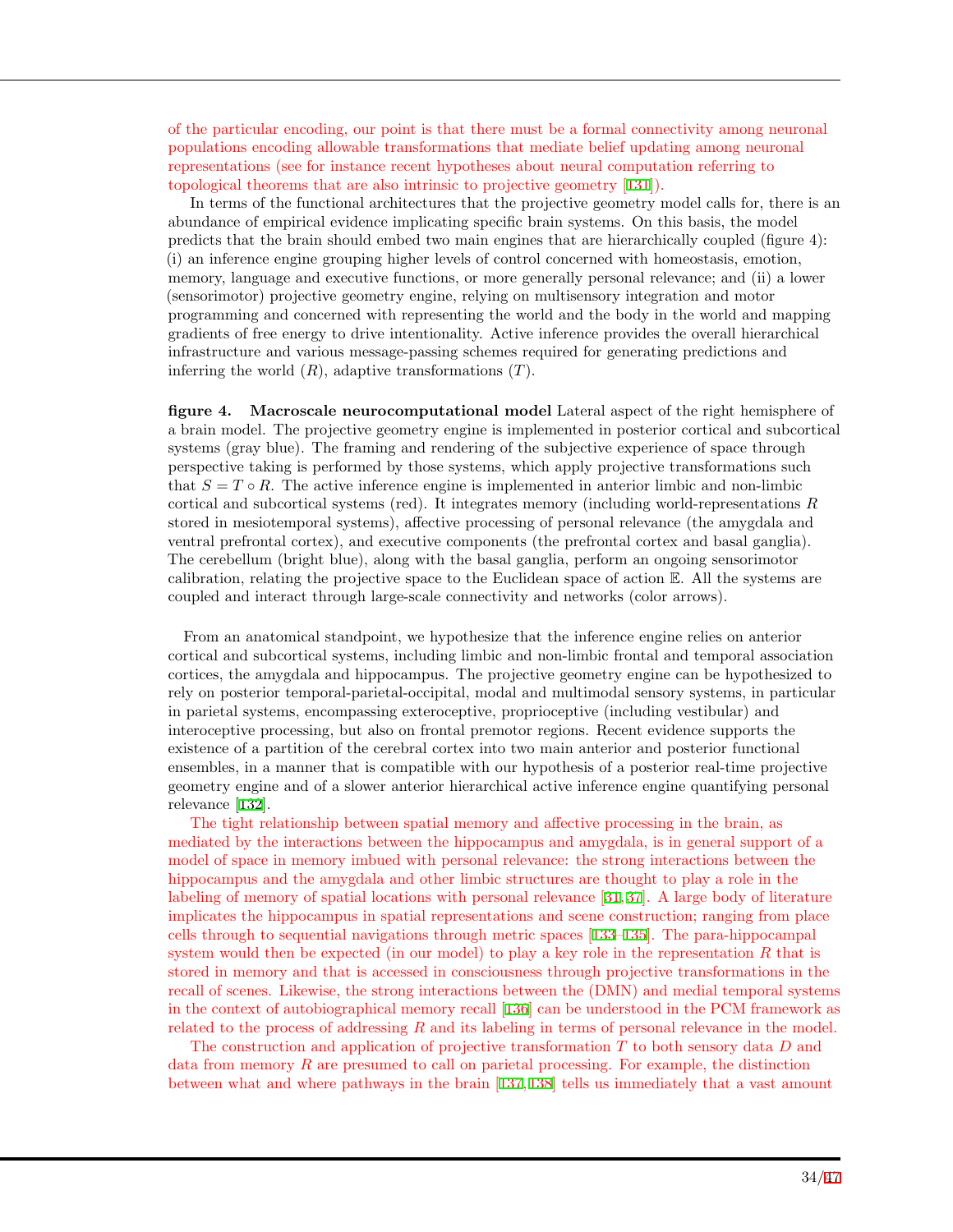of the visual hierarchy (the dorsal stream, which includes much of the parietal cortex) is devoted to spatial transformations. This observation is endorsed by spatial neglect syndromes following damage to the parietal cortex [\[139](#page-45-12), [140](#page-45-13)]. Furthermore, mental rotation tasks [[141](#page-45-14)] and scene construction tasks [\[142](#page-45-15)] almost universally engage parietal cortex, including the precuneus and retrosplenial cortex. Work looking at saccadic eye control (perhaps the most obvious manifestation of spatial transformations) and sensorimotor transformations in motor planning implicates regions like the intraparietal sulcus [[143\]](#page-45-16).

At a more global scale, we expect frontal-parietal-temporal interactions to be related to inference and perspective taking via the adaptive selection and application of projective transformations to spatial models in memory as a function of personal relevance. Conscious-access across cycles of inference requires addressing information related to *R* in memory or to *D* in multisensory systems in an adaptive and well-scheduled way based on such transformations. Switching between these two perceptual and imaginary modes of access may be expected to be supported by medial and lateral fronto-parietal networks. There is an ongoing debate in the cognitive neuroscience of consciousness as to whether conscious access and experience require fronto-parietal interactions or only coherent activity in posterior cortices [[18,](#page-39-14) [19\]](#page-39-15). We believe that this debate might be in part driven by a focus on different aspects of consciousness that may end up corresponding to the different hierarchical levels implicit in our model and its division into two main engines.

At a lower level of integration, the brainstem, thalamus, reticular nucleus of the thalamus, the precuneus and related regions can also expected to play a role in the arbitration or switch between different projective modes (e.g., "Perception-mode" versus "Imagination-mode"), and in a form of arousal related to free energy. These brain systems can be expected to modulate, notably through mono-aminergic transmission, the precision or weight allocated to sensory data *D* in the process of projective inference, and are key modulators of vigilance states. The cerebellum as well as the basal ganglia are expected to play a key role in the calibration of the different subspaces and transformations between them (e.g., between *S* the projective space of conscious access based on perspective taking, the Euclidean representations of knowledge in memory *R*, which is independent from any point of observation, the associated field of personal relevance, and the compilation of predicted action into a space of effectors with biomechanical constraints, figure 4).

### **4.2 Real-world applications: implications for system design and autonomous computational agents**

Beyond the scientific and theoretical value of a computational model of embodied consciousness, our approach has a strong potential for real-world impact. We argue that the emerging set of interrelated fields that include autonomous computational agents, robotics, and artificial intelligence (AI), as well as new developments in virtual reality (VR) applications, can benefit significantly from the development of a mathematical model of embodied consciousness. The PC Model contributes by specifying what parts of consciousness (beyond intrinsic biological properties) could be transferred into an AI environment and the principles by which these components will function and become integrated. The model also provides specific predictions for how embodied AI agents will behave and an explanatory framework by which these predictions can be interpreted in human terms. This latter advantage is no small contribution: it has become increasingly clear that one of the most pressing problems with the application of advanced AI systems is their ultimate inscrutability [[144\]](#page-46-1).

Some of the principles at the center of our model are actually already heavily used, in bits and pieces, in industry: in filtering and image processing, in cybernetics and robotics, in cinema (CGI), in virtual and augmented reality. Our model, which can be interpreted as a formal theory of "enaction" and embodiment, though without the externalist implications normally associated with these approaches, see [\[8](#page-39-8)], integrates these principles into a coherent whole that offers the sketch of a design for embodied consciousness in artificial systems.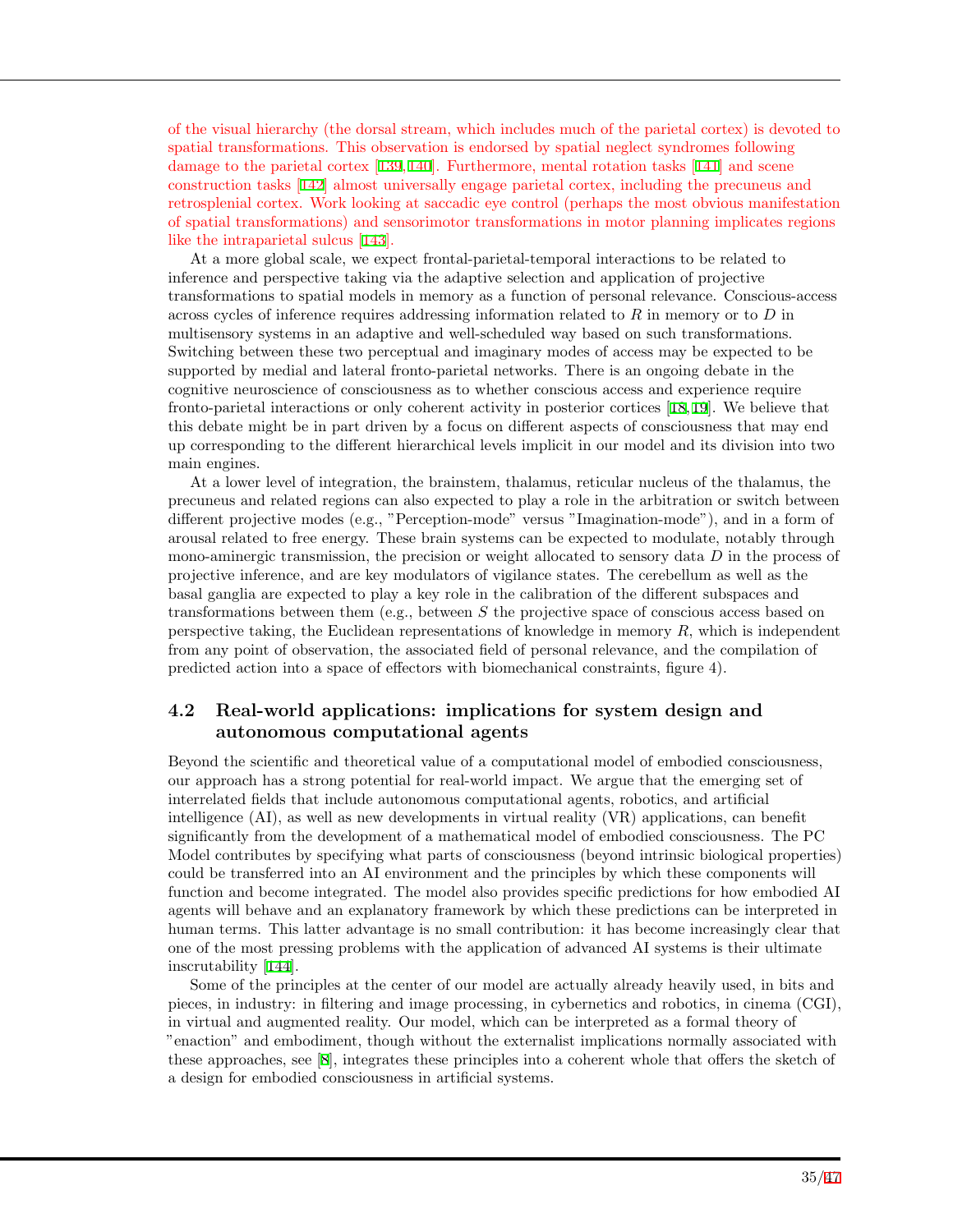### **4.3 Real-world applications: consciousness and Virtual Reality**

If the PCM is correct, consciousness accesses multisensory information *D* by framing it as a representation of space in a 3-dimensional projective space, supported by prior beliefs about the 3-dimensional structure of the space to be represented and about the forward models governing sensory processing. In this context, the framing of spatial consciousness by projective geometry may explain why it can make sense of 2-dimensional projections such as images and films from multiple standpoints, and why Virtual Reality (VR) can be so effective at inducing an immersive feeling of realistic presence in a 3-dimensional world.

The PCM predicts that configurations of inputs provided to sensory interfaces (i.e., a projection of a geometrical model of a virtual world or of the real world on the sensory interfaces) will be interpreted and framed in consciousness as the experience of a world of 3-dimensional objects in perspective. In VR, the world represented, just as with normal perception, will be based on an inverse projection inferring the causes of the sensory inputs and implicating an operation of perspective taking. If the virtual world is simulated in a realistic manner, this simulated world is expected to appear to consciousness with a sense of direct realism, that is with a sense of natural evidence, similar to that of normal perception.

VR immerses participants in an artificial sensorimotor environment that takes cybernetic control of the interfacing of the conscious workspace with sensory inputs and motor outputs [[145\]](#page-46-2). Through metacognitive processing, we may well understand that cognition is immersed in a counter-factual virtual world, nevertheless the brain interprets the inputs and the consequences of the outputs on them, at a sensorimotor level, in an embodied and affective manner, as it would with the real physical world. Consciousness cannot help but access this information as it would for normal perception, since it is structured to be processed accordingly. The generation of the stimuli used for VR-devices (e.g., Head Mounted Display; HMD), is based on the application of projective geometry (and projective transformations) to 3-dimensional geometrical models of dynamical structures in Euclidean space, in a manner that takes into account the real-time position and orientation of the HMD for perspective taking. Sounds are also presented through headphones according to geometrical and physical transformations to account for the localization of their sources in the world model. A persistent problem with VR experiences for decades has been the ubiquitous feelings of motion sickness and nausea. VR fails to be immersive and to induce a rich, natural sense of presence in another world, when the sensorimotor contingencies, the responsiveness of the VR devices to motion (HMD, audio headset, controllers tracked in space), and the sense of agency and the accurate control of intentionality and action, are limited by the technological setup. In other words, immersive presence is only achieved when the setup can flawlessly simulate the input-output relationships and parameters that condition the type of perspective taking embedded in the PCM.

In turn, because its geometrical properties are so in tune with the generative mechanisms of consciousness we put forth, VR appears as an exceptionally promising tool for studying consciousness. The application of such VR paradigms in the context of paradigms of sensory conflict can reliably induce numerous states of bodily awareness in which phenomenal selfhood parameters can be manipulated at a sensorimotor level independently, from: (i) the self-identification with a body as whole; (ii) the self-location relative to the lived body; and (iii) the framing in first-person versus third-person perspectives [[14,](#page-39-5) [47,](#page-41-18) [55\]](#page-41-9). We demonstrated above how the PCM can account for such illusions and phenomenal dissociations, and how it can make sense of their paradoxical emergence in the context of non-ecological VR-mediated experimental manipulations. VR could be further used to test hypotheses about real, normal and pathological human behavior based on direct predictions of the PCM as a function of its parameters, These types of manipulations in VR environments would offer experimental paradigms, based on formal mathematical principles, to quantitatively study processes such as optimal decision-making under stress as well as the structure and dynamics of consciousness.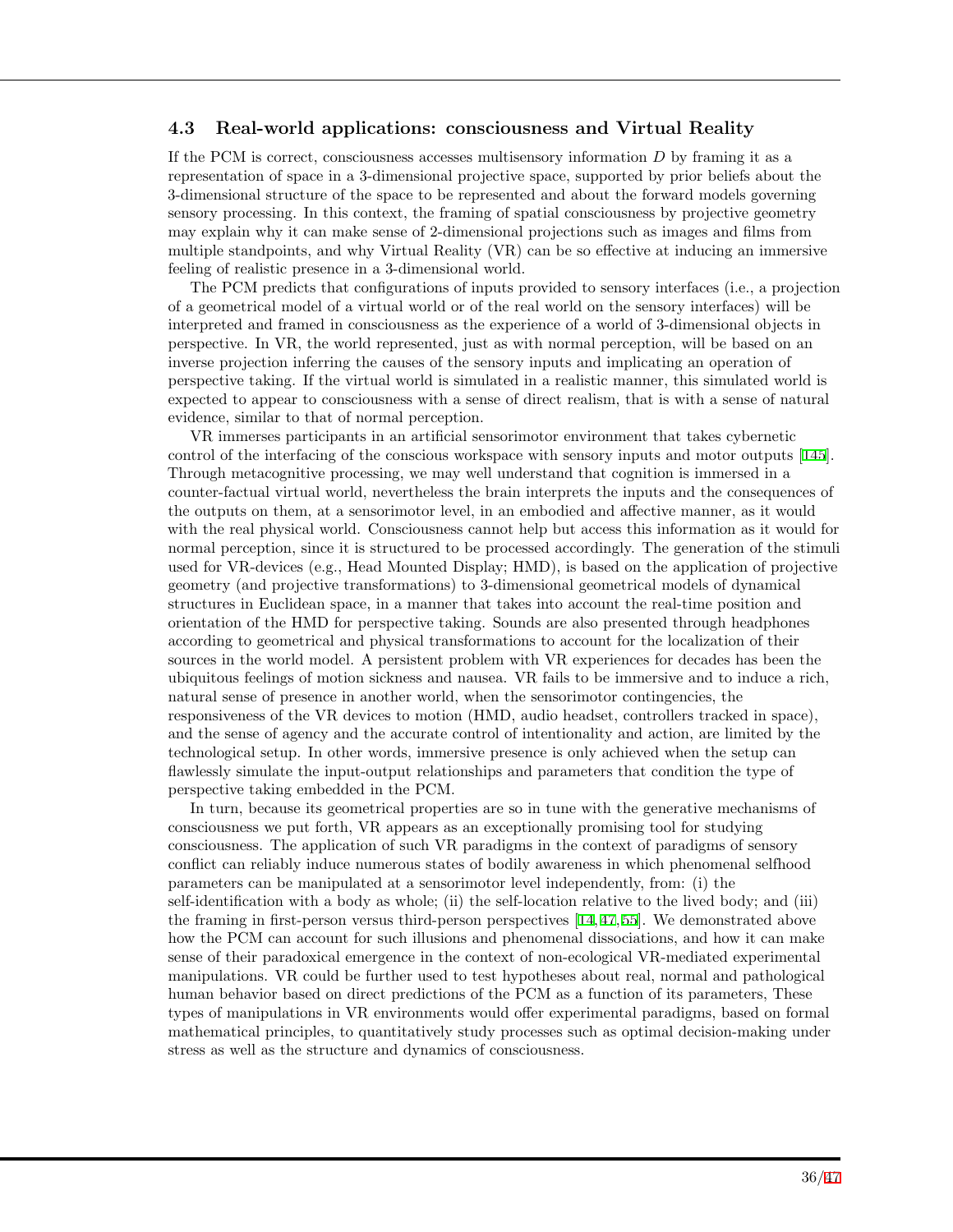### **4.4 Limitations**

The model proposed here is only a starting point and a very primitive version of what we could expect from a mathematical and computational model of consciousness ultimately, in terms of complexity and formal rigor. However, we see the principles introduced herein as a basis for constraining more comprehensive models of consciousness and for exploring the relationships of consciousness to other scientific theories. Examples of the diverse applications and mathematical structures it implicates vary from topology to group theory, dynamical systems theory and beyond, but also for making connections with clinical and even pedagogical questions.

An essential question that remains open is that of the type of "field" and support the projective space is operating on in consciousness: the very fabric, so to speak, of the conscious space (e.g., a field of numbers?). If projective transformations operate in conscious access and provide us with the rules for the rendering of key spatial aspects of subjective experience in consciousness, the ontology or material support of the interface or medium for this rendering remains mysterious. We suggested that the whole workspace was somehow "virtual", a sort of "user interface", but this does not fully address the question. Images can be rendered and projected on a screen, but what constitutes the 3-dimensional "screen" of consciousness will remain unsettled here. From this standpoint, it is however important to mention the fundamental result established by Hilbert and Artin [\[87](#page-43-1)] according to which geometrical axioms of incidence that do not use any kind of numbers in their formulation (like Desargues' and Pappus' axioms) are sufficient to generate by themselves a commutative field of numbers. Numbers appear in an elegant manner through automorphisms of special automorphisms. Therefore, the construction of projective spaces from linear algebra does not lack generality. Moreover, projective geometry can contribute to the emergence of implicit computations, including comparison of ratios of length, like harmonic proportions [[110\]](#page-44-1).

It is certain that the structure of the conscious workspace is more complex than what this model captures. There is evidence and a rationale for suggesting that visual awareness, for instance, embeds a hierarchy of structuring spaces, including, at the top of the hierarchy, abstracted spaces representing the Euclidean properties of the world [[48](#page-41-5)]. However, projective geometry is a quite general geometry. When associated with a continuous field with metrical properties, it actually embeds affine and Euclidean geometry, and orthographic projections respecting Euclidean properties can be generated from projective geometry by assuming a vantage point near infinity.

The relationships between the PCM and the dynamical and intensive qualities of consciousness need more elaboration. There are dynamical components in our model, since it is based on active inference, as driven by free energy, which defines the principle and driving force for intentionality and action, and implements a field of motivation based on the spatial mapping of personal relevance. The model features a complex interplay between cycles of perception, imagination, motor programming, and action, through projective transformations and complex mechanisms of inference related to personal relevance. These we expect must fundamentally constrain the pace of time-consciousness, as a moment-to-moment construction of unified experiences involving "protention and retention" [[2\]](#page-38-1). But the exact dynamics that link the inference engine and the projective geometry engine remains largely undefined and underdetermined: it will depend on the level of sophistication and specifications of future implementations of the basic kernel of the model and probably on the species of consciousness targeted. The status of intensive dimensions, e.g., connected to arousal, vigilance and emotions [\[9](#page-39-0)], as well as their differentiation into a range of qualitatively different emotional states, need to be worked out, starting from their connection to free energy [[92,](#page-43-6) [93\]](#page-43-7). Phenomenologically, we proposed that several aspects of bodily feelings are expressed as spatial transformations of the representation of the body in the workspace. To some extent, intensive dimensions, e.g., as with the feeling of more intense cardiac sensations when the heart rate increases [[146\]](#page-46-3), can be construed as spatial representations, e.g., as the heartbeat increasingly occupies our attention and interferes with our ability to carry on other mental tasks. In other words, we expect that some intensive dimensions of subjective experience will reduce to spatial quantities that are consciously accessed as such, e.g., the amplitude of a change in posture as a function of the intensity of an emotion, in connection to a field of personal relevance.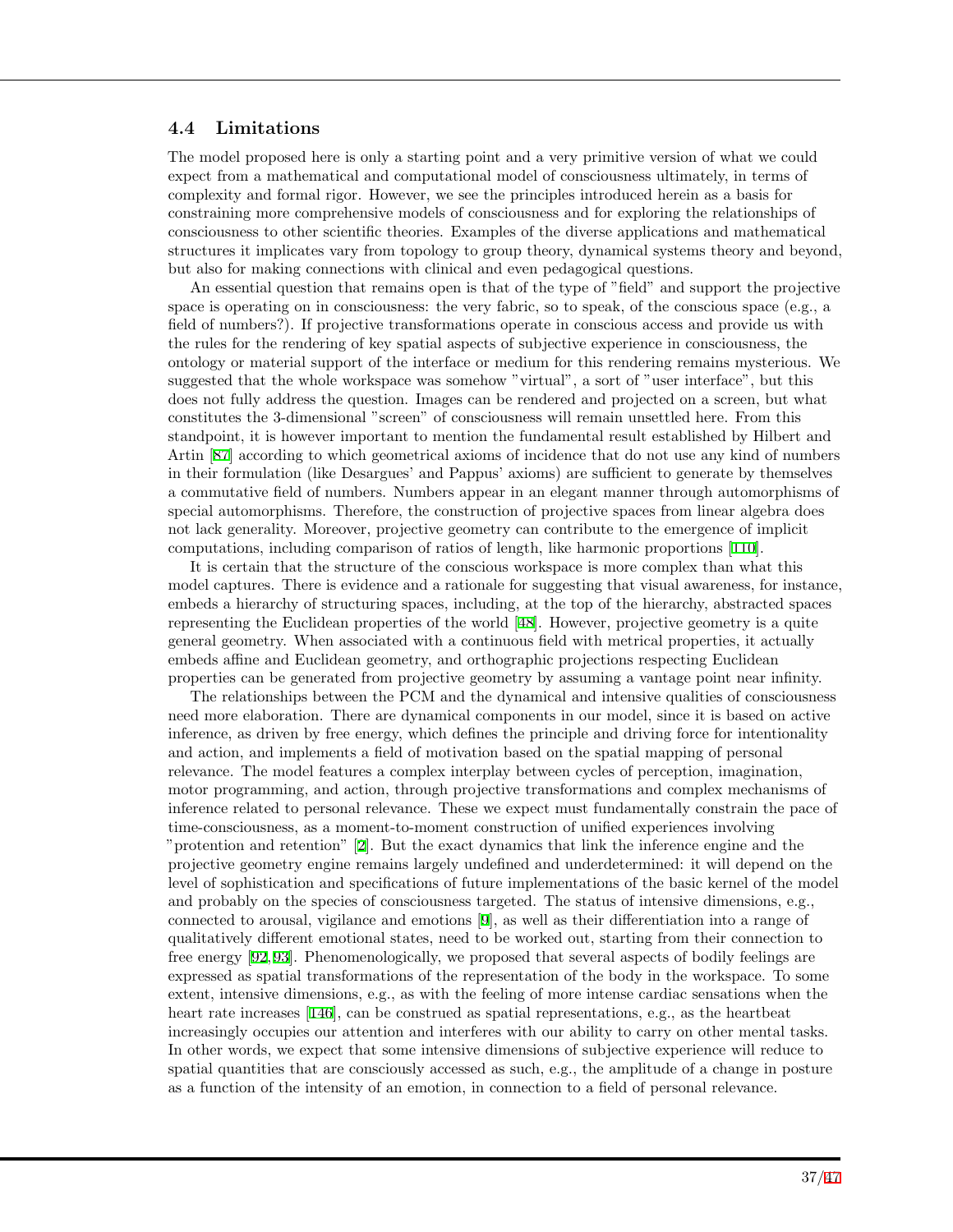Nothing has been said here about many other key dimensions of experience: the gamut of sensory qualities, from colors to tones and smells. Even though again, one might argue that essential aspects of the phenomenology of vision, smell and sound have a spatial manifestation, some key phenomenal features, like color, tone, and smell qualia, remain outside of the explanatory reach of the model as it is; even though they all certainly often carry personal relevance as sensory qualities.

Another missing link in our theory is the status and role of language in the workspace, how it interacts with the mechanism of conscious access and how symbolic representations (e.g., words) and projective imagination or mental imagery mutually influence each other. This is an important question, but it is beyond the scope of this contribution. It will be the topic of a future communication, as we have specific hypotheses about this issue [[1](#page-38-0)]. We note that active inference as a generalization of Bayesian inference can be set up to operate based on propositional models and logical reasoning.

Finally, the PCM does not tell us how subjectivity, sensory qualities, and representations with a phenomenal character relate, in their very phenomenal properties, to the computational and biophysical properties of the brain. Even though the model features a key relationship between computational efficacy and the mode of phenomenal access to spatial information in consciousness, and can be used to derive neurocomputational hypotheses, it neither solves the Hard Problem [[32\]](#page-40-4) nor closes the Explanatory Gap [\[147](#page-46-4)] completely. On the other hand, it could well be that the construction of mathematical models that allow one to intelligibly link the phenomenology of conscious experience to experimentally confirmed neurocomputational implementations of the models are all that one could or should reasonably expect in this regard. In the absence of compelling arguments for dualism or panpsychism, the neurophenomenological method suggested here can be taken as a key to the development of a physicalist theory of consciousness [see [[4,](#page-38-5) [7,](#page-39-11) [8,](#page-39-8) [35,](#page-40-7) [51,](#page-41-4) [130,](#page-45-4) [148\]](#page-46-5). And even in the presence of such arguments, since only few would deny that every difference in consciousness corresponds to a difference in brain processing, the method and the resulting models retain their full significance.

### **4.5 Future directions for the model**

Future versions of the kernel of our reduced-model will integrate a more differentiated and sophisticated repertory of distributions of personal relevance as related to shapes/morphologies, sets of basic actions, physical and social models. They will also integrate a full 3-dimensional projective geometry engine coupled to a virtual world containing meshes of environments, which will define a support for fields of conditional probabilities related to personal relevance. They will feature active inference of new structures in space to enrich the world-model through multiview reconstruction processing. The world-map itself can be dynamic and easily updated to create events that force the agent to a change in perspective. Complex structures can be modeled with attached personal relevance maps. The kernel will approach and avoid these structures accordingly: e.g., avoiding walls, approaching doors (an implicit collision avoidance mechanics is embedded in the kernel; it is all a matter of setting up probabilities).

Already with the reduced-model, the instantiated agents can be rendered more or less intelligent and resilient, depending on the tuning of several parameters such as the rate and duration of pure imagination-mode, the prior updating rate, and the initial conditions in the situation of the agents, in terms of both factual and believed given information, along with the agents' developmental history. But the capacity of their consciousness will be enhanced and enriched by explicitly adding in the model a layer of appraisal of self-relevance and self-concern based on a mechanism of perspective taking associated with the putative standpoint of other agents, i.e., a model of intersubjectivity based on the Theory of Mind. This will require to embed and instantiate virtual simulations of other agents' consciousnesses in the algorithm of the agent itself, based on the same principle used for the basic model.

We can envision using collectivities of such agents in interaction (they would be quite tractable computationally), which would have prior biases towards each other, e.g., some leading to mutual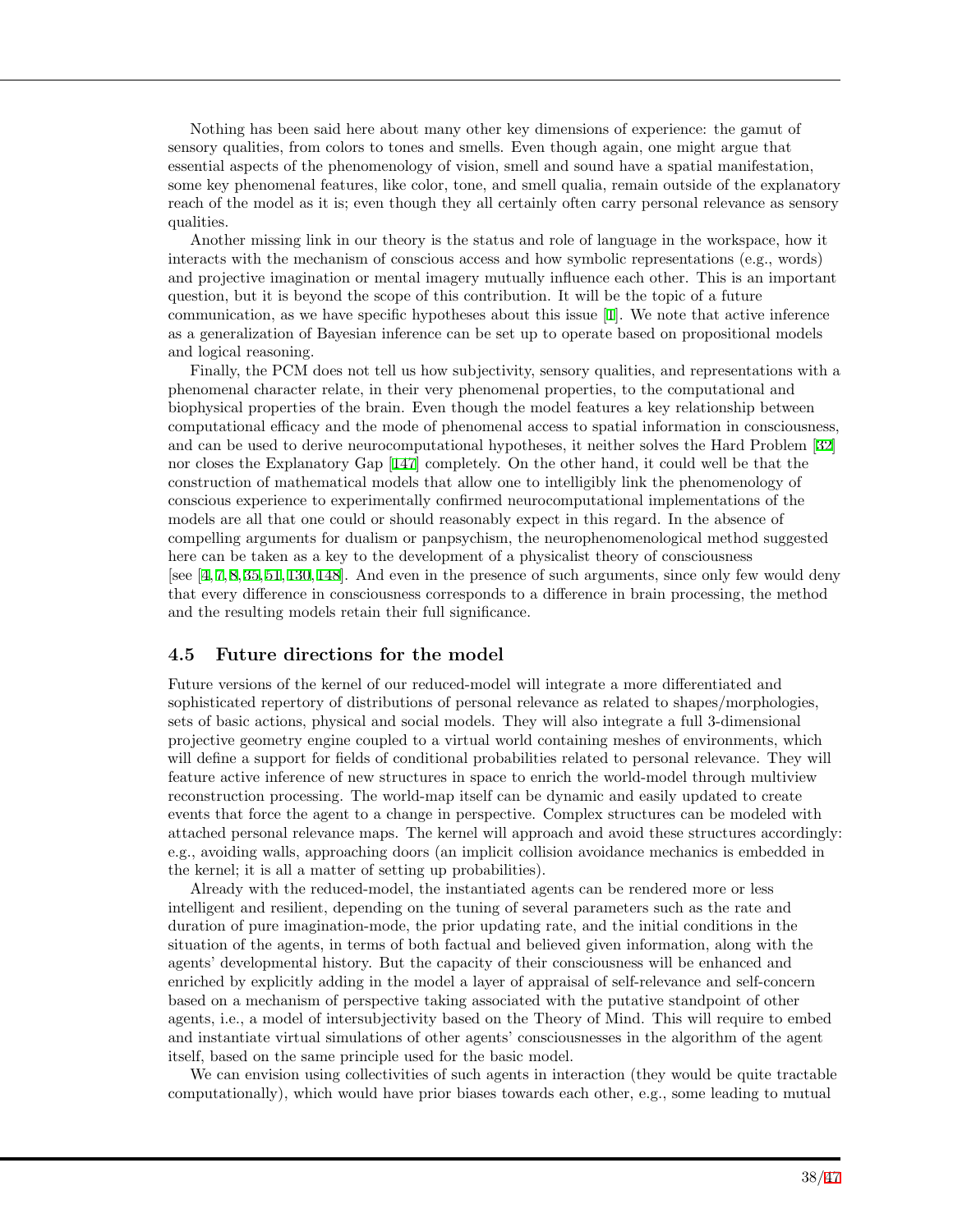attraction, others to mutual repulsion, and others to stalking behaviors. Agent 'liking' each other, could easily share their knowledge (prior maps) based on 'trust', and mutually update their prior maps through simple message-passing algorithms. In cases of disappointment, i.e., a mismatch between the information provided and actual sensory evidence, the probabilities of personal relevance attached to the agent source of information would naturally be negatively tuned down. Interesting social behaviors should emerge.

## **4.6 Conclusion and perspectives**

The present Projective Consciousness Model contributes to the overarching goal of mathematizing phenomenology [\[35](#page-40-7), [148](#page-46-5)]. One important incentive for deriving generative models of consciousness is the possibility of using such models as mathematical tools for the development of a phenomenological psychology, based on sound formal and computational foundations. If our model contains some truth, a future formal psychological science may include the study (and the classification) of possible conscious states, based on projective solutions from projective geometry in the context of processes of active inference driven by the minimization of free energy. Computational implementation of the PCM can be used to predict human behavior as a function of parameters across ranges of appraisal profiles, in normal and pathological contexts, with broad clinical perspectives. Another connected incentive for deriving generative models is to make connections with other fields of science that build generative models (physics, chemistry, biology, computer science), and to make connections with applications, including clinical models and applications. We believe that our model offers a promising toolkit and potential formal foundations for psychology, neuroscience and artificial intelligence.

# **5 Acknowledgments**

We thank for their help at various stages of the elaboration and writing of this work: Guillaume Marrelec, Andrea Samson, Sahib Khalsa, Jean Petitot, Will Cunningham, Didier Grandjean, David Sander, Kira Vinci, Fritz Lebowski, Manfred Frank, Katharina Ohrnberger, Ben Meuleman, Manik Battacharjee, Orfeas Georgatos, Ryan Murray, Thomas Metzinger, Uriah Kriegel, Josh Weisberg... *In Memoriam*: Lucien, Jacques et Dominique Rudrauf, Kenneth Williford Sr, Francisco Varela

# <span id="page-38-0"></span>**References**

- 1. David Rudrauf. Structure-function relationships behind the phenomenon of cognitive resilience in neurology: insights for neuroscience and medicine. *Advances in Neuroscience*, 2014, 2014.
- <span id="page-38-1"></span>2. Edmund Husserl. *Ideas Pertaining to a Pure Phenomenology and to a Phenomenological Philosophy: First Book: General Introduction to a Pure Phenomenology*. Springer 1st edition, 1913.
- <span id="page-38-4"></span>3. Maurice Merleau-Ponty. *Phenomenology of perception*. New York: Routledge, 1945.
- <span id="page-38-5"></span>4. Kenneth Williford. *The self-representational structure of consciousness*. In Self-representational approaches to consciousness U. Kriegel and K. Williford (eds.). The MIT Press, 2006.
- <span id="page-38-2"></span>5. Kenneth Williford, David Rudrauf, and Gregory Landini. The paradoxes of subjectivity and the projective structure of consciousness. *Consciousness and Subjectivity*, 2012.
- <span id="page-38-3"></span>6. Francisco Varela. *Principles of Biological Autonomy*. New York: Elsevier/North-Holland, 1979.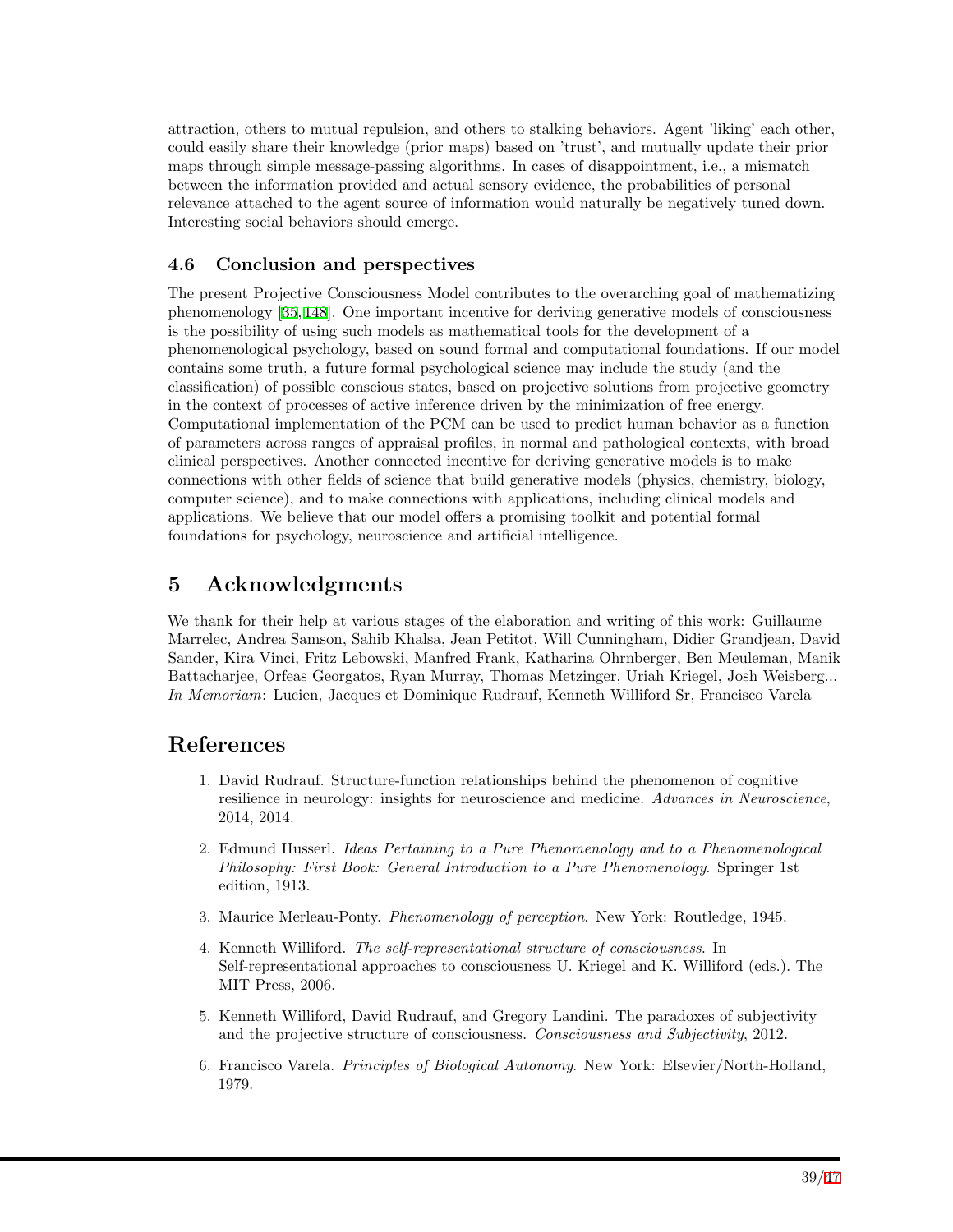- <span id="page-39-11"></span>7. Francisco J Varela. The specious present: A neurophenomenology of time consciousness. *Naturalizing phenomenology*, pages 266–314, 1999.
- <span id="page-39-8"></span>8. David Rudrauf, Antoine Lutz, Diego Cosmelli, Jean-Philippe Lachaux, and Michel Le Van Quyen. From autopoiesis to neurophenomenology: Francisco varela's exploration of the biophysics of being. *Biological research*, 36(1):27–65, 2003.
- <span id="page-39-0"></span>9. Antonio Damasio and David Rudrauf. *The Biological Basis of Subjectivity: A Hypothesis*. Self-Representational Approaches to Consciousness, Cambridge MA, MIT Press/Bradford Books, 2006.
- <span id="page-39-1"></span>10. Karl Friston. The free-energy principle: a unified brain theory? *Nature Reviews Neuroscience*, 11(2):127–138, 2010.
- <span id="page-39-2"></span>11. Alain Berthoz. *Sens du mouvement (Le)*. Odile Jacob, 1997.
- <span id="page-39-3"></span>12. Marvin J Greenberg. *Euclidean and non-Euclidean geometries: Development and history*. Macmillan, 1993.
- <span id="page-39-4"></span>13. Richard Hartley and Andrew Zisserman. *Multiple view geometry in computer vision*. Cambridge university press, 2003.
- <span id="page-39-5"></span>14. Olaf Blanke and Thomas Metzinger. Full-body illusions and minimal phenomenal selfhood. *Trends in cognitive sciences*, 13(1):7–13, 2009.
- <span id="page-39-6"></span>15. Bernard J Baars. Global workspace theory of consciousness: toward a cognitive neuroscience of human experience. *Progress in brain research*, 150:45–53, 2005.
- <span id="page-39-9"></span>16. Bernard J Baars and Stan Franklin. Consciousness is computational: The lida model of global workspace theory. *International Journal of Machine Consciousness*, 1(01):23–32, 2009.
- <span id="page-39-10"></span>17. Giulio Tononi. An information integration theory of consciousness. *BMC neuroscience*, 5(1):42, 2004.
- <span id="page-39-14"></span>18. Stanislas Dehaene, Jean-Pierre Changeux, Lionel Naccache, Jérôme Sackur, and Claire Sergent. Conscious, preconscious, and subliminal processing: a testable taxonomy. *Trends in cognitive sciences*, 10(5):204–211, 2006.
- <span id="page-39-15"></span>19. Francis Crick and Christof Koch. A framework for consciousness. *Nature neuroscience*, 6(2):119–126, 2003.
- <span id="page-39-12"></span>20. Anil K Seth. The cybernetic bayesian brain. In *Open Mind*. Open MIND. Frankfurt am Main: MIND Group, 2014.
- 21. Anil K Seth. Presence, objecthood, and the phenomenology of predictive perception. *Cognitive neuroscience*, 6(2-3):111–117, 2015.
- <span id="page-39-13"></span>22. Jakob Hohwy. Elusive phenomenology, counterfactual awareness, and presence without mastery. *Cognitive neuroscience*, 5(2):127–128, 2014.
- 23. Andy Clark. Spreading the joy? why the machinery of consciousness is (probably) still in the head. *Mind*, 118(472):963–993, 2009.
- 24. Matthew AJ Apps and Manos Tsakiris. The free-energy self: a predictive coding account of self-recognition. *Neuroscience & Biobehavioral Reviews*, 41:85–97, 2014.
- <span id="page-39-7"></span>25. Jakub Limanowski and Felix Blankenburg. Minimal self-models and the free energy principle. 2013.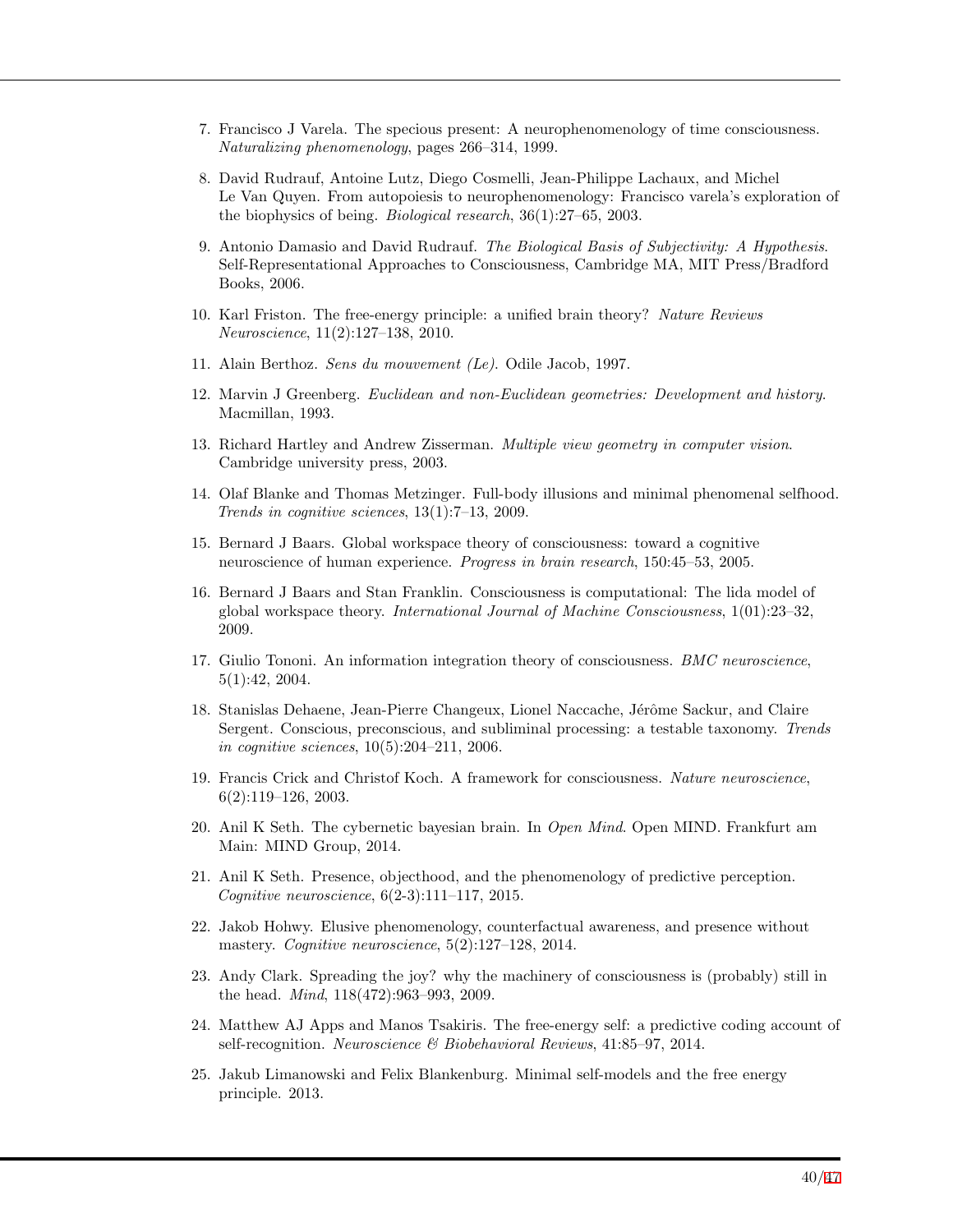- <span id="page-40-0"></span>26. Sergio Paradiso and David Rudrauf. Struggle for life, struggle for love and recognition: the neglected self in social cognitive neuroscience. *Dialogues Clin Neurosci*, 14(1):65–75, 2012.
- <span id="page-40-1"></span>27. Carissa L Philippi, Justin S Feinstein, Sahib S Khalsa, Antonio Damasio, Daniel Tranel, Gregory Landini, Kenneth Williford, and David Rudrauf. Preserved self-awareness following extensive bilateral brain damage to the insula, anterior cingulate, and medial prefrontal cortices. *PloS one*, 7(8):e38413, 2012.
- <span id="page-40-2"></span>28. Antonio R Damasio. *The feeling of what happens: Body and emotion in the making of consciousness*. Houghton Mifflin Harcourt, 1999.
- 29. David Rudrauf, Olivier David, Jean-Philippe Lachaux, Christopher K Kovach, Jacques Martinerie, Bernard Renault, and Antonio Damasio. Rapid interactions between the ventral visual stream and emotion-related structures rely on a two-pathway architecture. *The Journal of Neuroscience*, 28(11):2793–2803, 2008.
- <span id="page-40-15"></span>30. Klaus R Scherer. The dynamic architecture of emotion: Evidence for the component process model. *Cognition and emotion*, 23(7):1307–1351, 2009.
- <span id="page-40-3"></span>31. Jeffrey A Gray. Brain systems that mediate both emotion and cognition. *Cognition & Emotion*, 4(3):269–288, 1990.
- <span id="page-40-4"></span>32. David J Chalmers. Facing up to the problem of consciousness. *Journal of consciousness studies*, 2(3):200–219, 1995.
- <span id="page-40-5"></span>33. Stanislas Dehaene, Michel Kerszberg, and Jean-Pierre Changeux. A neuronal model of a global workspace in effortful cognitive tasks. *Proceedings of the National Academy of Sciences*, 95(24):14529–14534, 1998.
- <span id="page-40-6"></span>34. Walter J Freeman. Consciousness, intentionality and causality. *Journal of Consciousness Studies*, 6(11-12):143–172, 1999.
- <span id="page-40-7"></span>35. Masafumi Oizumi, Larissa Albantakis, and Giulio Tononi. From the phenomenology to the mechanisms of consciousness: integrated information theory 3.0. *PLoS Comput Biol*, 10(5):e1003588, 2014.
- <span id="page-40-8"></span>36. Ned Block. How many concepts of consciousness? *Behavioral and brain sciences*, 18(02):272–287, 1995.
- <span id="page-40-9"></span>37. David Sander, Jordan Grafman, and Tiziana Zalla. The human amygdala: an evolved system for relevance detection. *Reviews in the Neurosciences*, 14(4):303–316, 2003.
- <span id="page-40-10"></span>38. Andrew J Elliot. The hierarchical model of approach-avoidance motivation. *Motivation and emotion*, 30(2):111–116, 2006.
- <span id="page-40-11"></span>39. Raffael Kalisch, Marianne B Müller, and Oliver Tüscher. A conceptual framework for the neurobiological study of resilience. *Behavioral and Brain Sciences*, 38:e92, 2015.
- <span id="page-40-12"></span>40. Thomas W Cronin. The visual ecology of predator-prey interactions. *Ecology of predator-prey interactions*, pages 105–138, 2005.
- <span id="page-40-13"></span>41. Andy Clark. Whatever next? predictive brains, situated agents, and the future of cognitive science. *Behavioral and Brain Sciences*, 36(03):181–204, 2013.
- 42. David C Knill and Alexandre Pouget. The bayesian brain: the role of uncertainty in neural coding and computation. *Trends in neurosciences*, 27(12):712–719, 2004.
- <span id="page-40-14"></span>43. Alan Yuille and Daniel Kersten. Vision as bayesian inference: analysis by synthesis? *Trends in cognitive sciences*, 10(7):301–308, 2006.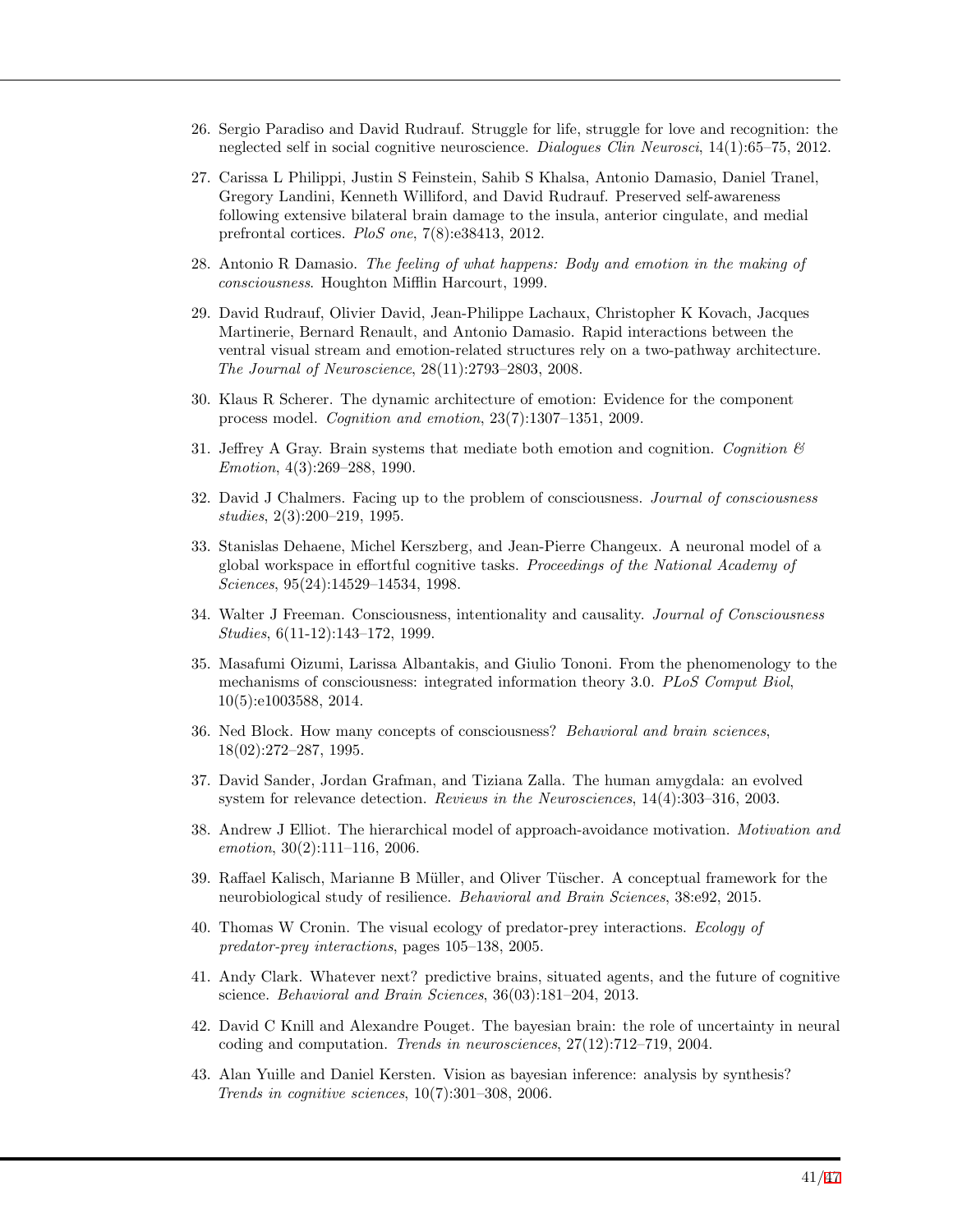- <span id="page-41-0"></span>44. Roger C Conant and W Ross Ashby. Every good regulator of a system must be a model of that system. *International journal of systems science*, 1(2):89–97, 1970.
- <span id="page-41-1"></span>45. Immanuel Kant. *Critique of pure reason*. Cambridge University Press, 1999.
- <span id="page-41-2"></span>46. Doroth´ee Legrand, Claudio Brozzoli, Yves Rossetti, and Alessandro Farne. Close to me: Multisensory space representations for action and pre-reflexive consciousness of oneself-in-the-world. *Consciousness and cognition*, 16(3):687–699, 2007.
- <span id="page-41-18"></span>47. Bigna Lenggenhager, Michael Mouthon, and Olaf Blanke. Spatial aspects of bodily self-consciousness. *Consciousness and cognition*, 18(1):110–117, 2009.
- <span id="page-41-5"></span>48. Jan Koenderink and Andrea van Doorn. The structure of visual spaces. *Journal of mathematical imaging and vision*, 31(2-3):171–187, 2008.
- 49. A Gurwitsch. *The field of consciousness.* Pittsburg, Pa: Duquesne University Press, 1964.
- <span id="page-41-3"></span>50. Charles S Peirce. *The Principles of Phenomenology.* In Philosophical Writings of Peirce, New York: Dover Publications, 1955.
- <span id="page-41-4"></span>51. Kenneth Williford. Representationalisms, subjective character, and self-acquaintance. In *Open MIND*. Open MIND. Frankfurt am Main: MIND Group, 2015.
- <span id="page-41-6"></span>52. G L McCormack. *Fusion and Binocularity*. In Borishs Clinical Refraction ed. Benjamin WJ, WB Saunders Company, Philadelphia, 2006.
- <span id="page-41-7"></span>53. Hofstadter Douglas. *I am a Strange Loop*. Basic Books, 2007.
- <span id="page-41-8"></span>54. Thomas Metzinger. *Being no one: The self-model theory of subjectivity*. mit Press, 2004.
- <span id="page-41-9"></span>55. Olaf Blanke. Multisensory brain mechanisms of bodily self-consciousness. *Nature Reviews Neuroscience*, 13(8):556–571, 2012.
- <span id="page-41-10"></span>56. Laura Machado do Nascimento. Noë, alva. out of our heads: Why you are not your brain, and other lessons from the biology of consciousness. *Principia*, 16(3):495, 2012.
- <span id="page-41-11"></span>57. Uriah Kriegel and Kenneth Williford. *Self-representational approaches to consciousness*. Mit Press, 2006.
- <span id="page-41-12"></span>58. Panayot Butchvarov. *Being qua being: a theory of identity, existence, and predication*. Indiana University Press, 1979.
- 59. Panayot K Butchvarov. Skepticism about the external world.
- <span id="page-41-13"></span>60. Dennett Daniel. *Consciousness explained*. Boston, MA: Little Brown, 1991.
- <span id="page-41-14"></span>61. David Hume. *A Treatise of Human Nature*. Oxford University Press, 1739.
- 62. Ludwig Wittgenstein. *Tractatus Logico-Philosophicus*. London: Routledge, 1922.
- <span id="page-41-15"></span>63. Jean-Paul Sartre. *The Transcendence of the Ego: A sketch for a phenomenological description*. Routledge, 1937.
- <span id="page-41-16"></span>64. Kenneth Williford. Pre-reflective self-consciousness and the autobiographical ego. in reading sartre: On phenomenology and existentialism.
- <span id="page-41-17"></span>65. Melita J Giummarra and G Lorimer Moseley. Phantom limb pain and bodily awareness: current concepts and future directions. *Current Opinion in Anesthesiology*, 24(5):524–531, 2011.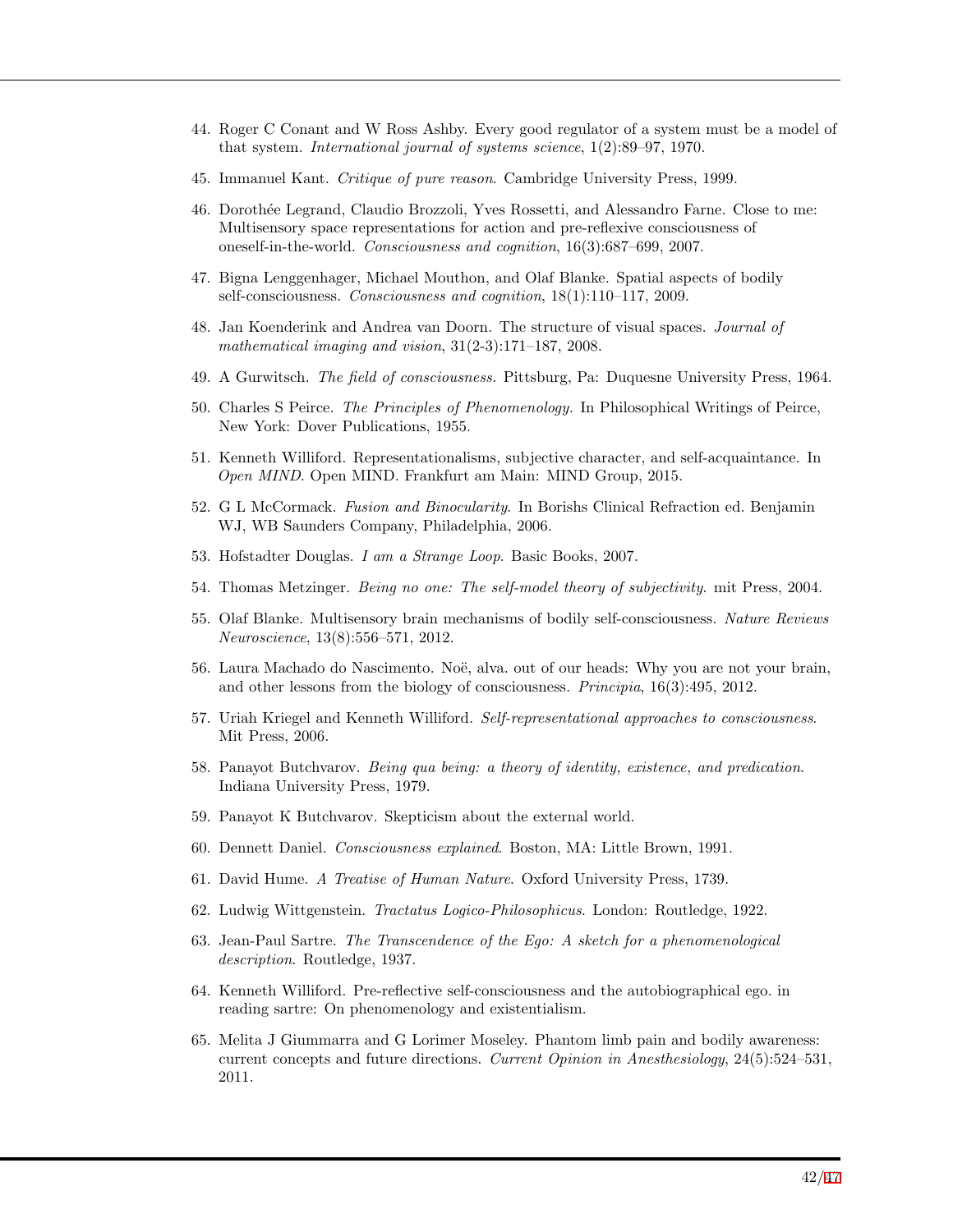- <span id="page-42-0"></span>66. Jonathan Smallwood and Jonathan W Schooler. The restless mind. *Psychological bulletin*, 132(6):946, 2006.
- <span id="page-42-1"></span>67. Hermann Schone. *Spatial orientation: the spatial control of behavior in animals and man*. Princeton University Press, 2014.
- <span id="page-42-2"></span>68. Claus Lamm, C Daniel Batson, and Jean Decety. The neural substrate of human empathy: effects of perspective-taking and cognitive appraisal. *Journal of cognitive neuroscience*, 19(1):42–58, 2007.
- <span id="page-42-3"></span>69. Nicholas Humphrey. *The inner eye: Social intelligence in evolution*. Oxford University Press, 2003.
- <span id="page-42-4"></span>70. Laura A Kelley and John A Endler. Illusions promote mating success in great bowerbirds. *Science*, 335(6066):335–338, 2012.
- <span id="page-42-5"></span>71. Jan Koenderink, Andrea van Doorn, Huib de Ridder, and Stijn Oomes. Visual rays are parallel. *Perception*, 39(9):1163–1171, 2010.
- <span id="page-42-6"></span>72. Henri Poincar´e. *La science et l'hypoth`ese*. Booklassic, 2015.
- <span id="page-42-7"></span>73. William Wilkerson. Time and ambiguity: Reassessing merleau-ponty on sartrean freedom. *Journal of the History of Philosophy*, 48(2):207–234, 2010.
- <span id="page-42-8"></span>74. Andre M Bastos, W Martin Usrey, Rick A Adams, George R Mangun, Pascal Fries, and Karl J Friston. Canonical microcircuits for predictive coding. *Neuron*, 76(4):695–711, 2012.
- <span id="page-42-9"></span>75. Rajesh PN Rao and Dana H Ballard. Predictive coding in the visual cortex: a functional interpretation of some extra-classical receptive-field effects. *Nature neuroscience*, 2(1):79–87, 1999.
- <span id="page-42-10"></span>76. Karl Friston, Thomas FitzGerald, Francesco Rigoli, Philipp Schwartenbeck, and Giovanni Pezzulo. Active inference: A process theory. *Neural Computation*, 2016.
- <span id="page-42-11"></span>77. Karl Friston, Rick Adams, Laurent Perrinet, and Michael Breakspear. Perceptions as hypotheses: saccades as experiments. *Frontiers in psychology*, 3:151, 2012.
- <span id="page-42-12"></span>78. Karl Friston, Francesco Rigoli, Dimitri Ognibene, Christoph Mathys, Thomas Fitzgerald, and Giovanni Pezzulo. Active inference and epistemic value. *Cognitive neuroscience*, 6(4):187–214, 2015.
- <span id="page-42-13"></span>79. M Berk Mirza, Rick A Adams, Christoph D Mathys, and Karl J Friston. Scene construction, visual foraging, and active inference. *Frontiers in Computational Neuroscience*, 10, 2016.
- <span id="page-42-14"></span>80. Laurent Itti and Pierre Baldi. Bayesian surprise attracts human attention. *Vision research*, 49(10):1295–1306, 2009.
- <span id="page-42-15"></span>81. Karl Friston. Hierarchical models in the brain. *PLoS Comput Biol*, 4(11):e1000211, 2008.
- <span id="page-42-16"></span>82. John O Campbell. Universal darwinism as a process of bayesian inference. *Frontiers in Systems Neuroscience*, 10, 2016.
- <span id="page-42-17"></span>83. Rick A Adams, Stewart Shipp, and Karl J Friston. Predictions not commands: active inference in the motor system. *Brain Structure and Function*, 218(3):611–643, 2013.
- 84. Anil K Seth and Karl J Friston. Active interoceptive inference and the emotional brain. *Phil. Trans. R. Soc. B*, 371(1708):20160007, 2016.
- <span id="page-42-18"></span>85. Lisa Feldman Barrett and W Kyle Simmons. Interoceptive predictions in the brain. *Nature Reviews Neuroscience*, 16(7):419–429, 2015.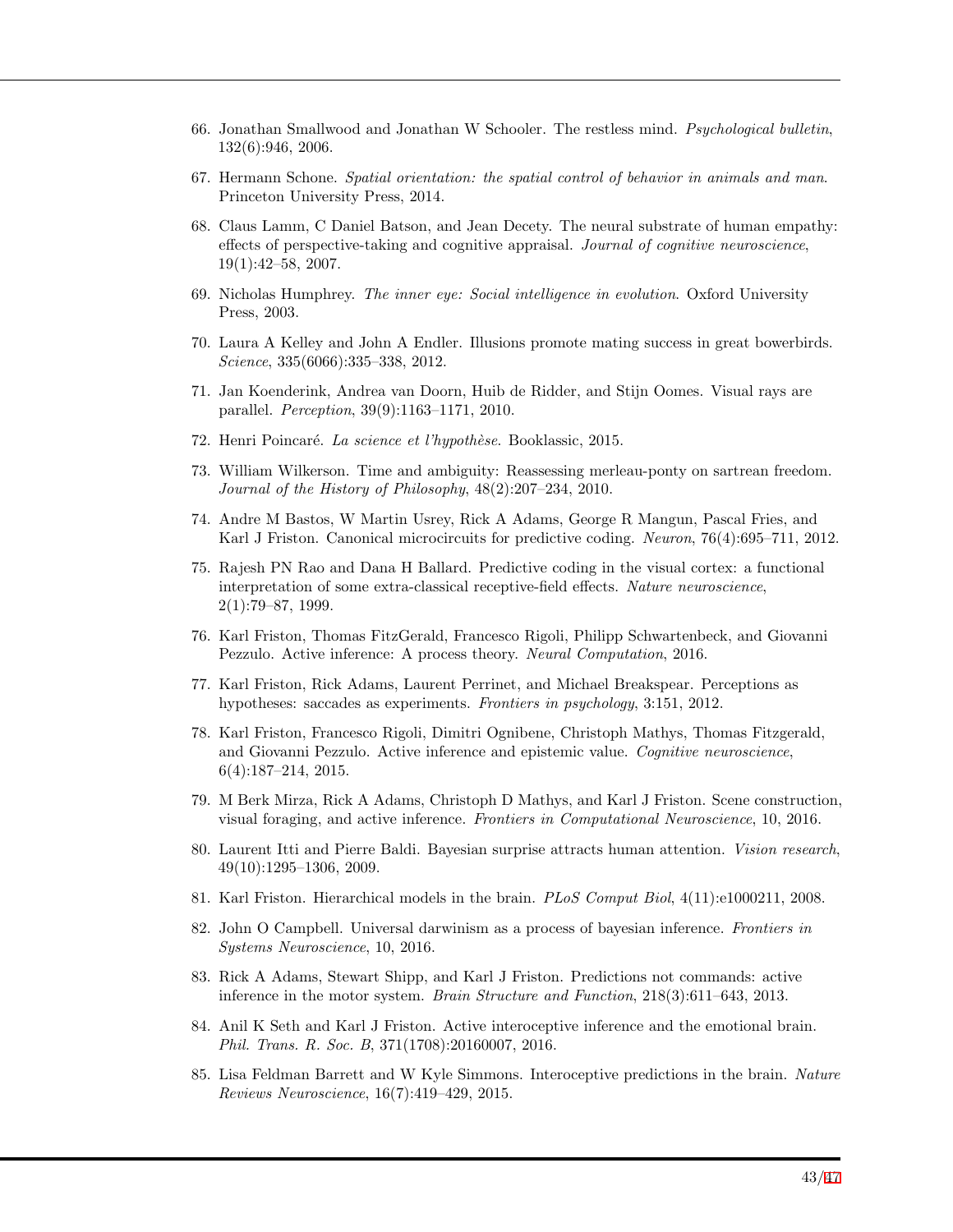- <span id="page-43-0"></span>86. Harriet Feldman and Karl Friston. Attention, uncertainty, and free-energy. *Frontiers in human neuroscience*, 4:215, 2010.
- <span id="page-43-1"></span>87. Emil Artin. *Geometric algebra*. Courier Dover Publications, 2016.
- <span id="page-43-2"></span>88. Andy Clark. *Surfing uncertainty: Prediction, action, and the embodied mind*. Oxford University Press, 2015.
- <span id="page-43-3"></span>89. Jakob Hohwy. *The predictive mind*. Oxford University Press, 2013.
- <span id="page-43-4"></span>90. Gerrans P Brosch T Sander D Murray, R J. When at rest: event-free active inference may give rise to implicit self-models of coping potential. *Behavioral and Brain Sciences*, 38(e114):41–42, 2015.
- <span id="page-43-5"></span>91. Karl Friston. A theory of cortical responses. *Philosophical Transactions of the Royal Society of London B: Biological Sciences*, 360(1456):815–836, 2005.
- <span id="page-43-6"></span>92. William A Cunningham, Kristen A Dunfield, and Paul E Stillman. Emotional states from affective dynamics. *Emotion Review*, 5(4):344–355, 2013.
- <span id="page-43-7"></span>93. Mateus Joffily and Giorgio Coricelli. Emotional valence and the free-energy principle. *PLoS Comput Biol*, 9(6):e1003094, 2013.
- <span id="page-43-8"></span>94. Daniel Bennequin. Remarks on invariance in the primary visual systems of mammals. In *Neuromathematics of Vision*, pages 243–333. Springer, 2014.
- <span id="page-43-9"></span>95. Jean-Paul Sartre. *The imagination*. London: Routledge.(Translation Williford, K., Rudrauf, D.), 2012.
- 96. Jean-Paul Sartre. *The imaginary: A phenomenological psychology of the imagination*. Routledge Press, 2004.
- 97. Colin McGinn and Colin McGinn. *Mindsight: Image, dream, meaning*. Harvard University Press, 2009.
- <span id="page-43-10"></span>98. Amy Kind. *The Routledge Handbook of Philosophy of Imagination*. Routledge, 2016.
- <span id="page-43-11"></span>99. Kenneth Williford. Husserls hyletic data and phenomenal consciousness. *Phenomenology and the cognitive sciences*, 12(3):501–519, 2013.
- <span id="page-43-12"></span>100. Jim Hopkins. Free energy and virtual reality in neuroscience and psychoanalysis: A complexity theory of dreaming and mental disorder. *Frontiers in Psychology*, 7, 2016.
- <span id="page-43-13"></span>101. Jacques Droulez and Alain Berthoz. The concept of dynamic memory in sensorimotor control. *Motor control: Concepts and issues*, pages 137–161, 1991.
- <span id="page-43-14"></span>102. Wilder Penfield and Edwin Boldrey. Somatic motor and sensory representation in the cerebral cortex of man as studied by electrical stimulation. *Brain: A journal of neurology*, 1937.
- <span id="page-43-15"></span>103. Agnes Moors and Klaus R Scherer. The role of appraisal in emotion. *Handbook of cognition and emotion*, pages 135–155, 2013.
- <span id="page-43-16"></span>104. William James. *The principles of psychology*. Read Books Ltd, 1913.
- <span id="page-43-17"></span>105. Morris Rosenberg. Society and the adolescent self-image. 1965.
- 106. Jacques Lacan and Bruce Fink. *Ecrits: A selection*. WW Norton & Company, 1966,2002.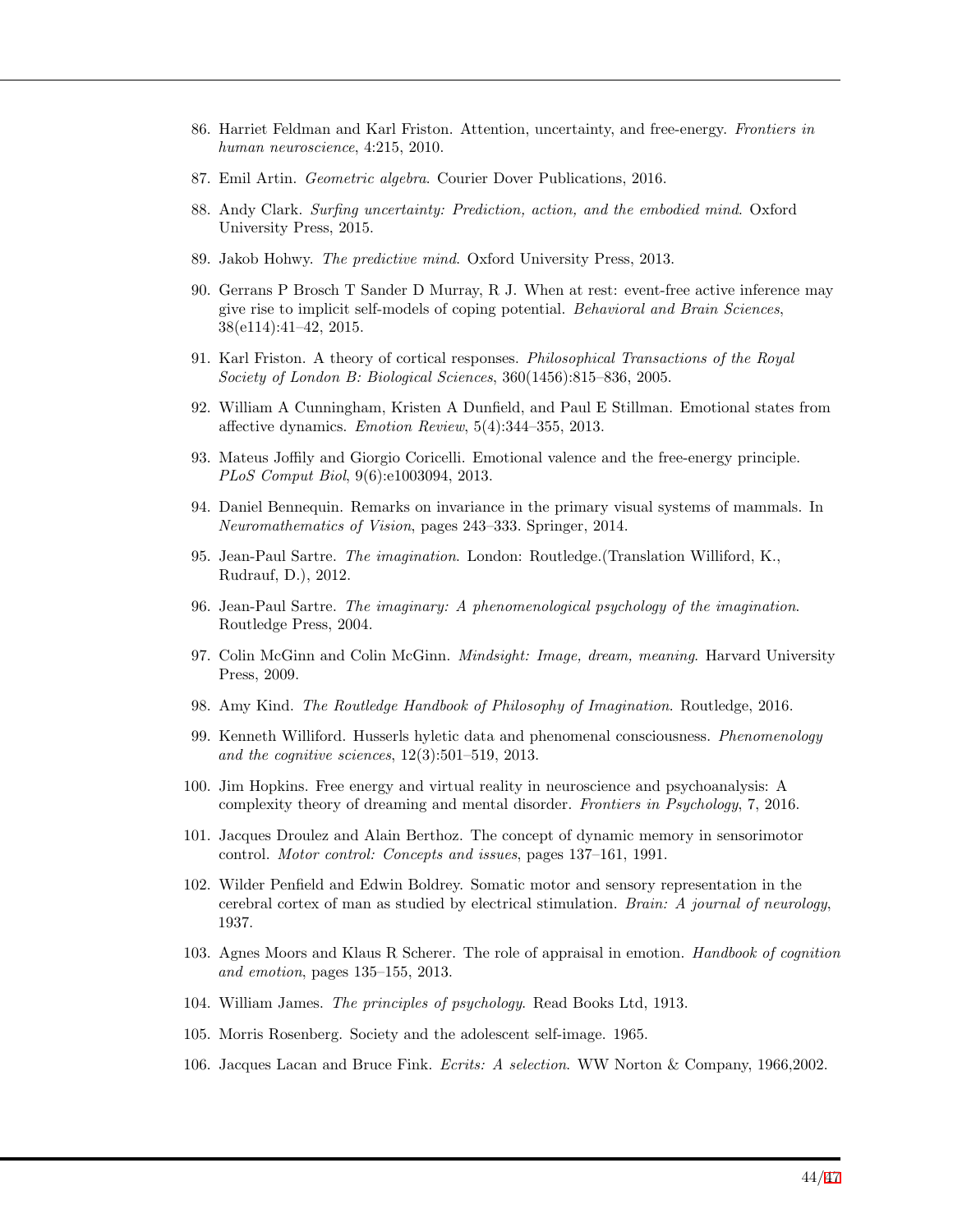- 107. John F Kihlstrom and Nancy Cantor. Mental representations of the self. *Advances in experimental social psychology*, 17:1–47, 1984.
- 108. A Kappas. The sociality of appraisals: Impact of social situations on the evaluation of emotion antecedent events and physiological and expressive reactions. In *1SRE 1996: Proceedings of the IXth conference of the International Society for Research on Emotions*, pages 116–120, 1996.
- <span id="page-44-0"></span>109. Antony SR Manstead and Agneta H Fischer. Social appraisal: The social world as object of and influence on appraisal processes. *Appraisal processes in emotion: Theory, methods, research*, pages 221–232, 2001.
- <span id="page-44-1"></span>110. Harold Scott Macdonald Coxeter. Introduction to geometry. 1961.
- <span id="page-44-2"></span>111. Chai-Youn Kim and Randolph Blake. Psychophysical magic: rendering the visible invisible. *Trends in cognitive sciences*, 9(8):381–388, 2005.
- <span id="page-44-3"></span>112. Marc K Albert and Donald D Hoffman. The generic-viewpoint assumption and illusory contours. *Perception*, 29(3):303–312, 2000.
- <span id="page-44-4"></span>113. GM Stratton. The spatial harmony of touch and sight. *Mind*, 8(4):492–505, 1899.
- <span id="page-44-5"></span>114. H Henrik Ehrsson. The experimental induction of out-of-body experiences. *Science*, 317(5841):1048–1048, 2007.
- <span id="page-44-6"></span>115. Halim Hicheur, Hideki Kadone, Julie Grezes, and Alain Berthoz. Perception of emotional gaits using avatar animation of real and artificially synthesized gaits. In *Affective Computing and Intelligent Interaction (ACII), 2013 Humaine Association Conference on*, pages 460–466. IEEE, 2013.
- 116. Simon Lambrey, Christian Doeller, Alain Berthoz, and Neil Burgess. Imagining being somewhere else: neural basis of changing perspective in space. *Cerebral cortex*, 22(1):166–174, 2012.
- <span id="page-44-7"></span>117. Bérangère Thirioux, Manuel R Mercier, Gérard Jorland, Alain Berthoz, and Olaf Blanke. Mental imagery of self-location during spontaneous and active self–other interactions: An electrical neuroimaging study. *The Journal of Neuroscience*, 30(21):7202–7214, 2010.
- <span id="page-44-8"></span>118. Dan Zahavi. *Subjectivity and selfhood: Investigating the first-person perspective*. MIT press, 2008.
- <span id="page-44-9"></span>119. D Henrich. Fichtes original insight. *Contemporary German Philosophy*, 1:15–53, 1966.
- 120. Dan Zahavi. *Self-awareness and alterity: A phenomenological investigation*. Northwestern University Press, 1999.
- <span id="page-44-10"></span>121. Manfred Frank. Fragments of a history of the theory of self-consciousness from kant to kierkegaard. *Critical Horizons*, 5(1):53–136, 2004.
- <span id="page-44-11"></span>122. Eric Klinger. *Structure and functions of fantasy.* Wiley-Interscience, 1971.
- <span id="page-44-12"></span>123. Reineberg Andrew E Schooler Jonathan W Reichle, Erik D. Eye movements during mindless reading. *Psychological Science*, 21(9):1300–1310, 2010.
- <span id="page-44-13"></span>124. Heinrich Klüver. Mescal visions and eidetic vision. *The American journal of psychology*, 37(4):502–515, 1926.
- 125. Heinrich Kl¨uver. *Mescal, and mechanisms of hallucinations*. [Chicago]: University of Chicago Press, 1966.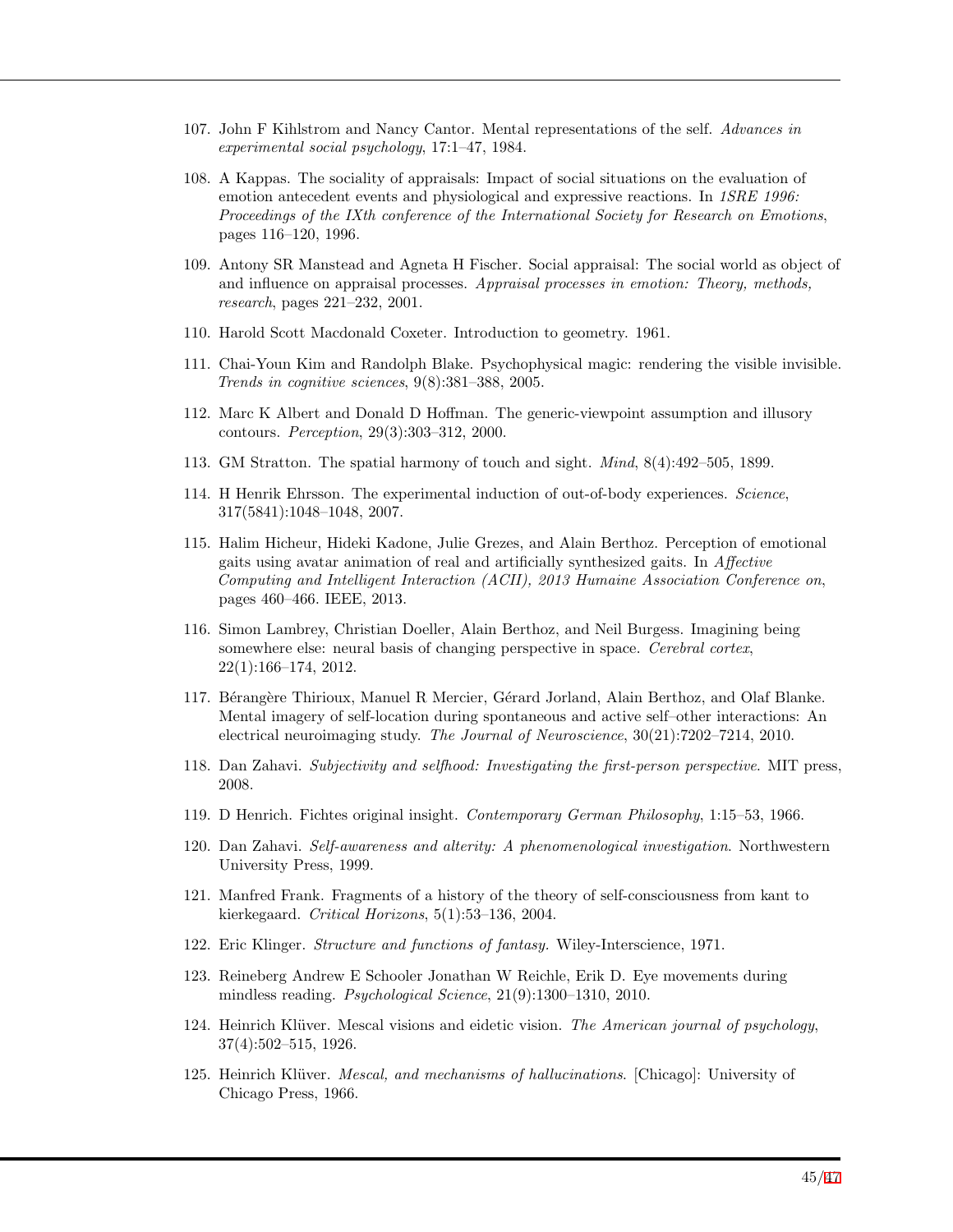- <span id="page-45-1"></span>126. Christopher W Tyler. Some new entoptic phenomena. *Vision research*, 18(12):1633–1639, 1978.
- <span id="page-45-2"></span>127. Yves Fregnac. Neurogeometry and entoptic visions of the functional architecture of the brain. *Journal of Physiology-Paris*, 97(2):87–92, 2003.
- <span id="page-45-0"></span>128. Ronald K Siegel. *Intoxication: The universal drive for mind-altering substances*. Inner Traditions/Bear & Co, 2005.
- <span id="page-45-3"></span>129. Thomas Metzinger. Out-of-body experiences as the origin of the concept of a'soul'. *Mind and Matter*, 3(1):57–84, 2005.
- <span id="page-45-4"></span>130. Francisco J Varela. Neurophenomenology: A methodological remedy for the hard problem. *Journal of consciousness studies*, 3(4):330–349, 1996.
- <span id="page-45-5"></span>131. Arturo Tozzi and James F Peters. Towards a fourth spatial dimension of brain activity. *Cognitive neurodynamics*, 10(3):189–199, 2016.
- <span id="page-45-6"></span>132. Salma Mesmoudi, Vincent Perlbarg, David Rudrauf, Arnaud Messe, Basile Pinsard, Dominique Hasboun, Claudia Cioli, Guillaume Marrelec, Roberto Toro, Habib Benali, et al. Resting state networks' corticotopy: the dual intertwined rings architecture. *PloS one*, 8(7):e67444, 2013.
- <span id="page-45-7"></span>133. John O'Keefe, Neil Burgess, James G Donnett, Kathryn J Jeffery, and Eleanor A Maguire. Place cells, navigational accuracy, and the human hippocampus. *Philosophical Transactions of the Royal Society B: Biological Sciences*, 353(1373):1333–1340, 1998.
- 134. Peter Zeidman, Antoine Lutti, and Eleanor A Maguire. Investigating the functions of subregions within anterior hippocampus. *cortex*, 73:240–256, 2015.
- <span id="page-45-8"></span>135. Takuma Kitanishi, Hiroshi T Ito, Yuichiro Hayashi, Yoshiaki Shinohara, Kenji Mizuseki, and Takatoshi Hikida. Network mechanisms of hippocampal laterality, place coding, and goal-directed navigation. *The Journal of Physiological Sciences*, pages 1–12, 2016.
- <span id="page-45-9"></span>136. Randy L Buckner, Jessica R Andrews-Hanna, and Daniel L Schacter. The brain's default network. *Annals of the New York Academy of Sciences*, 1124(1):1–38, 2008.
- <span id="page-45-10"></span>137. Leslie G Ungerleider and James V Haxby. whatand wherein the human brain. *Current opinion in neurobiology*, 4(2):157–165, 1994.
- <span id="page-45-11"></span>138. Leslie G Ungerleider. Two cortical visual systems. *Analysis of visual behavior*, pages 549–586, 1982.
- <span id="page-45-12"></span>139. Paolo Bartolomeo and Sylvie Chokron. Orienting of attention in left unilateral neglect. *Neuroscience & Biobehavioral Reviews*, 26(2):217–234, 2002.
- <span id="page-45-13"></span>140. Richard A Andersen. Multimodal integration for the representation of space in the posterior parietal cortex. *Philosophical Transactions of the Royal Society of London B: Biological Sciences*, 352(1360):1421–1428, 1997.
- <span id="page-45-14"></span>141. Jeffrey M Zacks. Neuroimaging studies of mental rotation: a meta-analysis and review. *Journal of cognitive neuroscience*, 20(1):1–19, 2008.
- <span id="page-45-15"></span>142. Demis Hassabis and Eleanor A Maguire. Deconstructing episodic memory with construction. *Trends in cognitive sciences*, 11(7):299–306, 2007.
- <span id="page-45-16"></span>143. Simone Vossel, Christoph Mathys, Klaas E Stephan, and Karl J Friston. Cortical coupling reflects bayesian belief updating in the deployment of spatial attention. *Journal of Neuroscience*, 35(33):11532–11542, 2015.